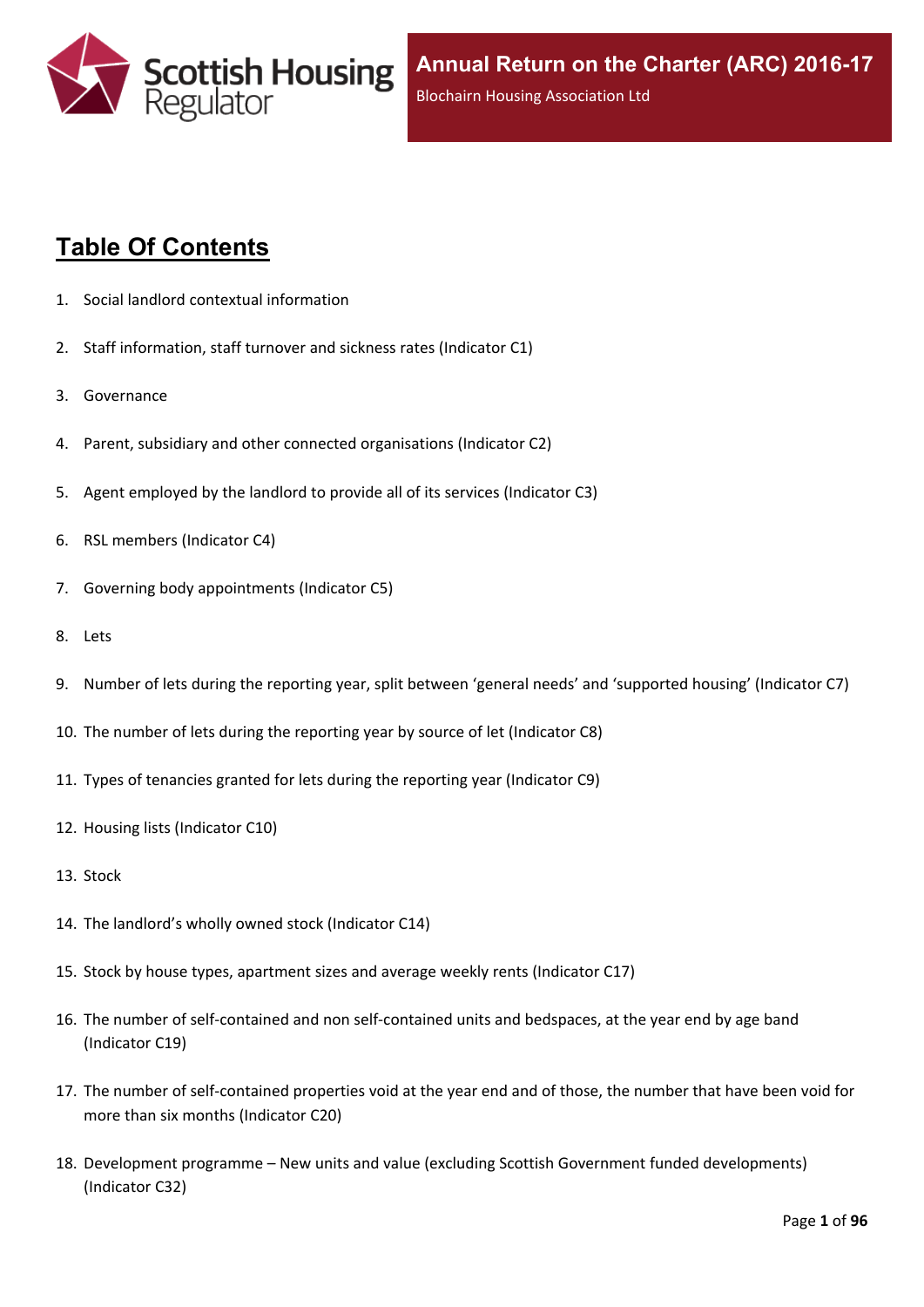

- 19. Comments (Social landlord contextual [information\)](#page-25-0)
- 20. Overall [satisfaction](#page-26-0)
- 21. [Percentage](#page-27-0) of tenants satisfied with the overall service provided by their landlord (Indicator 1)
- 22. Comments (Overall [satisfaction\)](#page-29-0)
- 23. The [Customer/Landlord](#page-30-0) relationship
- 24. Ethnic origins and disability details of service users, staff and for RSLs only, [governing](#page-31-0) body members (Indicator [2\)](#page-31-0)
- 25. [Percentage](#page-33-0) of tenants who feel their landlord is good at keeping them informed about their services and [decisions](#page-33-0) [\(Indicator](#page-33-0) 3)
- 26. Percentage of tenants satisfied with the [opportunities](#page-34-0) given to them to participate in their landlord's decision making [processes](#page-34-0) (Indicator 6)
- 27. Comments (The customer / landlord [relationship\)](#page-35-0)
- 28. Housing Quality and [Maintenance](#page-36-0)
- 29. Quality of [Housing](#page-37-0)
- 30. Scottish Housing Quality [Standard](#page-38-0) (SHQS) [–](#page-38-0) Stock condition survey [information](#page-38-0) (Indicator C24)
- 31. Scottish Housing Quality [Standard](#page-39-0) (SHQS) [–](#page-39-0) Stock summary [\(Indicator](#page-39-0) C25)
- 32. Scottish Housing Quality [Standard](#page-41-0) (SHQS) [–](#page-41-0) Stock failing by criterion [\(Indicator](#page-41-0) C26)
- 33. Scottish Housing Quality [Standard](#page-42-0) (SHQS) [–](#page-42-0) Working towards the standard [\(Indicator](#page-42-0) C27)
- 34. Scottish Housing Quality Standard (SHQS) [\(Indicator](#page-43-0) C28.1)
- 35. Scottish Housing Quality [Standard](#page-44-0) (SHQS) [–](#page-44-0) [Abeyances](#page-44-0) at the year end (Indicator C28.2)
- 36. Scottish Housing Quality [Standard](#page-45-0) (SHQS) [–](#page-45-0) Actual and projected investment by [criteria/element](#page-45-0) (Indicator C29)
- 37. [Percentage](#page-46-0) of stock meeting the Scottish Housing Quality Standard (SHQS) (Indicator 7)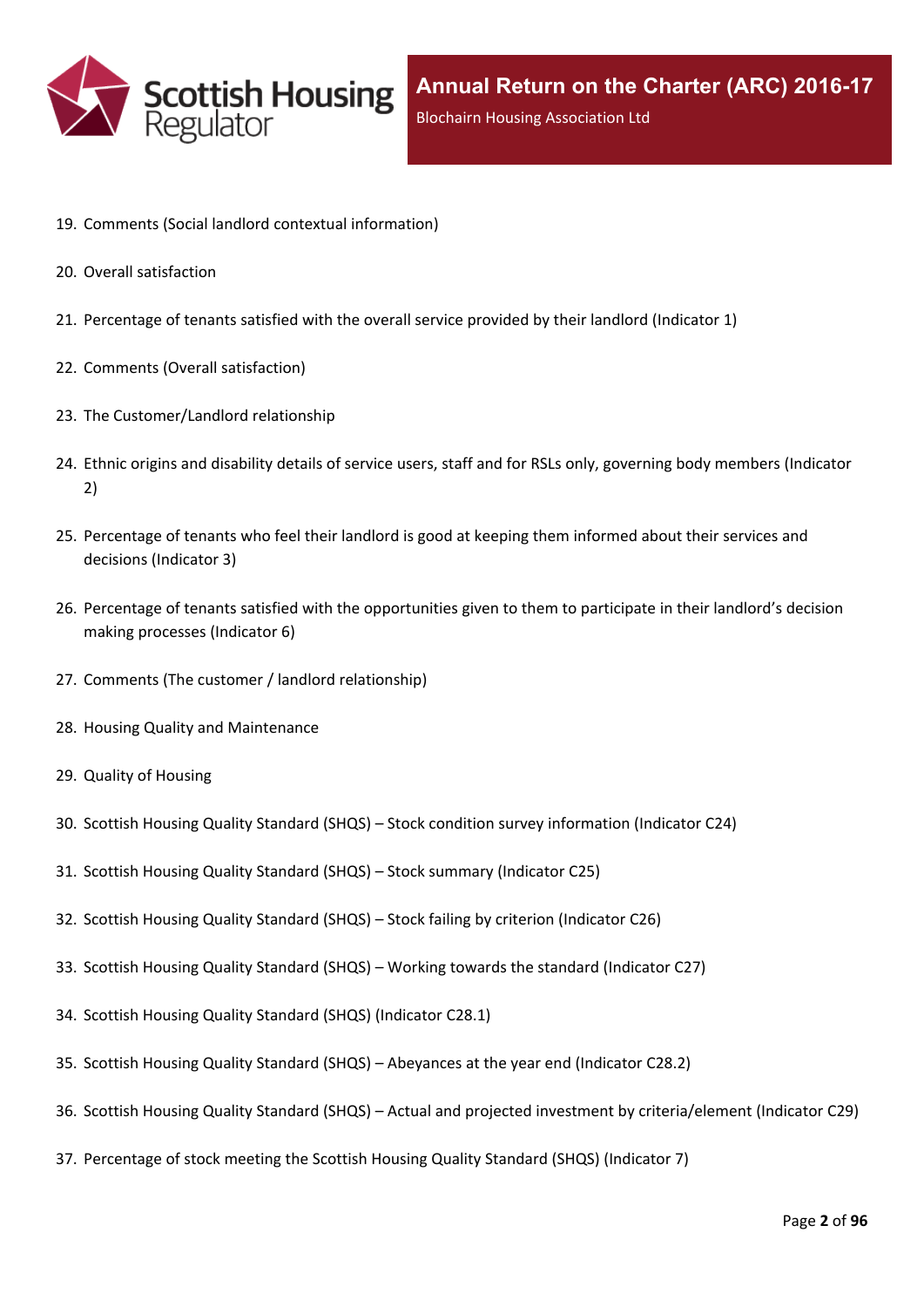

- 38. Percentage of properties at or above the [appropriate](#page-47-0) NHER or SAP ratings specified in element 35 of the SHQS, as at 31 March each year [\(Indicator](#page-47-0) 8)
- 39. [Percentage](#page-48-0) of tenants satisfied with the standard of their home when moving in (Indicator 9)
- 40. [Percentage](#page-49-0) of tenants satisfied with the quality of their home (Indicator 10)
- 41. Repairs, Maintenance & [Improvements](#page-50-0)
- 42. Average number of reactive repairs [completed](#page-51-0) per occupied property (Indicator C13)
- 43. Average length of time taken to complete [emergency](#page-52-0) repairs (Indicator 11)
- 44. Average length of time taken to complete [non-emergency](#page-53-0) repairs (Indicator 12)
- 45. [Percentage](#page-54-0) of reactive repairs carried out in the last year completed right first time (Indicator 13)
- 46. Percentage of repairs [appointments](#page-55-0) kept (Indicator 14)
- 47. [Percentage](#page-56-0) of properties that require a gas safety record which had a gas safety check and record completed by the [anniversary](#page-56-0) date (Indicator 15)
- 48. Percentage of tenants who have had repairs or [maintenance](#page-57-0) carried out in last 12 months satisfied with the repairs and [maintenance](#page-57-0) service (Indicator 16)
- 49. Comments (Housing quality and [maintenance\)](#page-58-0)
- 50. [Neighbourhood](#page-59-0) and Community
- 51. Estate [Management,](#page-60-0) anti-social behaviour, neighbour nuisance and tenancy disputes
- 52. [Percentage](#page-61-0) of 1st and 2nd stage complaints resolved by the landlord (Indicators 4 & 5)
- 53. Percentage of tenants satisfied with the management of the [neighbourhood](#page-64-0) they live in (Indicator 17)
- 54. [Percentage](#page-65-0) of tenancy offers refused during the year (Indicator 18)
- 55. [Percentage](#page-66-0) of anti-social behaviour cases reported in the last year which were resolved within locally agreed targets [\(Indicator](#page-66-0) 19)
- 56. [Percentage](#page-67-0) of the court actions initiated which resulted in eviction and the reasons for eviction (Indicator 24)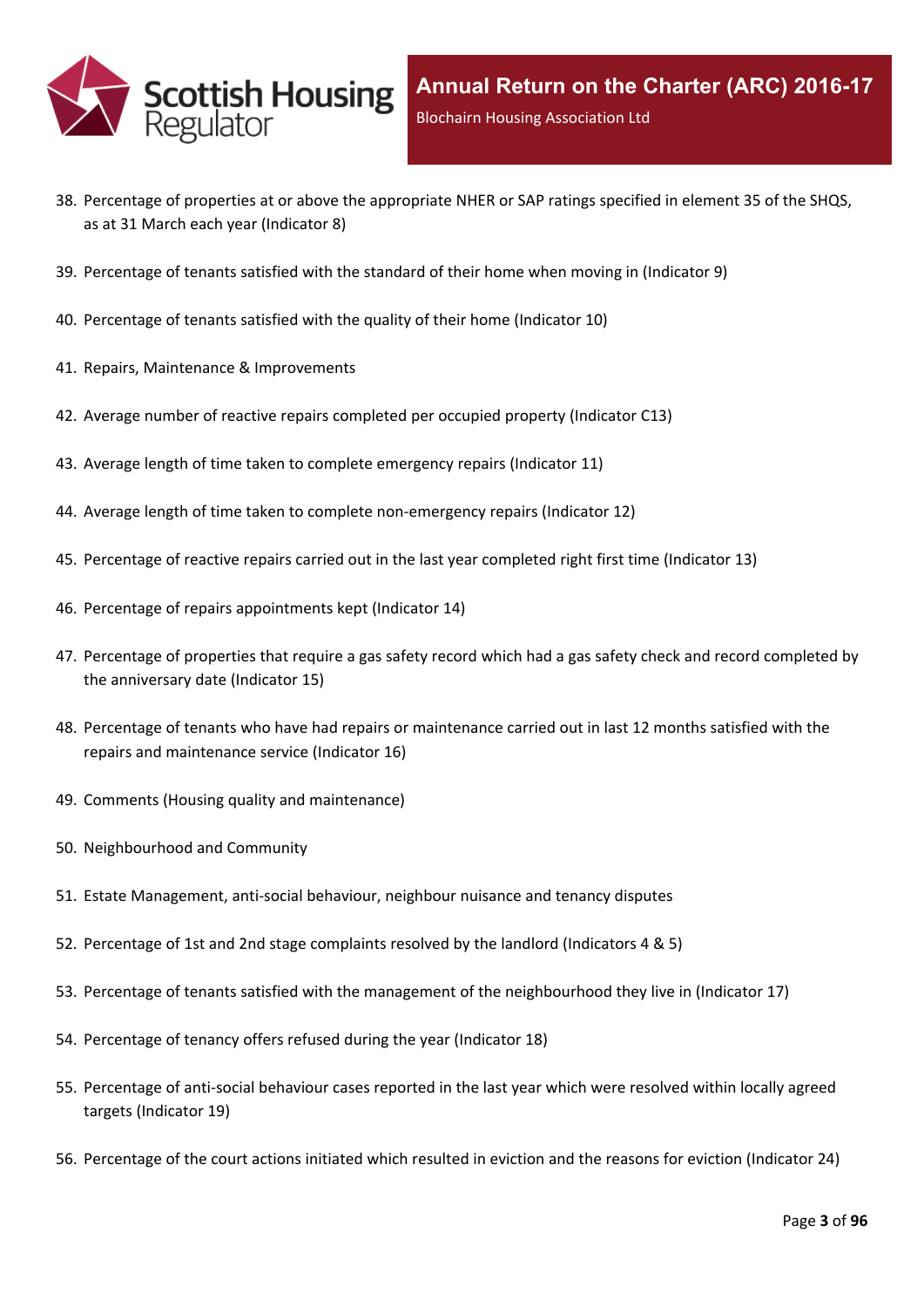

- 57. [Abandoned](#page-68-0) properties (Indicator C11)
- 58. Number of notices of [proceedings](#page-69-0) issued and court action initiated (Indicator C12)
- 59. Comments [\(Neighbourhood](#page-70-0) & community)
- 60. Access to [housing](#page-71-0) and support
- 61. [Housing](#page-72-0) Options and Access to Social Housing
- 62. [Percentage](#page-73-0) of lettable houses that became vacant in the last year (Indicator 21)
- 63. Average time to re-let [properties](#page-74-0) in the last year (Indicator 35)
- 64. Percentage of approved [applications](#page-75-0) for medical adaptations completed during the reporting year and the average time to complete [applications](#page-75-0) (Indicators 22 & 23)
- 65. [Percentage](#page-76-0) of new tenancies sustained for more than a year, by source of let (Indicator 20)
- 66. [Comments](#page-78-0) (Access to housing and support)
- 67. Getting good value from rents and service [charges](#page-79-0)
- 68. Value for [money](#page-80-0)
- 69. [Percentage](#page-81-0) of tenants who feel that the rent for their property represents good value for money (Indicator 29)
- 70. [Percentage](#page-82-0) of factored owners satisfied with the factoring service they receive (Indicator 33)
- 71. Rents and service [charges](#page-83-0)
- 72. Rent collected as [percentage](#page-84-0) of total rent due in the reporting year (Indicator 30)
- 73. Gross rent arrears (all tenants) as at 31 March each year as a [percentage](#page-85-0) of rent due for the reporting year [\(Indicator](#page-85-0) 31)
- 74. Average annual [management](#page-86-0) fee per factored property (Indicator 32)
- 75. [Percentage](#page-87-0) of rent due lost through properties being empty during the last year (Indicator 34)
- 76. Rent increase [\(Indicator](#page-88-0) C21)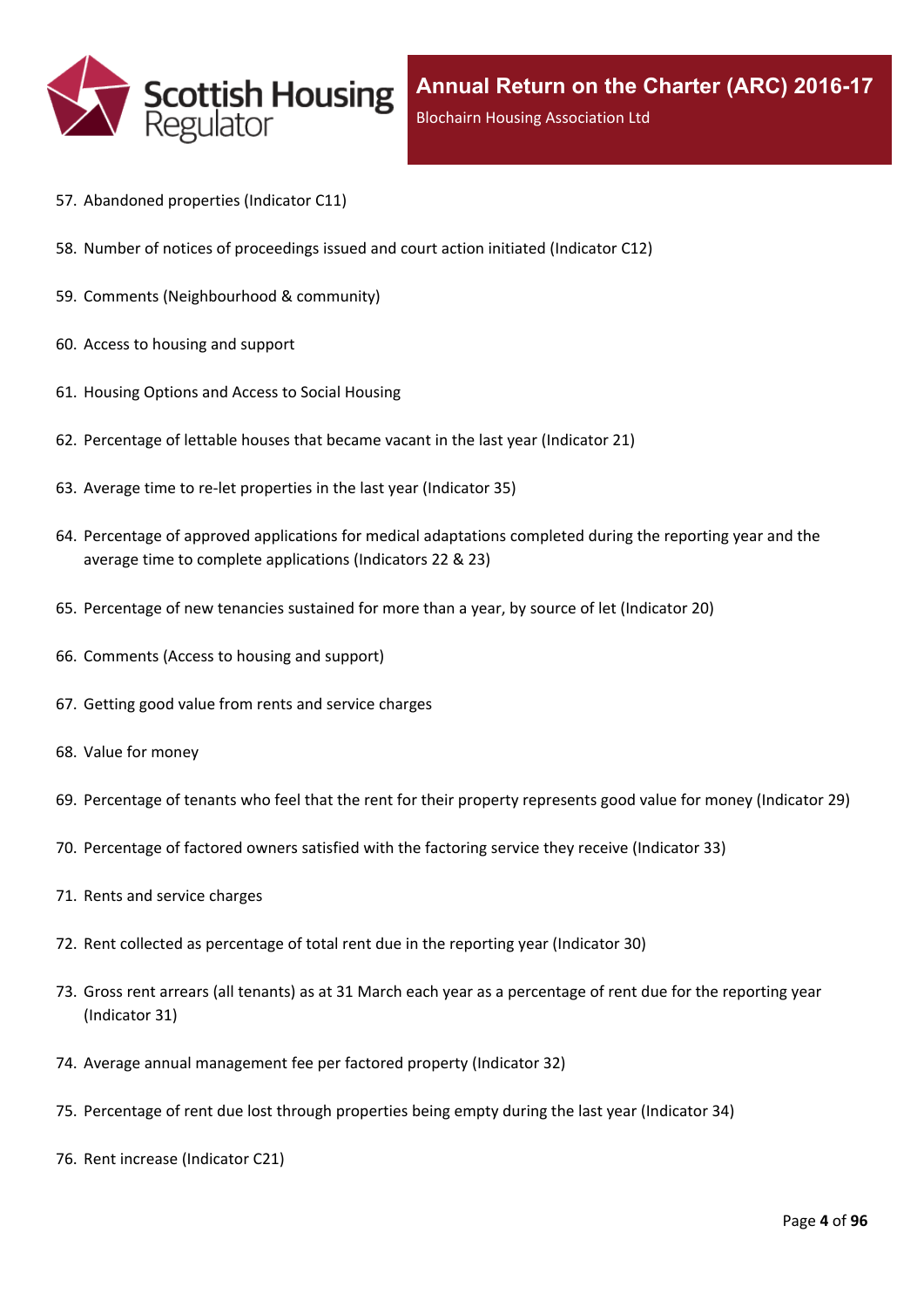

- 77. The number of [households](#page-89-0) for which landlords are paid housing costs directly and the total value of payments received in the reporting year [\(Indicator](#page-89-0) C22)
- 78. Amount and [percentage](#page-90-0) of former tenant rent arrears written off at the year end (Indicator C23)
- 79. [Comments](#page-91-0) (Getting good value from rents and service charges)
- 80. Other [Customers](#page-92-0)
- 81. [Gypsies/travellers](#page-93-0) [–](#page-93-0) Average weekly rent per pitch [\(Indicator](#page-93-0) 36)
- 82. For those who [provide](#page-94-0) sites [–](#page-94-0) percentage of [gypsies/travellers](#page-94-0) satisfied with the landlord's management of the site [\(Indicator](#page-94-0) 37)
- 83. Comments (Other [customers\)](#page-95-0)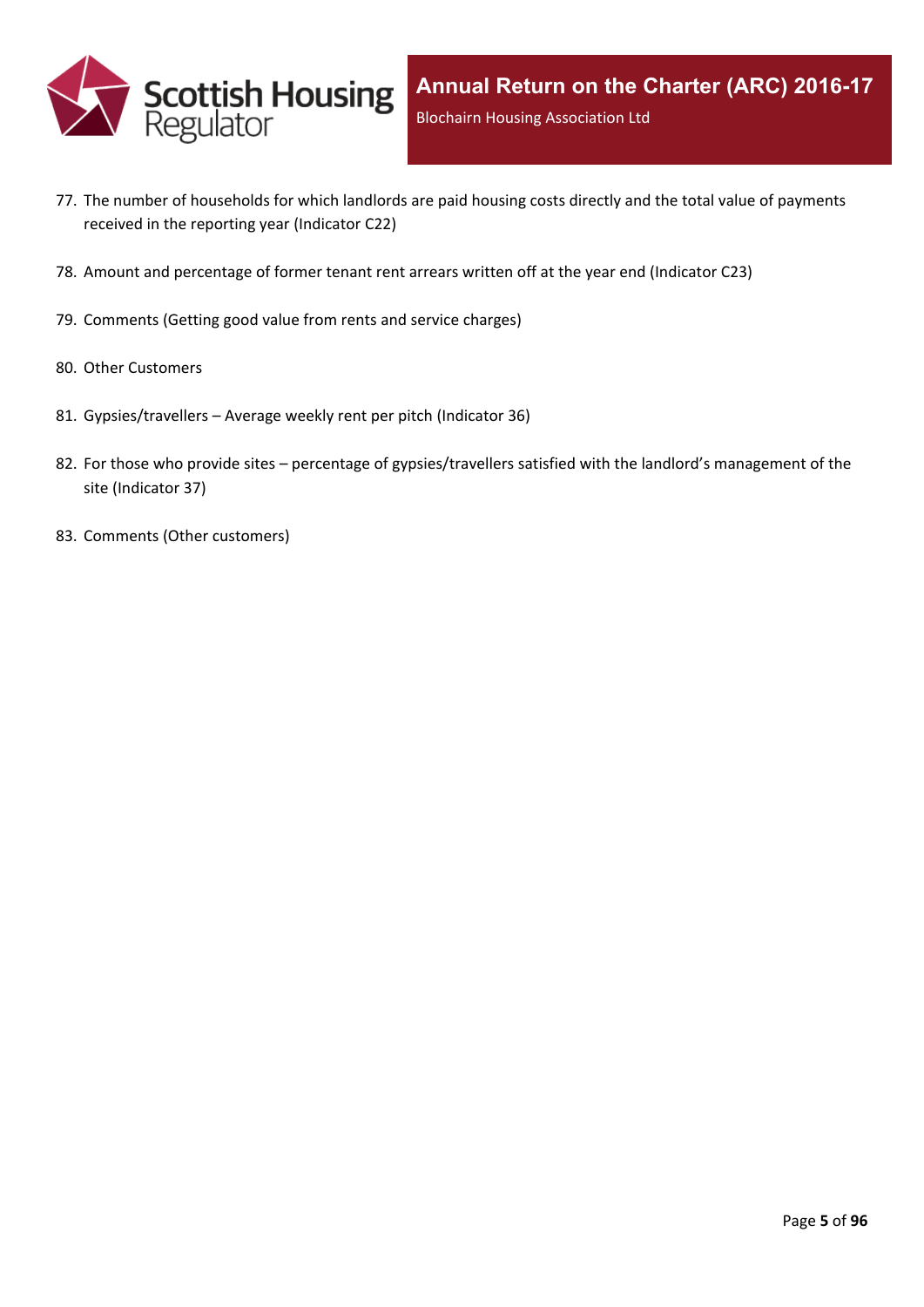

#### <span id="page-5-0"></span>*Social landlord contextual information*

The information you give us here will allow us to build a profile of you as a landlord and the housing sector. We **will use this information to assess performance against the Charter.**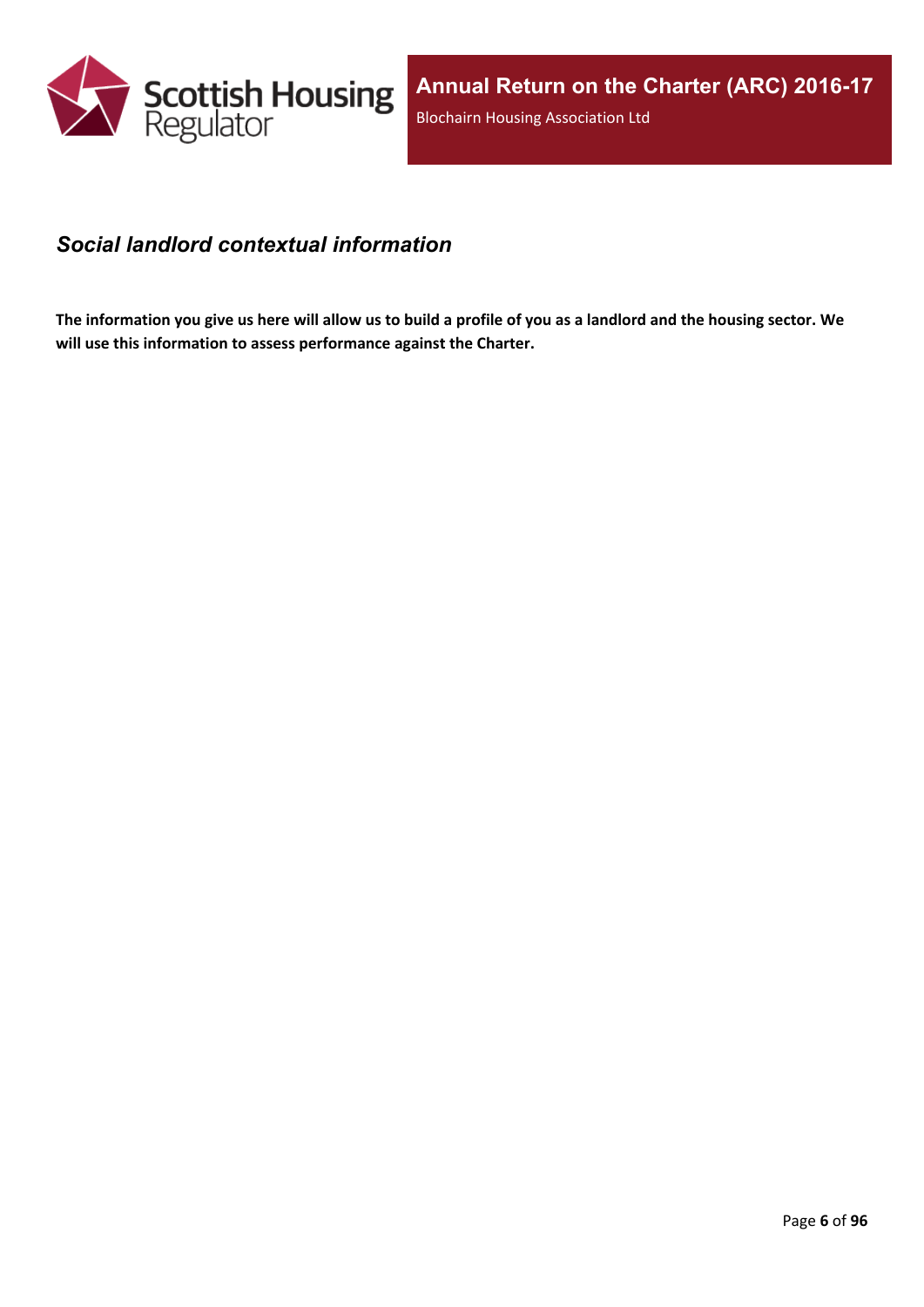

#### <span id="page-6-0"></span>*Staff information, staff turnover and sickness rates (Indicator C1)*

The information you give us here will allow us to build a profile of you as a landlord and the housing sector. We **will use this information to assess performance against the Charter.**

| C1.2 Staff employed by the RSL:                                                            |                                                                                             |                |
|--------------------------------------------------------------------------------------------|---------------------------------------------------------------------------------------------|----------------|
| C1.2.1 the number of senior staff                                                          |                                                                                             | $\mathbf{1}$   |
|                                                                                            |                                                                                             |                |
| C1.1 the name of Chief Executive                                                           | Michael Carberry                                                                            |                |
|                                                                                            |                                                                                             |                |
|                                                                                            |                                                                                             |                |
| C1.2.2 the number of office based staff                                                    |                                                                                             | $\mathsf 3$    |
|                                                                                            |                                                                                             |                |
|                                                                                            |                                                                                             |                |
| C1.2.3 the number of care / support staff                                                  |                                                                                             | $\overline{0}$ |
|                                                                                            |                                                                                             |                |
| C1.2.4 the number of concierge staff                                                       |                                                                                             | $\overline{0}$ |
|                                                                                            |                                                                                             |                |
|                                                                                            |                                                                                             |                |
| C1.2.5 the number of direct labour staff                                                   |                                                                                             | $\overline{0}$ |
|                                                                                            |                                                                                             |                |
|                                                                                            |                                                                                             |                |
| C1.2.6 the total number of staff                                                           |                                                                                             | 4.0            |
|                                                                                            |                                                                                             |                |
|                                                                                            |                                                                                             |                |
| C1.3 Staff turnover and sickness absence:                                                  | C1.3.1 the percentage of senior staff turnover in the year to the end of the reporting year | $\pmb{0}$      |
|                                                                                            |                                                                                             |                |
|                                                                                            |                                                                                             |                |
| C1.3.2 the percentage of total staff turnover in the year to the end of the reporting year |                                                                                             | 0              |
|                                                                                            |                                                                                             |                |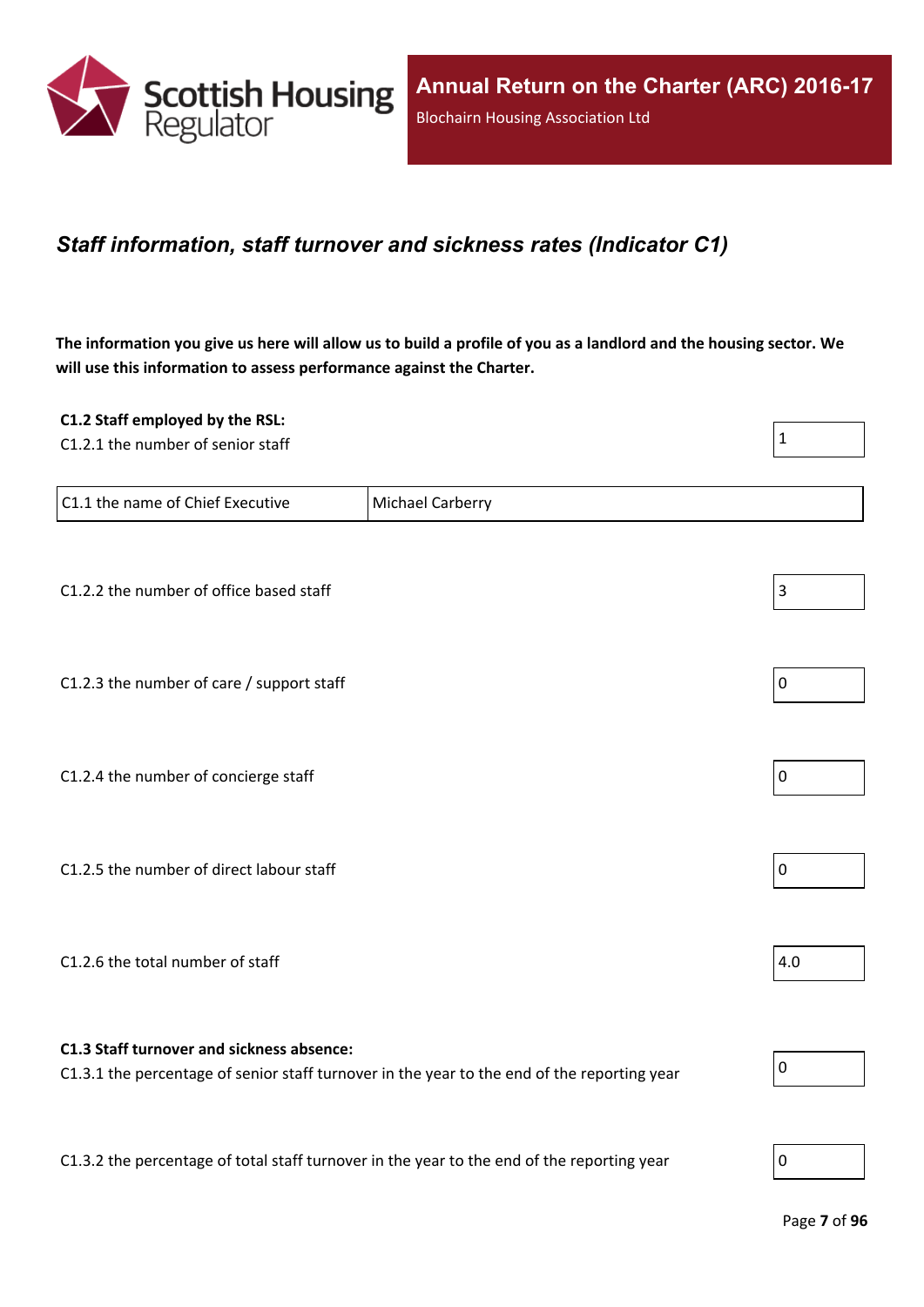

C1.3.3 the percentage of days lost through staff sickness absence in the reporting year  $\vert$  0.8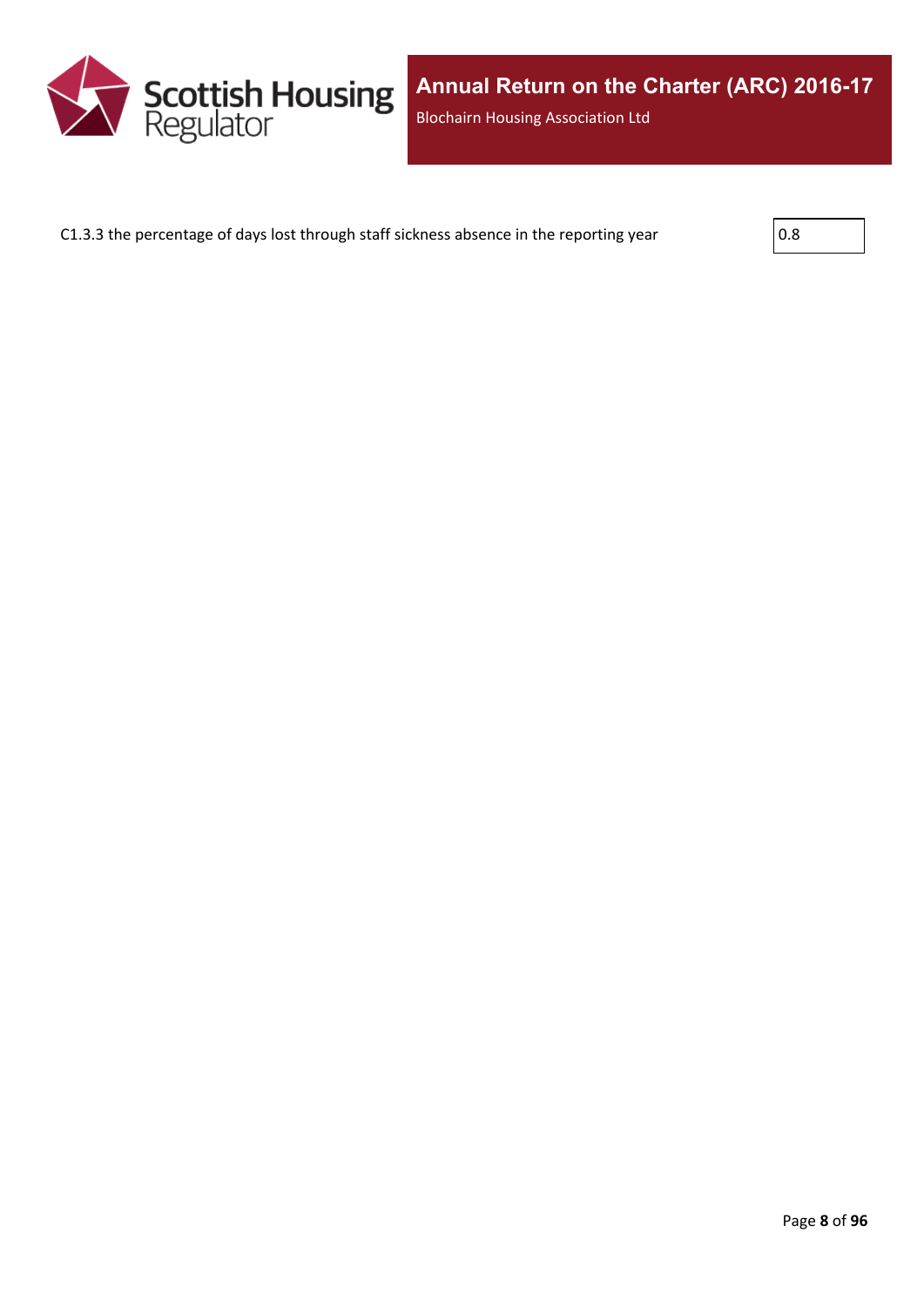

**Annual Return on the Charter (ARC) 2016-17** Blochairn Housing Association Ltd

#### <span id="page-8-0"></span>*Governance*

The information you give us here will tell us about your governing body and how your organisation is structured.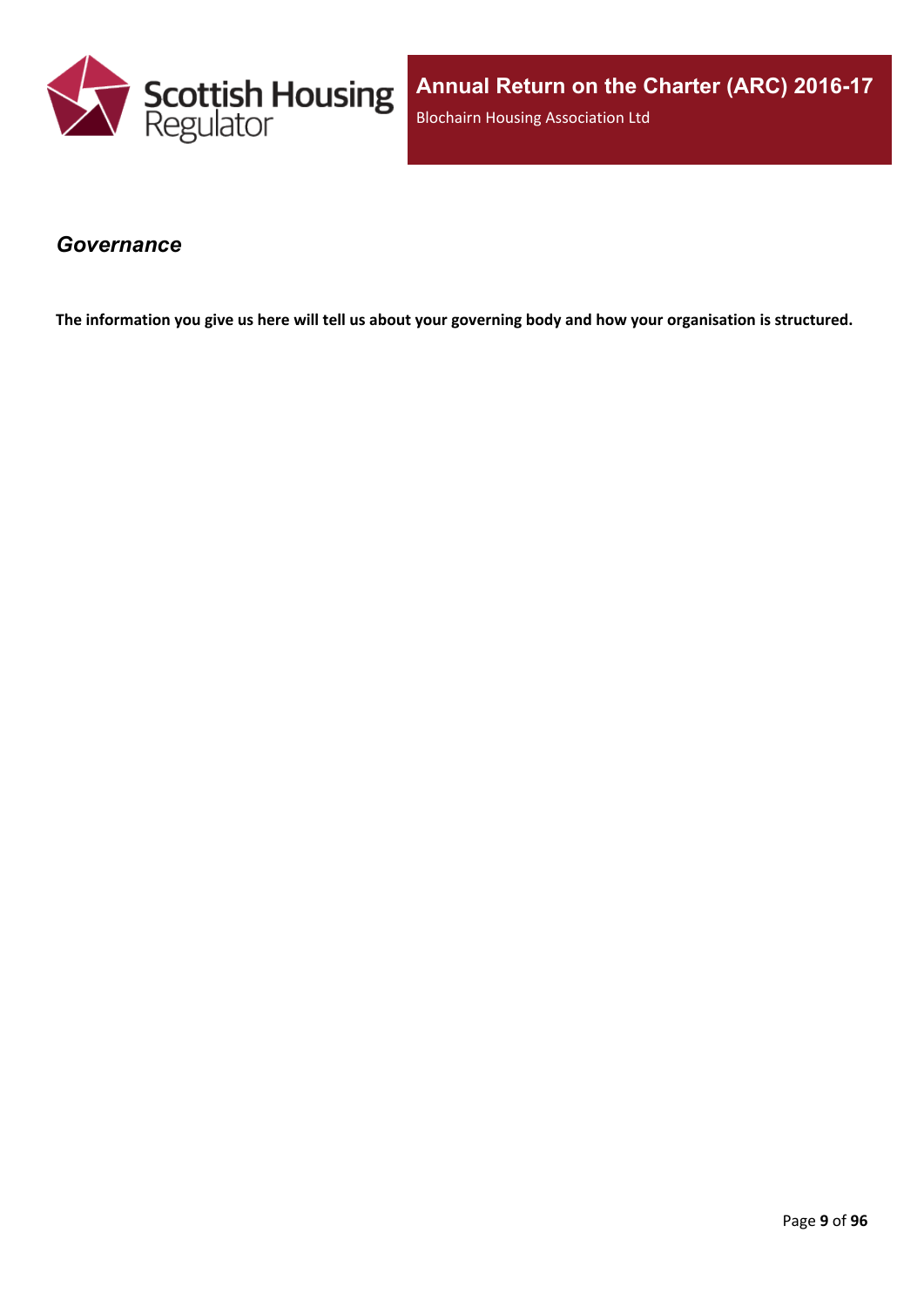

### <span id="page-9-0"></span>*Parent, subsidiary and other connected organisations (Indicator C2)*

**If parent organisation**

**C2.2 If subsidiary of another organisation, please state:**

C2.2.1 the name of the parent organisation

C2.2.2 the address of the parent organisation

**If connected with another organisation, please state:**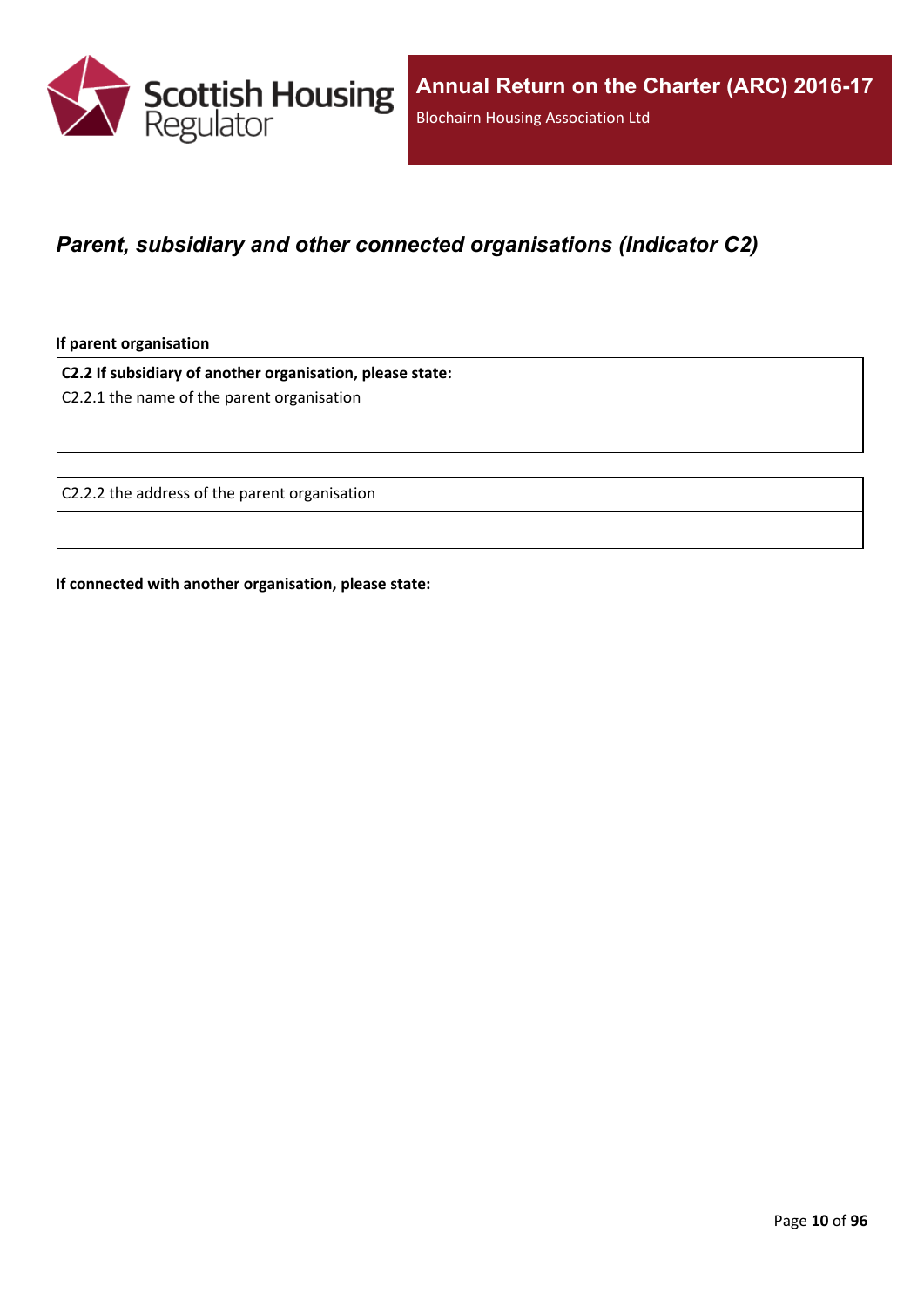

### <span id="page-10-0"></span>*Agent employed by the landlord to provide all of its services (Indicator C3)*

**If an agent is employed by the landlord to provide all its services, please state:**

#### **(i) the name of the organisation**

#### **(ii) contact details of the organisation**

C3.1 The name of organisation

C3.2.3 surname

C3.2 Contact name: C3.2.1 title (Select) C3.2.2 forename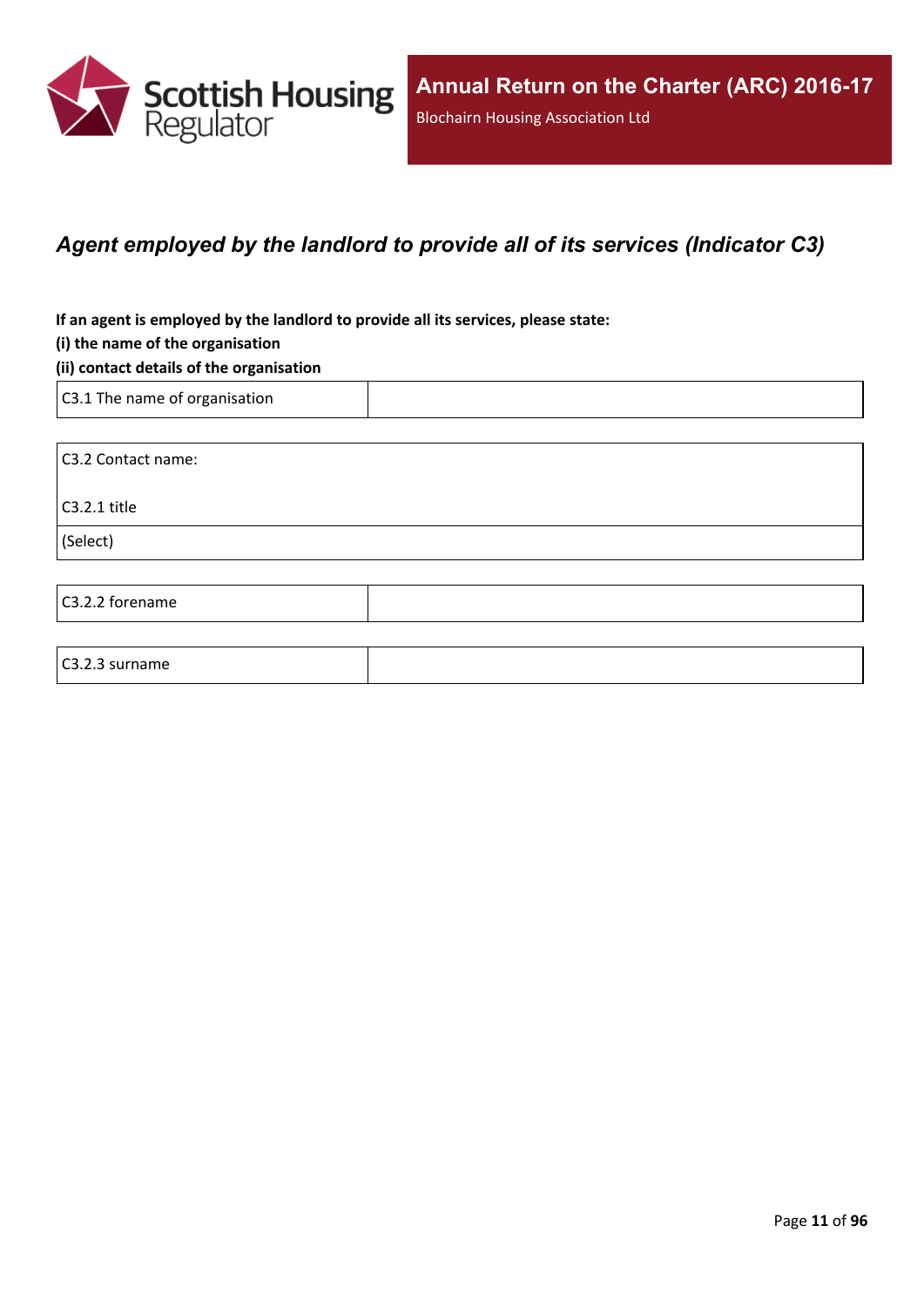

#### <span id="page-11-0"></span>*RSL members (Indicator C4)*

**Please state:**

C4.1 The total number of RSL members as at the time of the last Annual General Meeting 200

C4.2 The number of members attending last RSL Annual General Meeting  $\vert$  27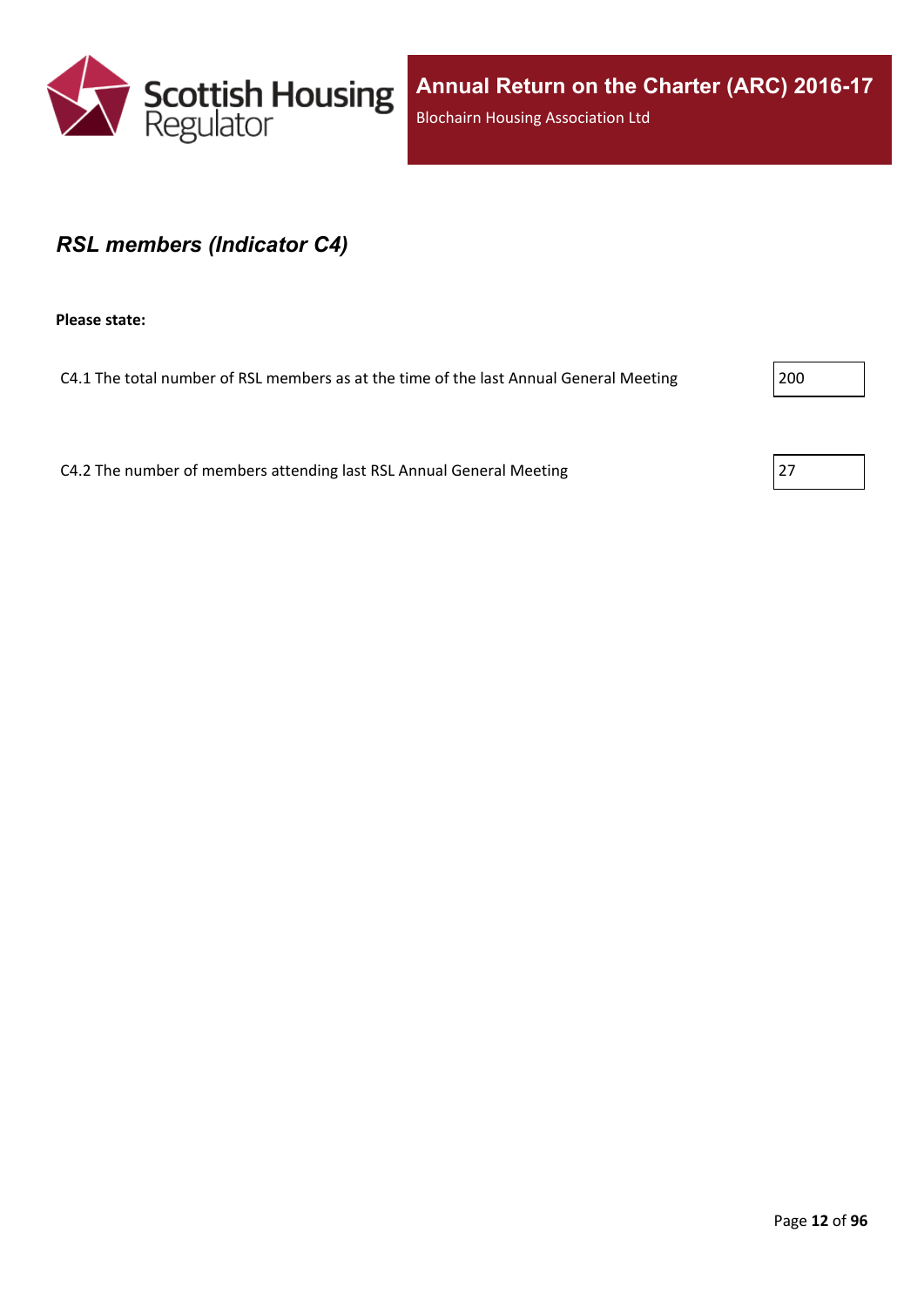

## <span id="page-12-0"></span>*Governing body appointments (Indicator C5)*

**Please state:**

C5.1 The number of governing body vacancies at last Annual General Meeting  $\vert 9 \vert$ 

C5.2 The number of candidates for the vacancies  $\begin{array}{c} \boxed{6} \\ \end{array}$ 

C5.3 The number of vacancies filled  $\vert 6 \vert$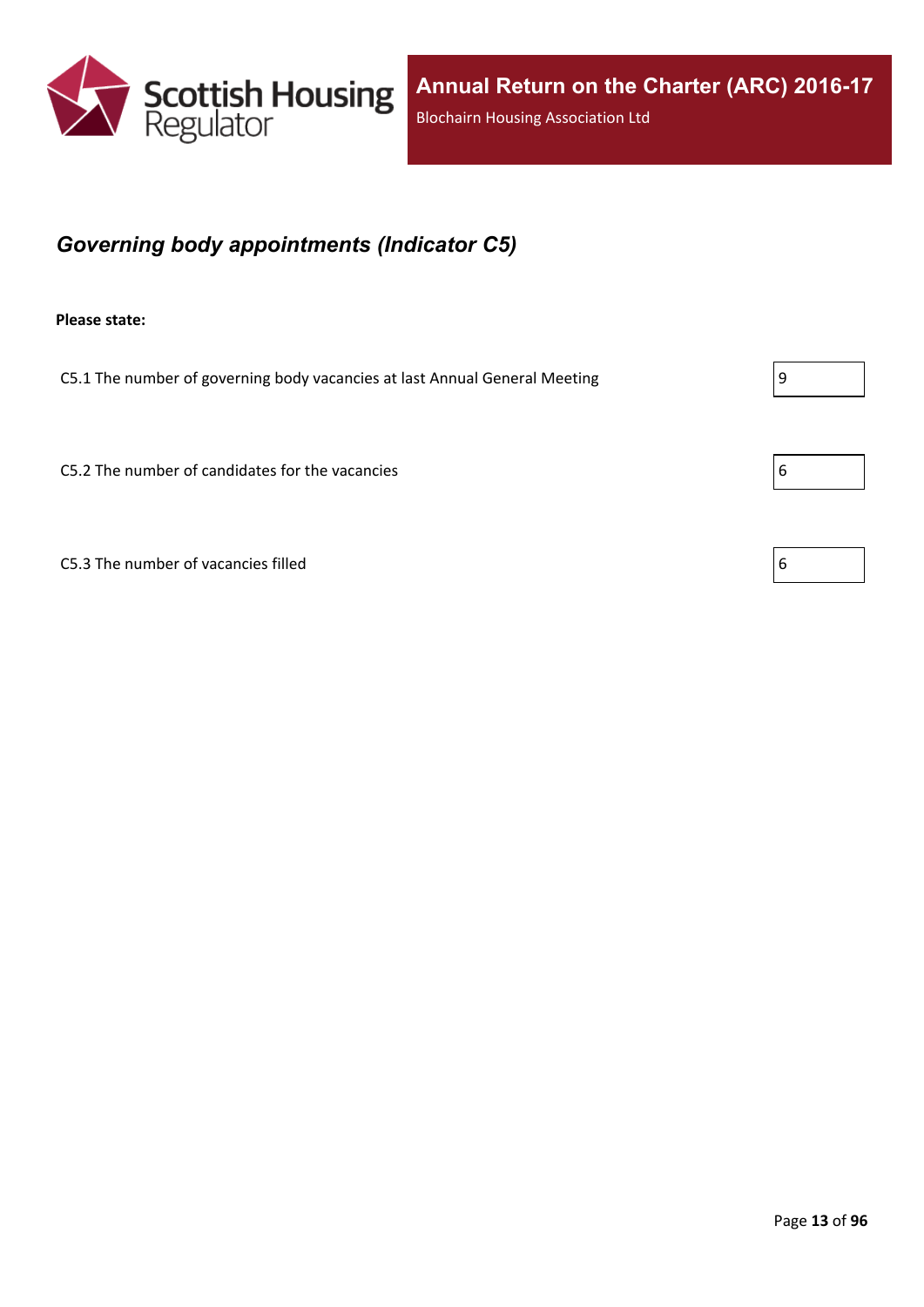

#### <span id="page-13-0"></span>*Lets*

**The information you give us here will allow us to build a profile of your lets.**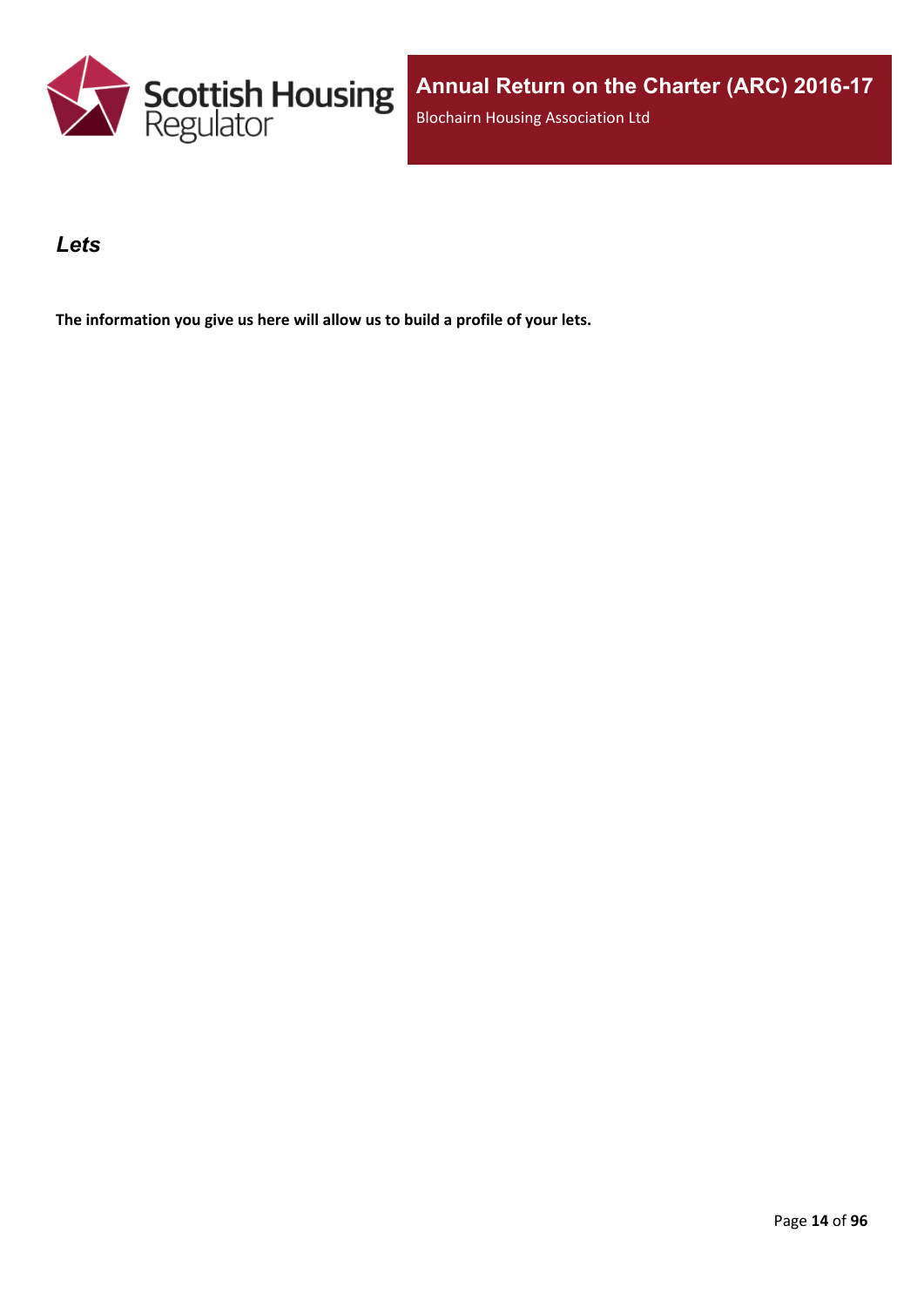

## <span id="page-14-0"></span>*Number of lets during the reporting year, split between 'general needs' and 'supported housing' (Indicator C7)*

**Please state, excluding mutual exchanges:**

C7.1 The number of 'general needs' lets during the reporting year 24

C7.2 The number of 'supported housing' lets during the reporting year  $\vert 0 \rangle$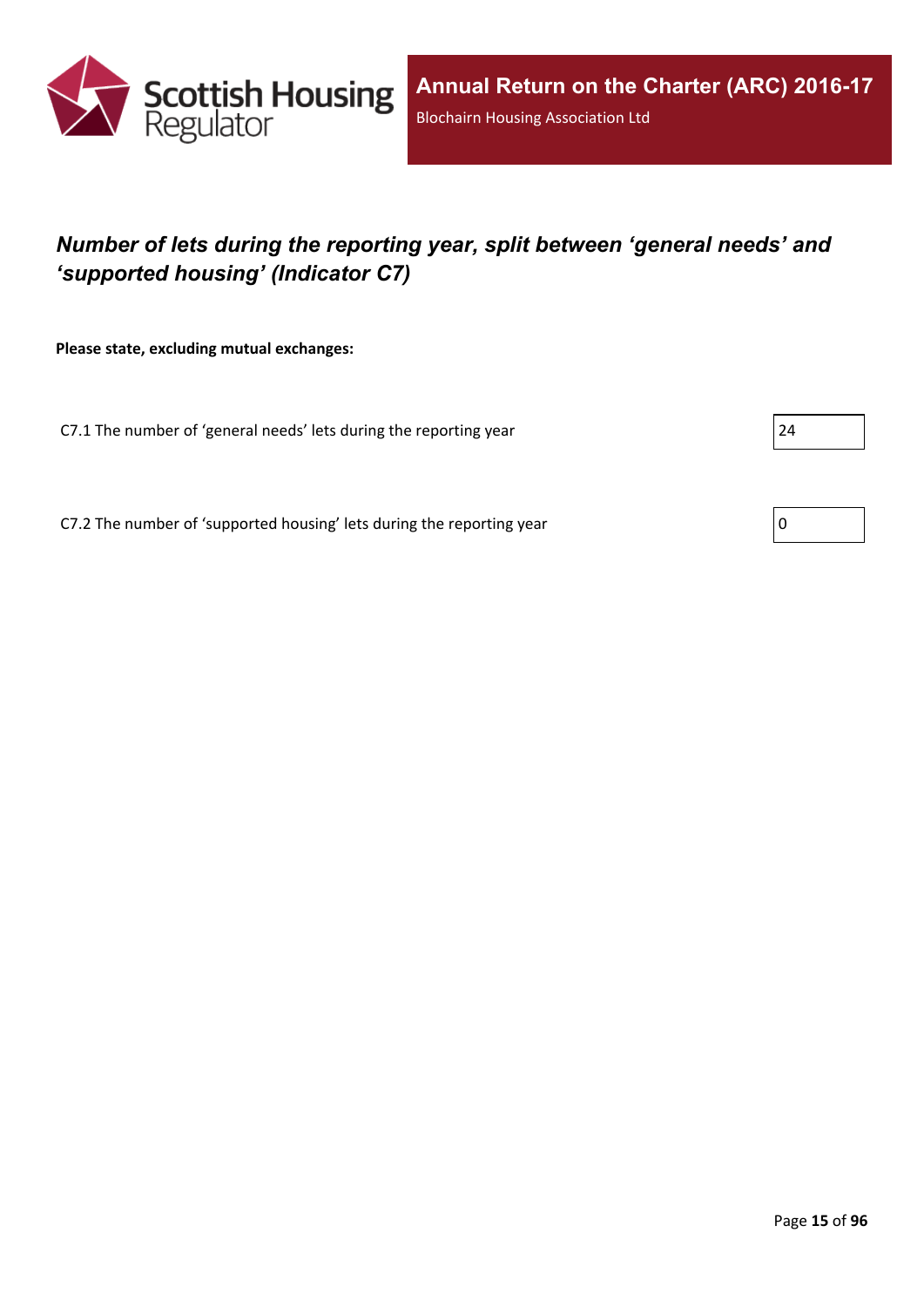

#### <span id="page-15-0"></span>*The number of lets during the reporting year by source of let (Indicator C8)*

#### **Please state:**

| C8.1 The number of lets to existing tenants                                                                                              | $\boldsymbol{9}$ |
|------------------------------------------------------------------------------------------------------------------------------------------|------------------|
| C8.2 The number of lets to housing list applicants                                                                                       | 13               |
| C8.3 The number of mutual exchanges                                                                                                      | $\mathbf 0$      |
| C8.4 The number of lets from other sources                                                                                               | $\pmb{0}$        |
| C8.5 The number of applicants who have been assessed as statutorily homeless by the local<br>authority as:<br>C8.5.1 section 5 referrals | $\overline{2}$   |
| C8.5.2 nominations from the local authority                                                                                              | $\pmb{0}$        |
| C8.5.3 other                                                                                                                             | 0                |

C8.6 the number of other nominations from local authorities  $\vert$  0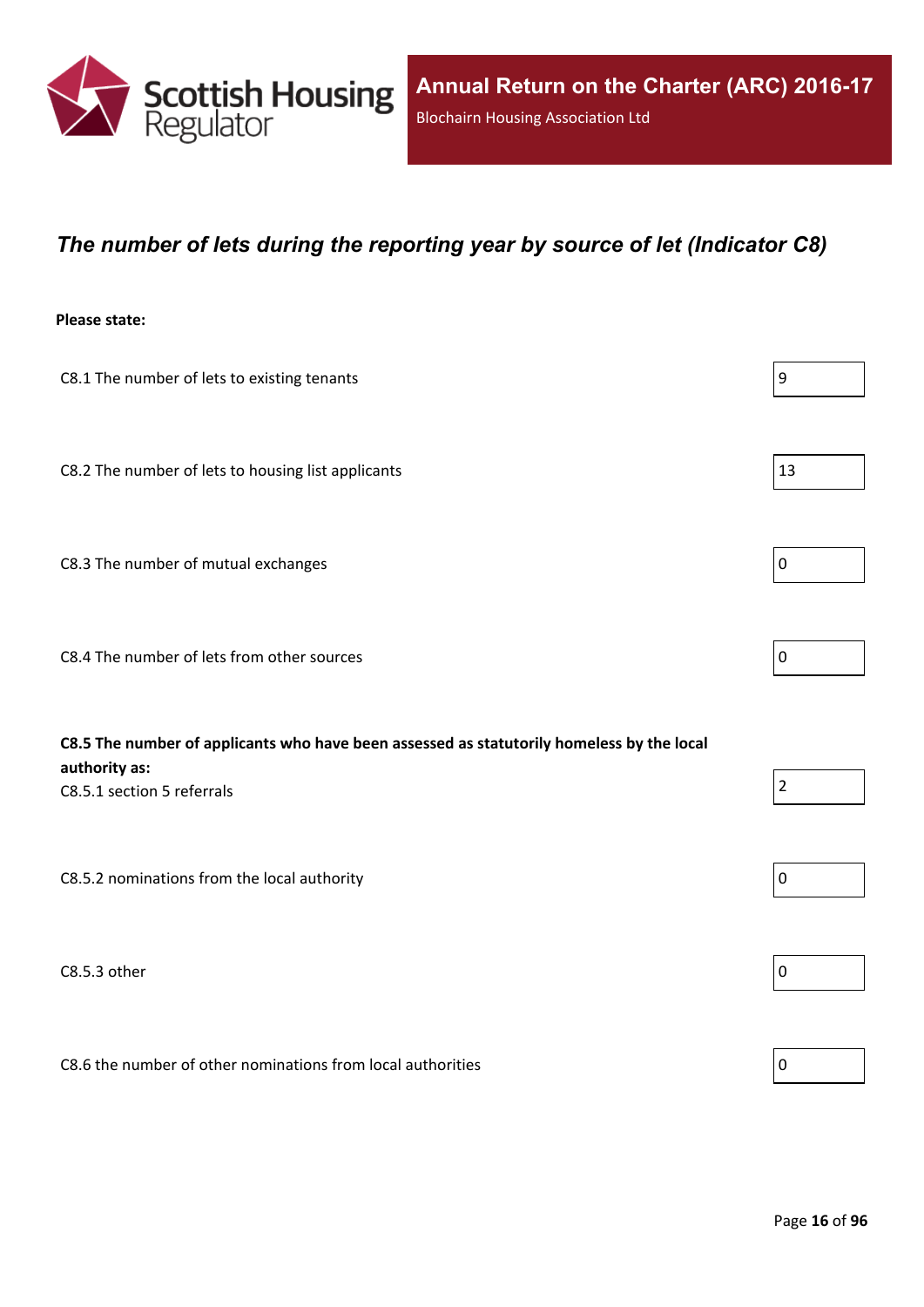

### <span id="page-16-0"></span>*Types of tenancies granted for lets during the reporting year (Indicator C9)*

**Please state, excluding mutual exchanges:**

C9.1 The number of occupancy agreements granted in the reporting year  $\vert 0 \rangle$ 

C9.2 The number of short SSTs granted in the reporting year  $\vert$  0

C9.3 The number of SSTs granted in the reporting year  $\vert$  24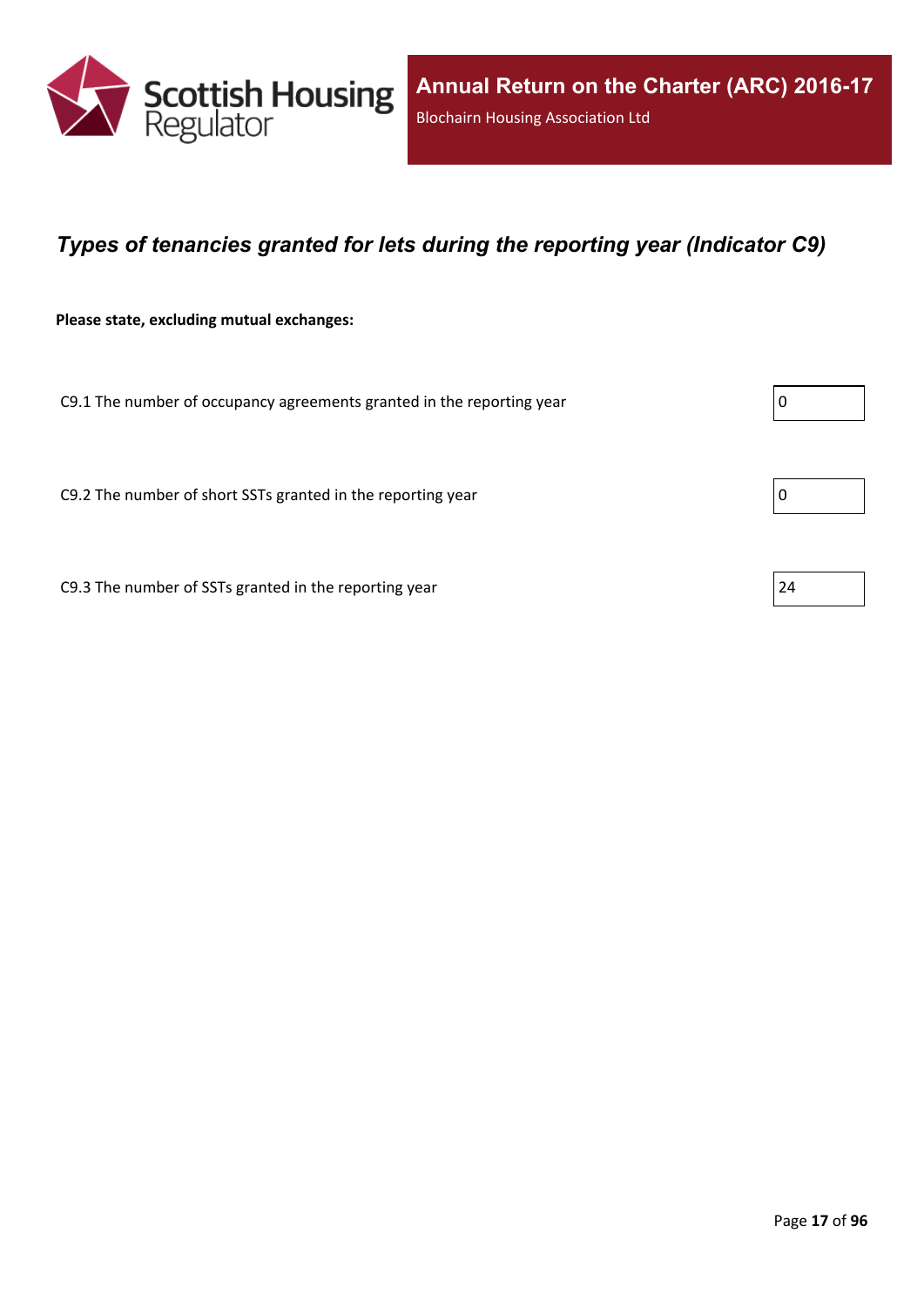

## <span id="page-17-0"></span>*Housing lists (Indicator C10)*

#### **Please state:**

C10.1 What type of housing list do you operate (select all that apply)

| Your own housing list                                                                      |     |
|--------------------------------------------------------------------------------------------|-----|
|                                                                                            |     |
| C10.2 The number of new applicants added to the housing list(s)                            | 62  |
|                                                                                            |     |
| C10.3 The number of applicants on the housing list(s) at end of reporting year             | 102 |
|                                                                                            |     |
| C10.4 The number of suspensions from the housing list at end of reporting year             | 3   |
|                                                                                            |     |
| C10.5 The number of applications cancelled from the housing list during the reporting year | 100 |
|                                                                                            |     |
| C10.6 The number of Section 5 referrals received during the last reporting year            | 8   |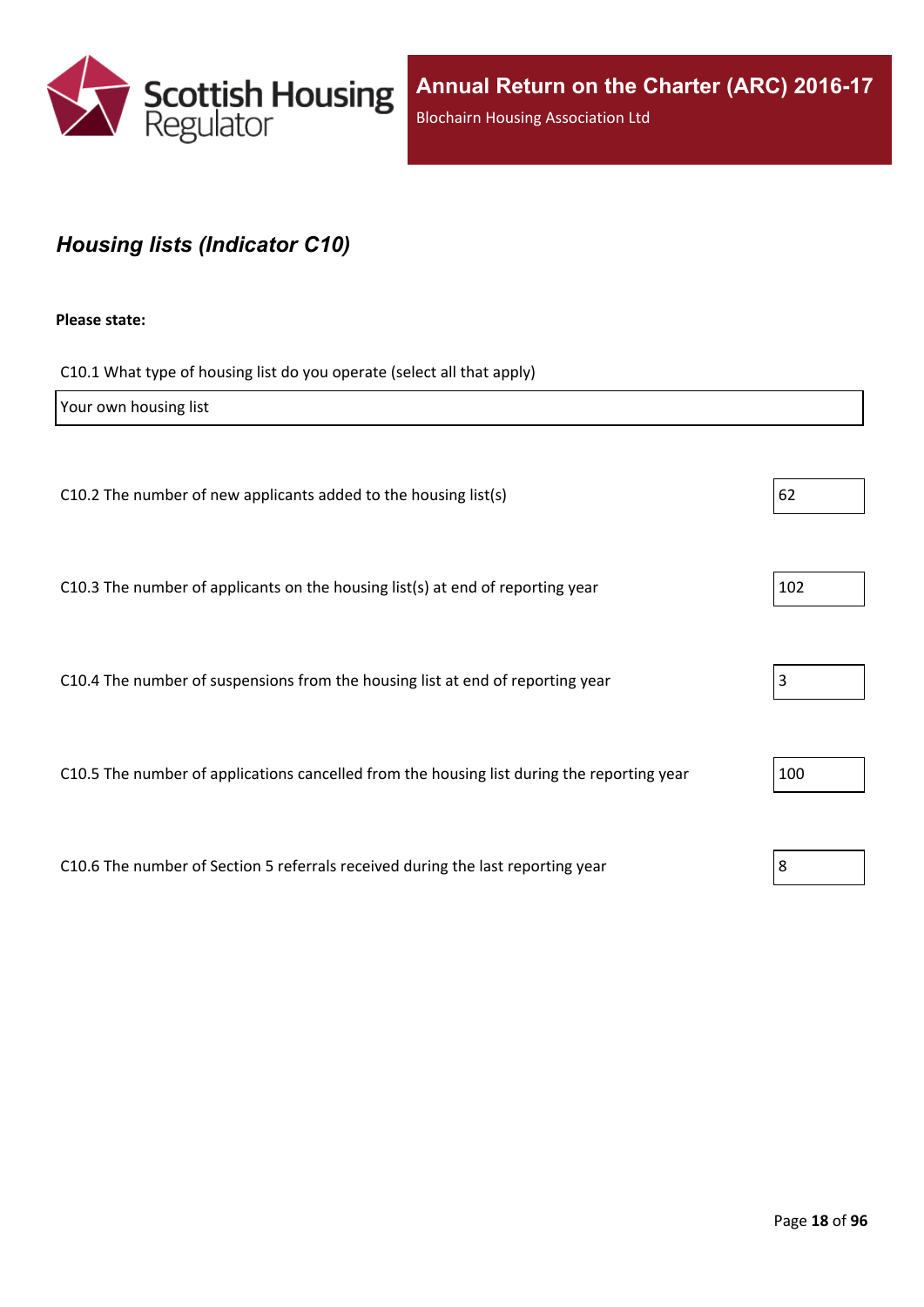

**Annual Return on the Charter (ARC) 2016-17** Blochairn Housing Association Ltd

#### <span id="page-18-0"></span>*Stock*

The information you give us here will allow us to build a profile of your stock and your average weekly rents.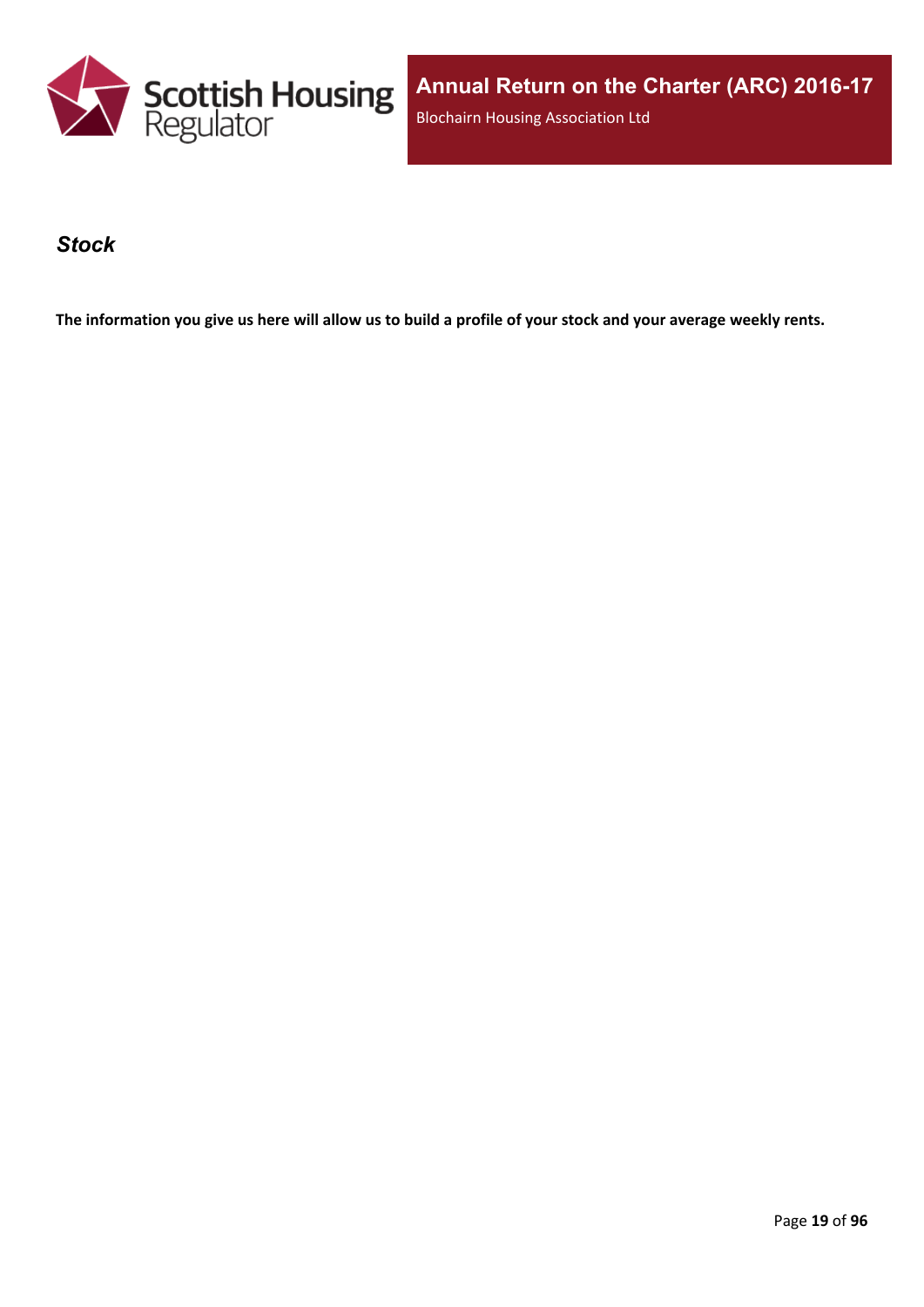

### <span id="page-19-0"></span>*The landlord's wholly owned stock (Indicator C14)*

**Self contained dwellings are properties where the household has exclusive use of WC, bathroom and kitchen facilities contained within the property.**

**Non-self contained units/bedspaces are properties where WC, bathroom or kitchen facilities are communal or shared.**

**Non-housing units are properties that could be used for respite care; commercial activities; office space.** Please note, parts (a), (b) and (c) of indicator C14 are located at the 'Organisation details' section on the Portal and are not included in the ARC return itself. Further information on this is available in the FAQs at the 'Help & **Guidance' section.**

**Please state:**

|                                                   |                                                                            | Of the<br>stock at<br>year end: |             |                   |             |                                            |             |
|---------------------------------------------------|----------------------------------------------------------------------------|---------------------------------|-------------|-------------------|-------------|--------------------------------------------|-------------|
|                                                   |                                                                            | (d) Low<br>Demand               |             | (e)<br>unlettable |             | (f) used for<br>temporary<br>accommodation |             |
| For the<br>landlord's<br>wholly<br>owned<br>stock | C14.1 The<br>number of<br>self-<br>contained<br>units                      | 0                               |             | 0                 |             | $\mathbf 0$                                |             |
|                                                   | C14.2 The<br>number of<br>non self-<br>contained<br>units $/$<br>bedspaces | $\mathbf 0$                     | $\mathbf 0$ | $\pmb{0}$         | $\mathbf 0$ | $\mathbf 0$                                | $\mathbf 0$ |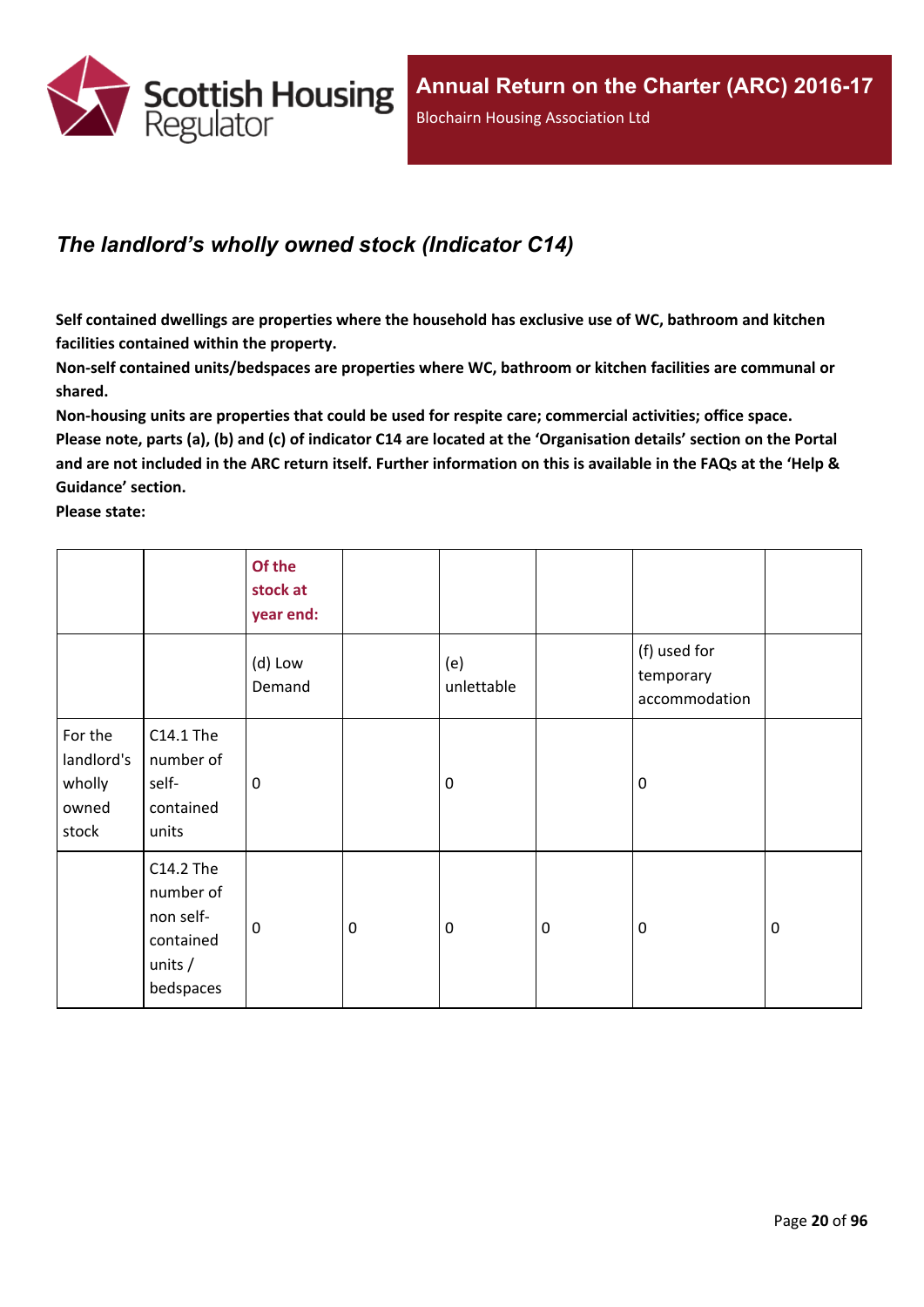

## <span id="page-20-0"></span>*Stock by house types, apartment sizes and average weekly rents (Indicator C17)*

The stock by type and apartment size reported in this indicator are wholly owned by the landlord and should **match the totals provided at C14.**

The average weekly rent in this indicator includes service or other charges and is calculated for lettable stock only. **For all wholly owned stock, please state:**

| C17 Stock<br>by type,<br>apartment<br>size and<br>rent | House          | High rise   | Tenement       | 4 in a block   | Other flat<br>/ maisonett<br>e | Total       | Nos. of<br>lettable<br>units | Average<br>weekly rent<br>$\pmb{\mathsf{f}}$ |
|--------------------------------------------------------|----------------|-------------|----------------|----------------|--------------------------------|-------------|------------------------------|----------------------------------------------|
| 1 Apt                                                  | $\overline{0}$ | $\mathbf 0$ | 0              | $\mathbf 0$    | $\mathbf 0$                    | $\mathbf 0$ | 0                            |                                              |
| 2 Apt                                                  | $\overline{0}$ | $\mathbf 0$ | 51             | $\overline{2}$ | 4                              | 57          | 57                           | 55.22                                        |
| 3 Apt                                                  | $\overline{0}$ | $\mathbf 0$ | 123            | 20             | 13                             | 156         | 156                          | 67.63                                        |
| 4 Apt                                                  | $\overline{4}$ | $\mathbf 0$ | 51             | $\mathbf 0$    | 9                              | 64          | 64                           | 75.40                                        |
| $5$ Apt +                                              | $6\,$          | $\mathbf 0$ | $\overline{2}$ | $\mathbf 0$    | $\mathbf 0$                    | 8           | 8                            | 98.93                                        |
| <b>Total SC</b>                                        | 10             | $\mathbf 0$ | 227            | 22             | 26                             | 285         | 285                          | 67.77                                        |

Number of lettable non self contained units at year end  $\vert 0 \vert$ 

Number of lettable non self contained bed spaces at year end  $\vert$  0

Average weekly rent charge per bed space for the reporting year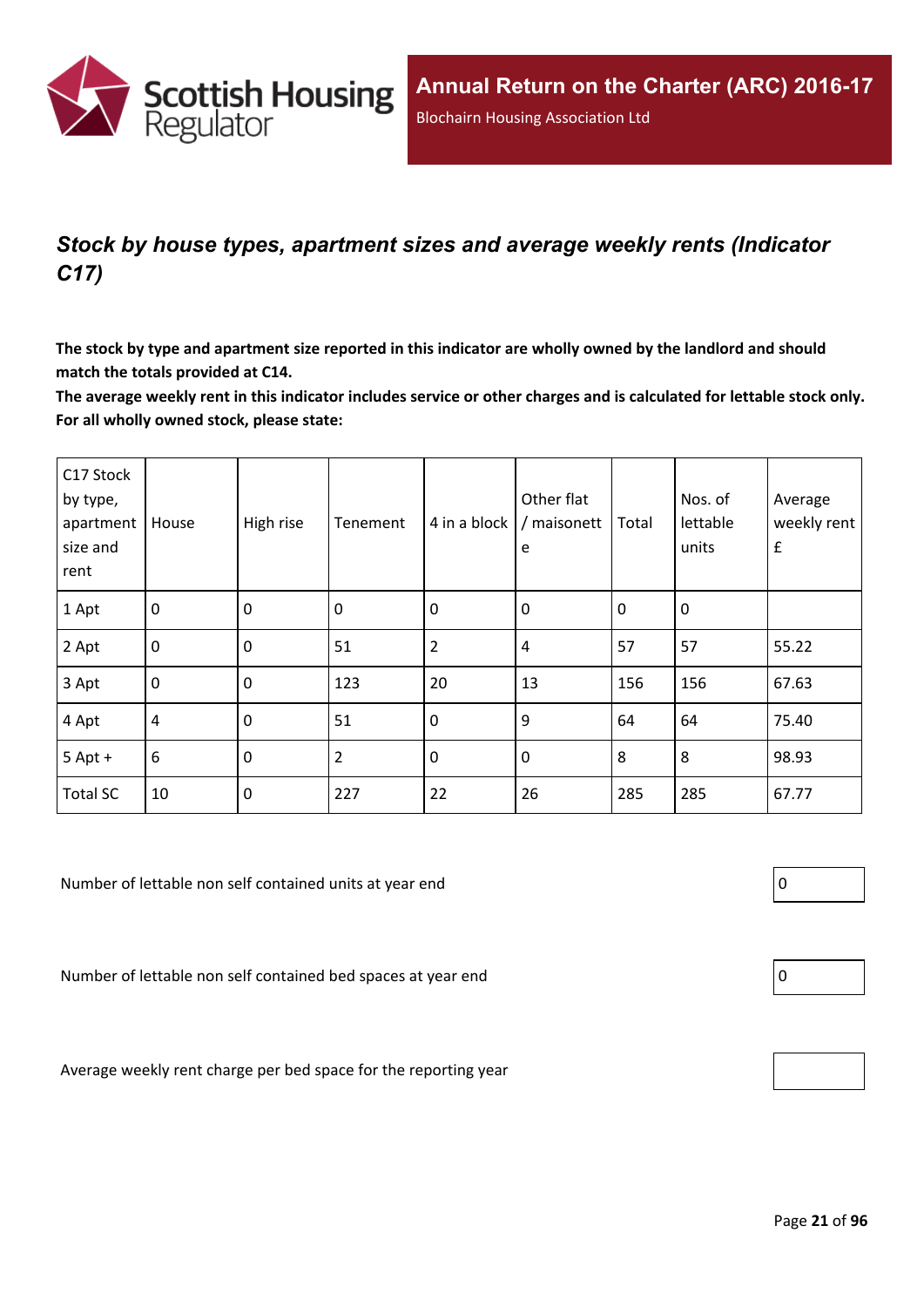

## <span id="page-21-0"></span>*The number of self-contained and non self-contained units and bedspaces, at the year end by age band (Indicator C19)*

The stock by age band reported in this indicator are wholly owned by the landlord and should match the totals **provided at C14.**

**For all wholly owned stock, please state:**

|                                                   | (a)<br>pre-<br>1919 | (b)<br>1919<br>1944 | (c)<br>1945<br>1964 | (d)<br>1965<br>1982 | (e)<br>1983<br>2002 | (f)<br>Post-<br>2002 | Total |
|---------------------------------------------------|---------------------|---------------------|---------------------|---------------------|---------------------|----------------------|-------|
| C19.1 The number of self-contained units          | 0                   | 171                 | 0                   | 0                   | 44                  | 70                   | 285   |
| C19.2 The number of non self-contained units      | 0                   | 0                   | 0                   | 0                   | 0                   | 0                    | 0     |
| C19.2 The number of non self-contained bed spaces | 0                   | 0                   | 0                   | 0                   | 0                   | 0                    | 0     |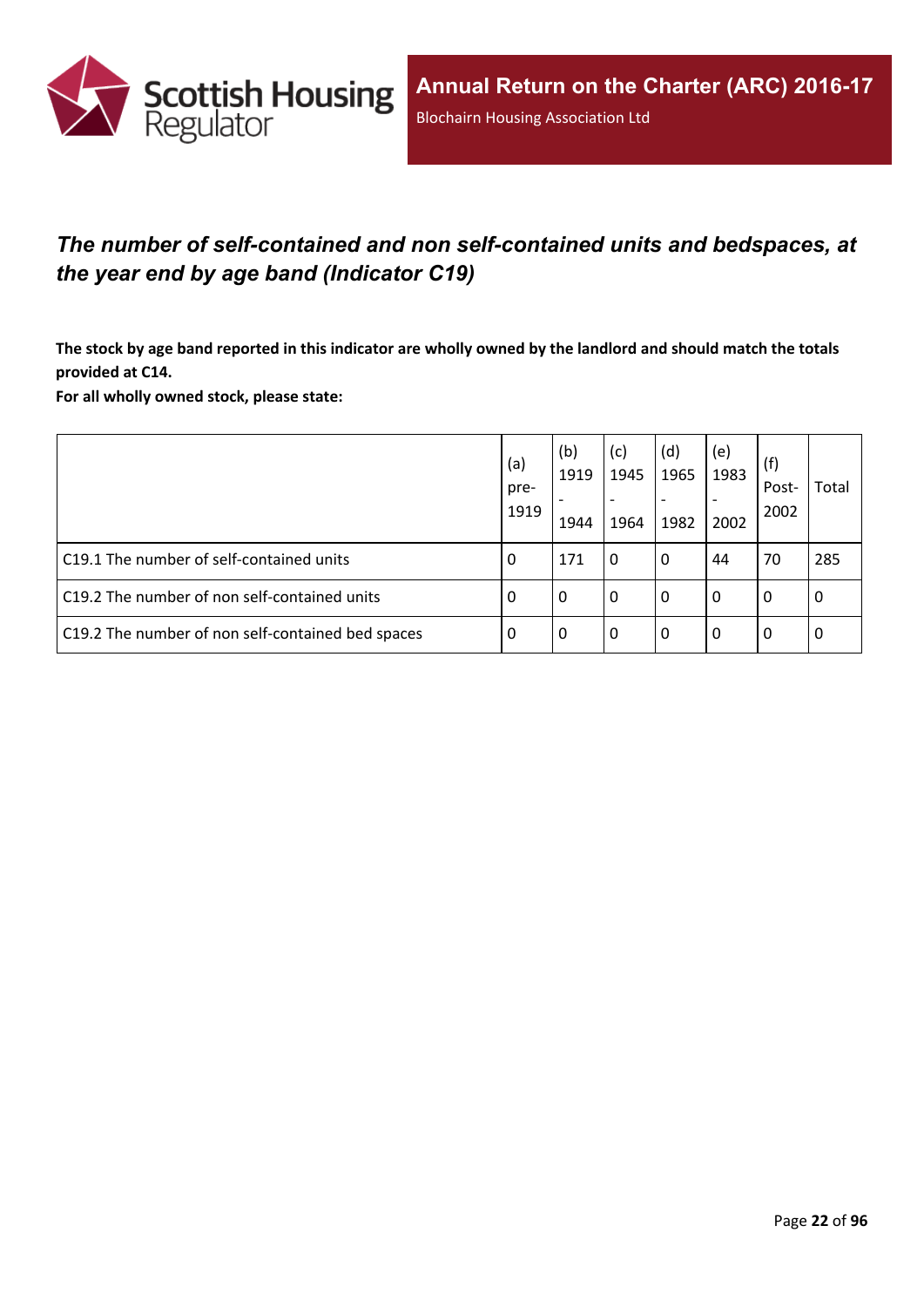

## <span id="page-22-0"></span>*The number of self-contained properties void at the year end and of those, the number that have been void for more than six months (Indicator C20)*

**Please state the number of self-contained properties that:**

C20.1 were void at the year end

Г

C20.2 have been void for more than six months  $\vert 0 \rangle$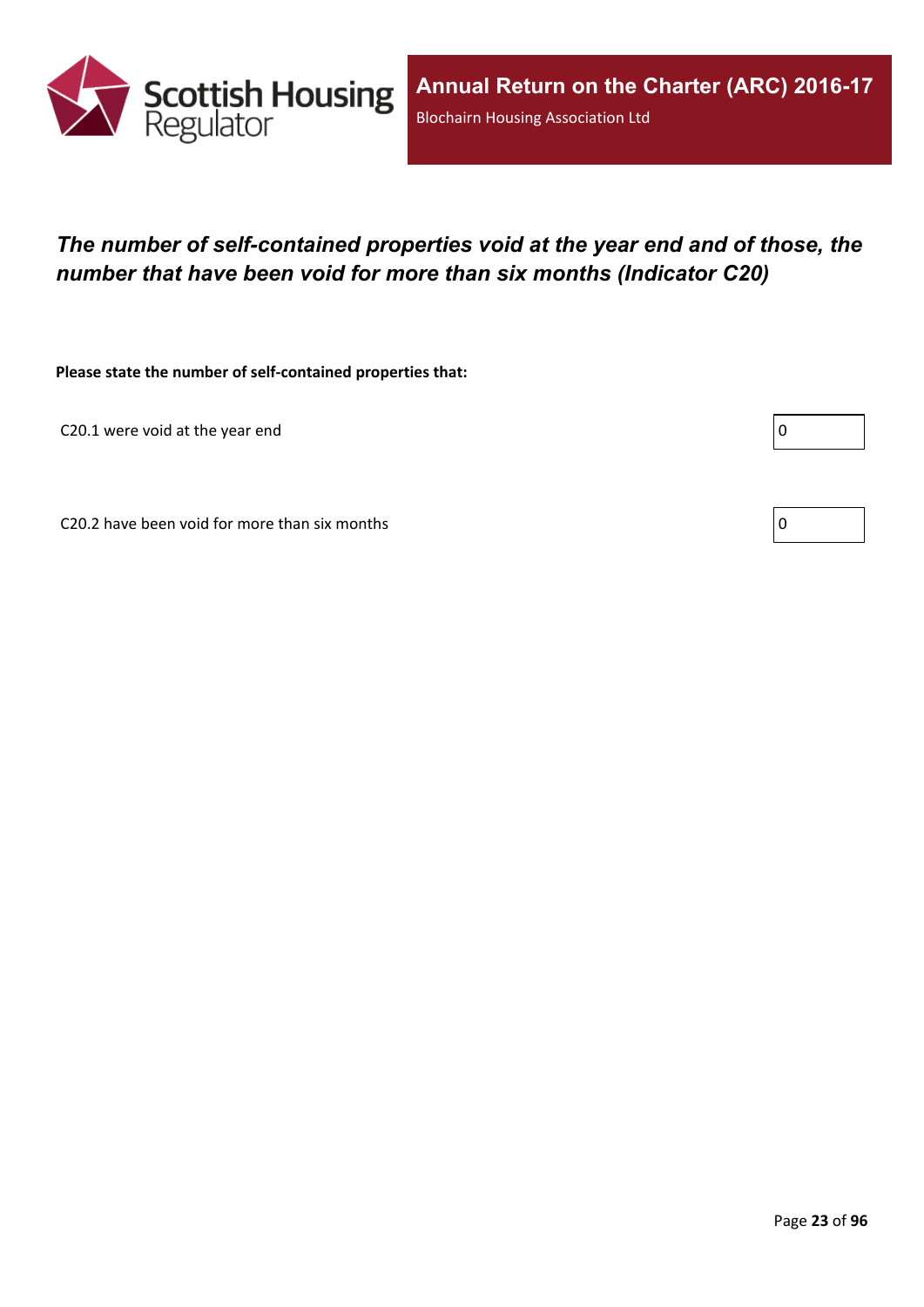

## <span id="page-23-0"></span>*Development programme – New units and value (excluding Scottish Government funded developments) (Indicator C32)*

**Please state:**

|                       | in the current reporting year |                          |                         |
|-----------------------|-------------------------------|--------------------------|-------------------------|
|                       | Social letting                | Midmarket / market rents | Low cost home ownership |
| C32.1.1 RSL           | u                             | υ                        | ∣U                      |
| C32.1.2<br>subsidiary | 0                             | υ                        | O                       |

|                       | projected for the next<br>reporting year |                          |                         |
|-----------------------|------------------------------------------|--------------------------|-------------------------|
|                       | Social letting                           | Midmarket / market rents | Low cost home ownership |
| C32.1.1 RSL           | 0                                        | -U                       | 0                       |
| C32.1.2<br>subsidiary | 0                                        | -0                       | 0                       |

|                       | projected for the following<br>year |                          |                         |
|-----------------------|-------------------------------------|--------------------------|-------------------------|
|                       | Social letting                      | Midmarket / market rents | Low cost home ownership |
| C32.1.1 RSL           | υ                                   | -U                       | 0                       |
| C32.1.2<br>subsidiary | 0                                   | -0                       | 0                       |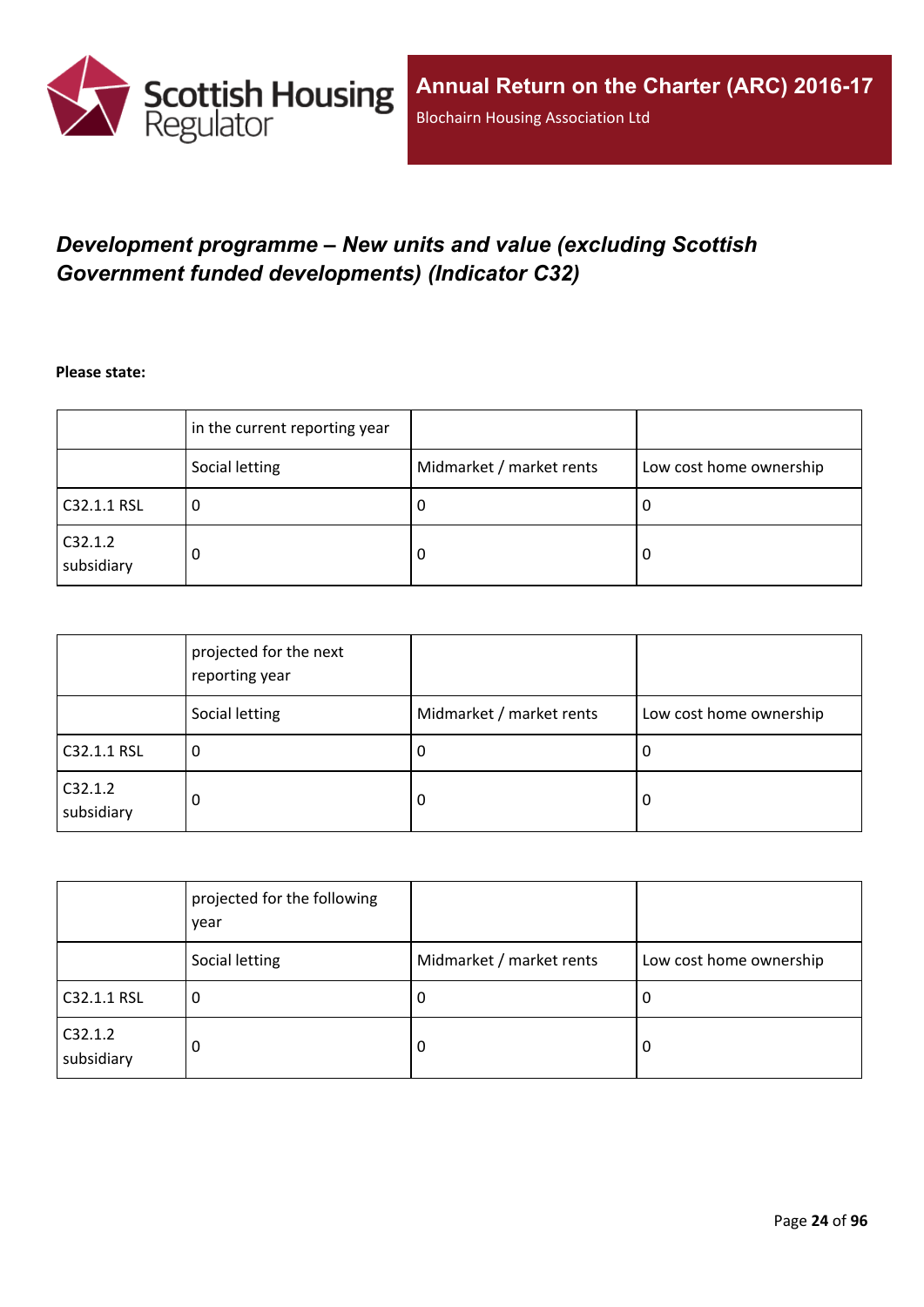

Blochairn Housing Association Ltd

|                                                     | in the current reporting year | projected for the next<br>reporting year | projected for the following<br>year |
|-----------------------------------------------------|-------------------------------|------------------------------------------|-------------------------------------|
| C32.2.1 funded<br>through own<br>cash / reserves    | $\mathbf 0$                   | 0                                        | 0                                   |
| C32.2.2 funded<br>through private<br>finance        | $\mathbf 0$                   | 0                                        | 0                                   |
| C32.2.3 funded<br>through other<br>grants / sources | 0                             | 0                                        | 0                                   |
| C32.2.4 funded<br>through sales                     | 0                             | 0                                        | 0                                   |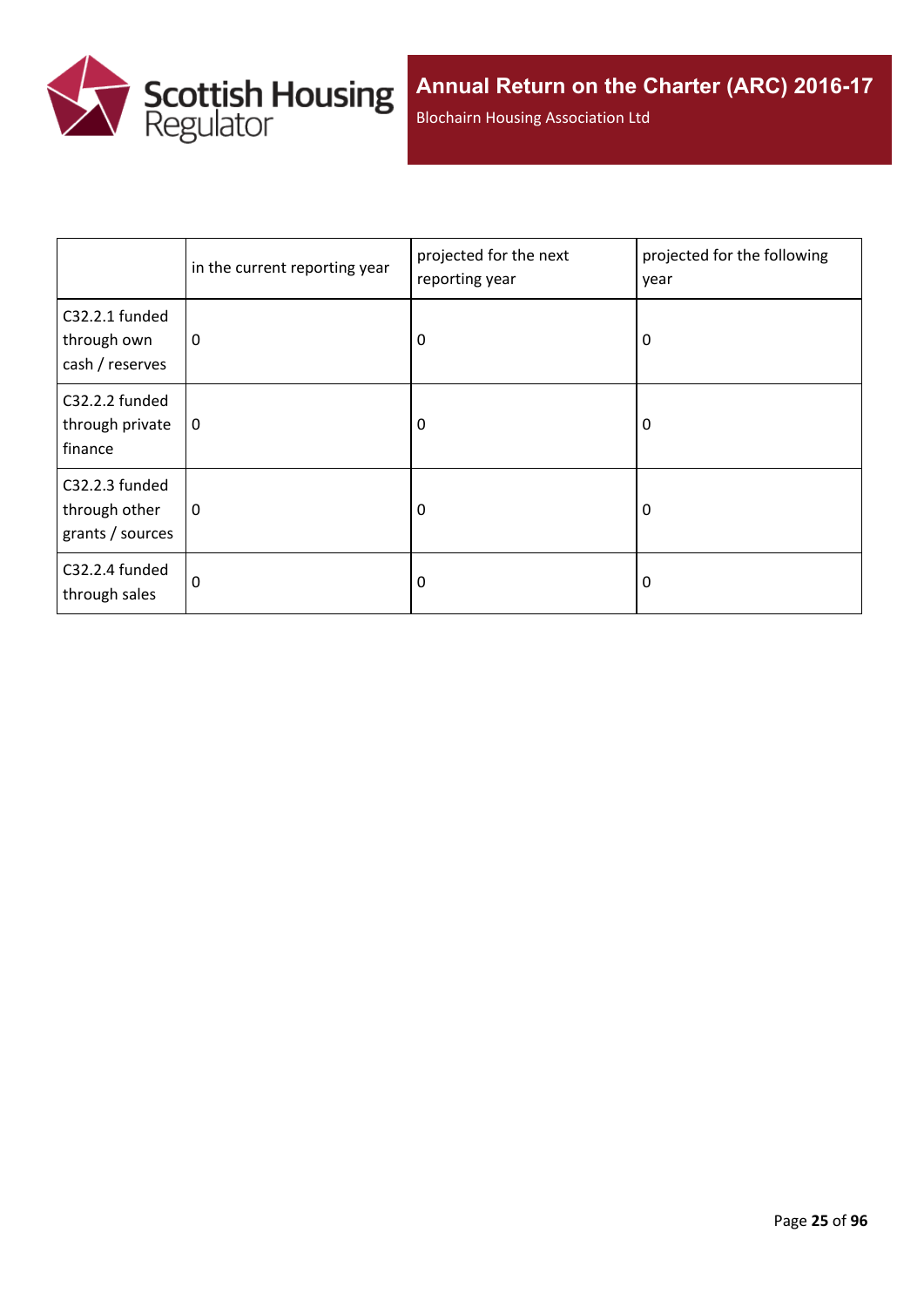

### <span id="page-25-0"></span>*Comments (Social landlord contextual information)*

Please use the comment field below to tell the regulator about any exceptional circumstances regards the figures **supplied in the "Social landlord contextual information" section.**

Staff sickness statistics relate to the calendar year 1 January - 31 December 2016. There were no absences between 1 January - 31 March 2017.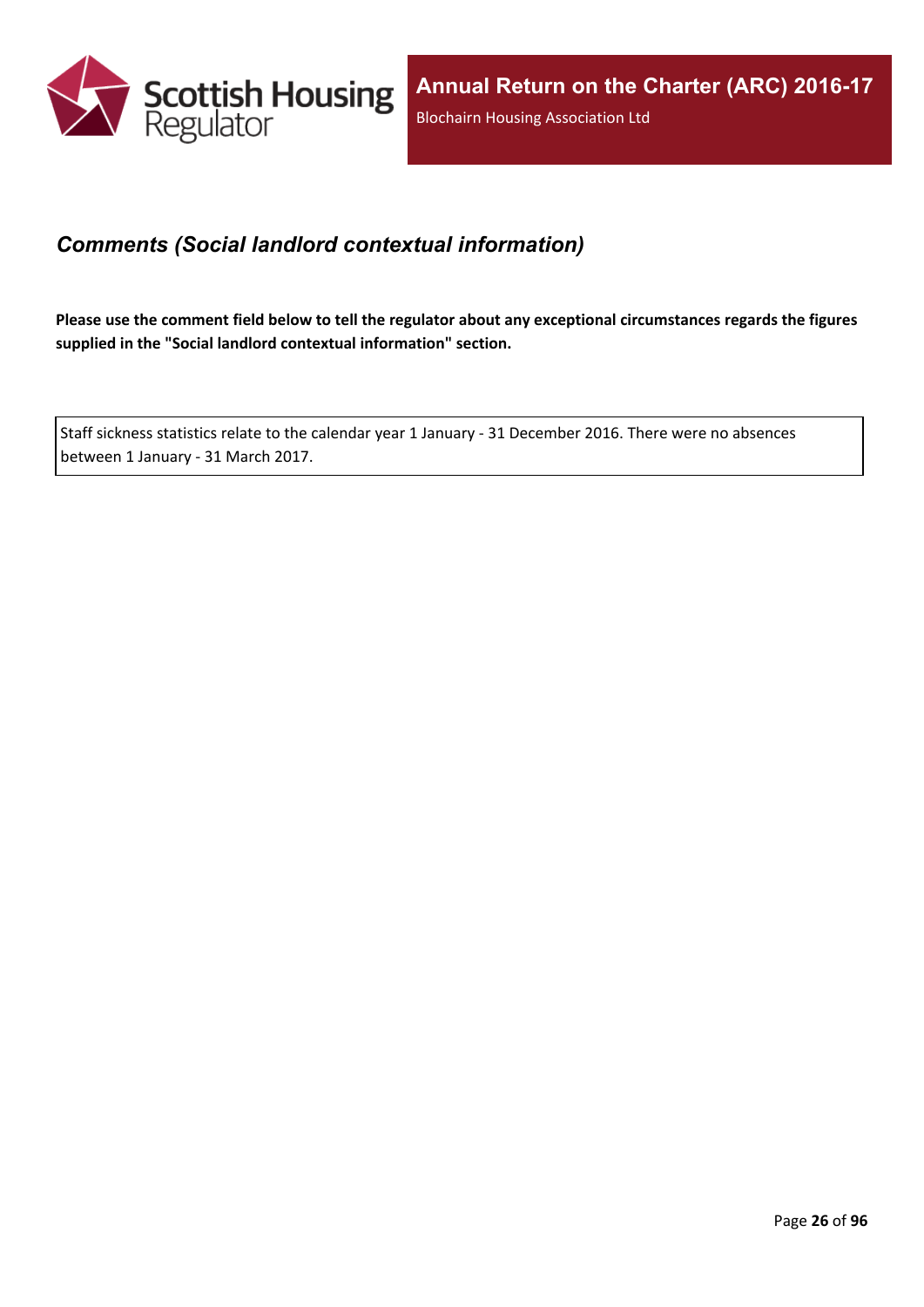

**Annual Return on the Charter (ARC) 2016-17** Blochairn Housing Association Ltd

#### <span id="page-26-0"></span>*Overall satisfaction*

The information you give us here will tell us how satisfied your tenants are with the overall service you provide.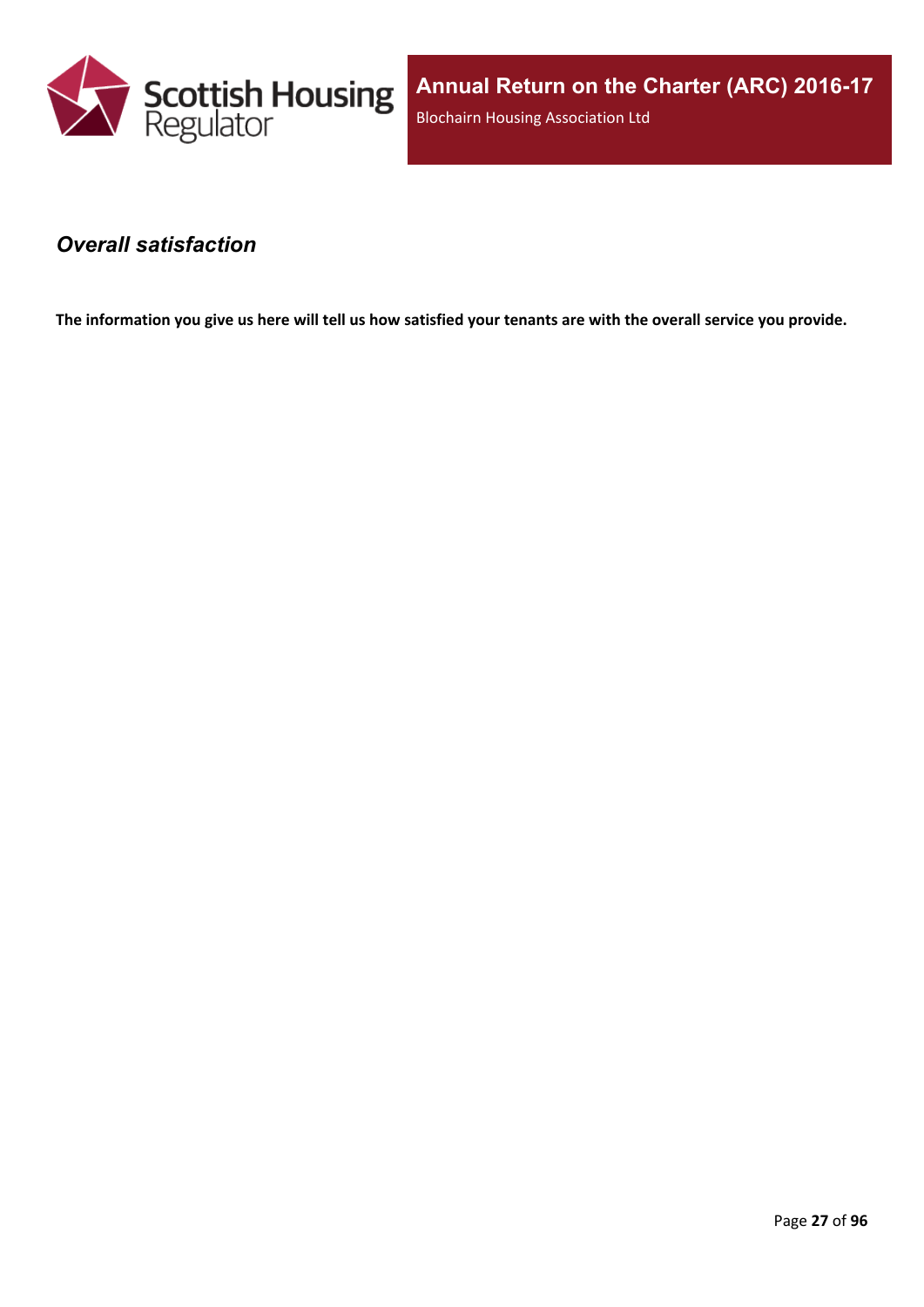

## <span id="page-27-0"></span>*Percentage of tenants satisfied with the overall service provided by their landlord (Indicator 1)*

| 1.1 In relation to the overall tenant satisfaction survey carried out, please state:<br>1.1.1 the number of tenants who were surveyed                 | 151              |
|-------------------------------------------------------------------------------------------------------------------------------------------------------|------------------|
| 1.1.2 the fieldwork dates of the survey                                                                                                               | <b>June 2013</b> |
| 1.1.3 the method(s) of administering the survey<br>Post                                                                                               |                  |
| Face-to-Face                                                                                                                                          |                  |
| 1.2 In relation to the tenant satisfaction question on overall services, please state the number of<br>tenants who responded:<br>1.2.1 very satisfied | 99               |
| 1.2.2 fairly satisfied                                                                                                                                | 46               |
| 1.2.3 neither satisfied nor dissatisfied                                                                                                              | $\overline{4}$   |
| 1.2.4 fairly dissatisfied                                                                                                                             | $\mathbf 1$      |
|                                                                                                                                                       |                  |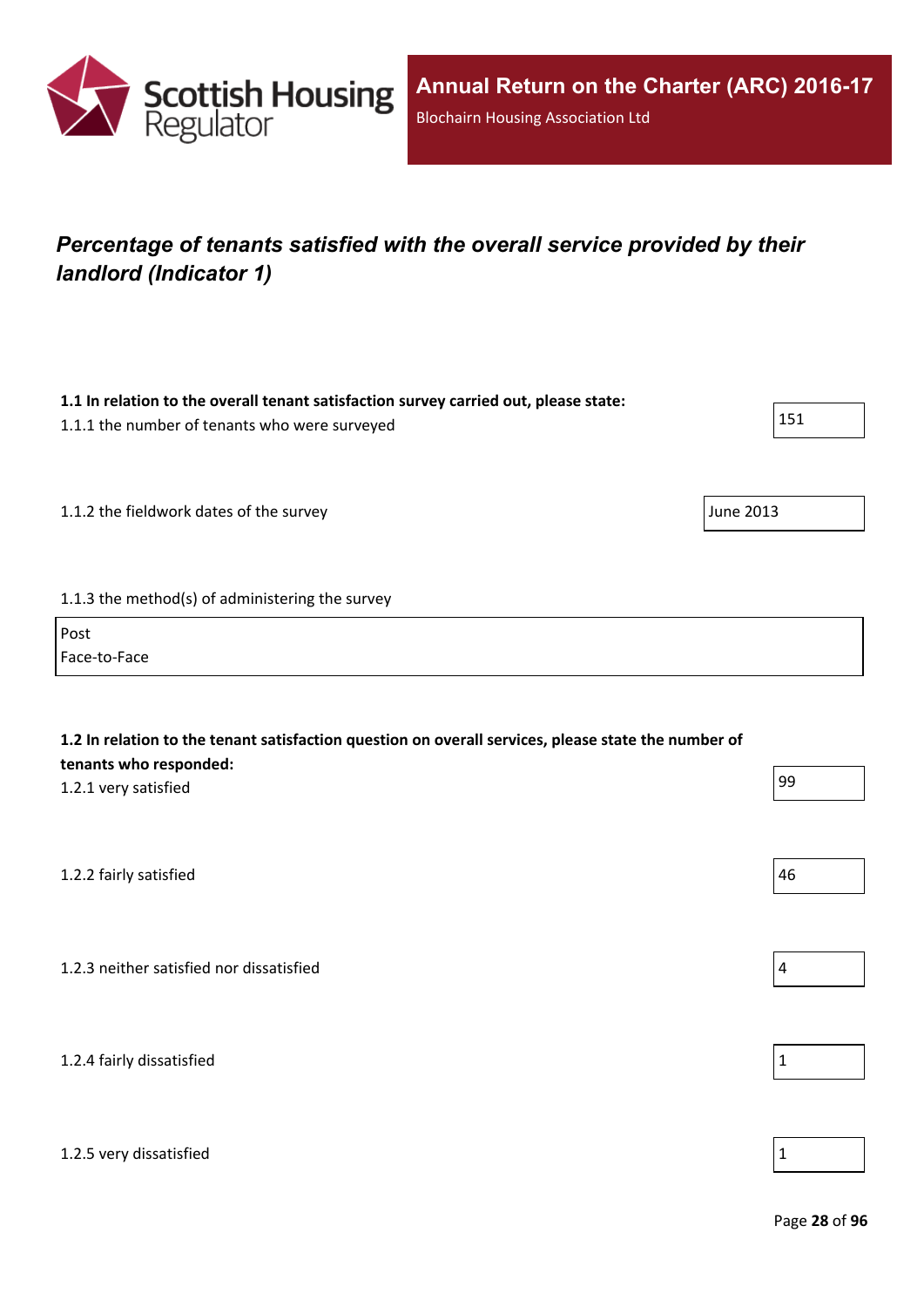

Blochairn Housing Association Ltd

#### $1.2.6$  no opinion  $\boxed{0}$



| Percentage of tenants satisfied with the overall service provided by their landlord | 96.03 | % |
|-------------------------------------------------------------------------------------|-------|---|
| (Indicator 1)                                                                       |       |   |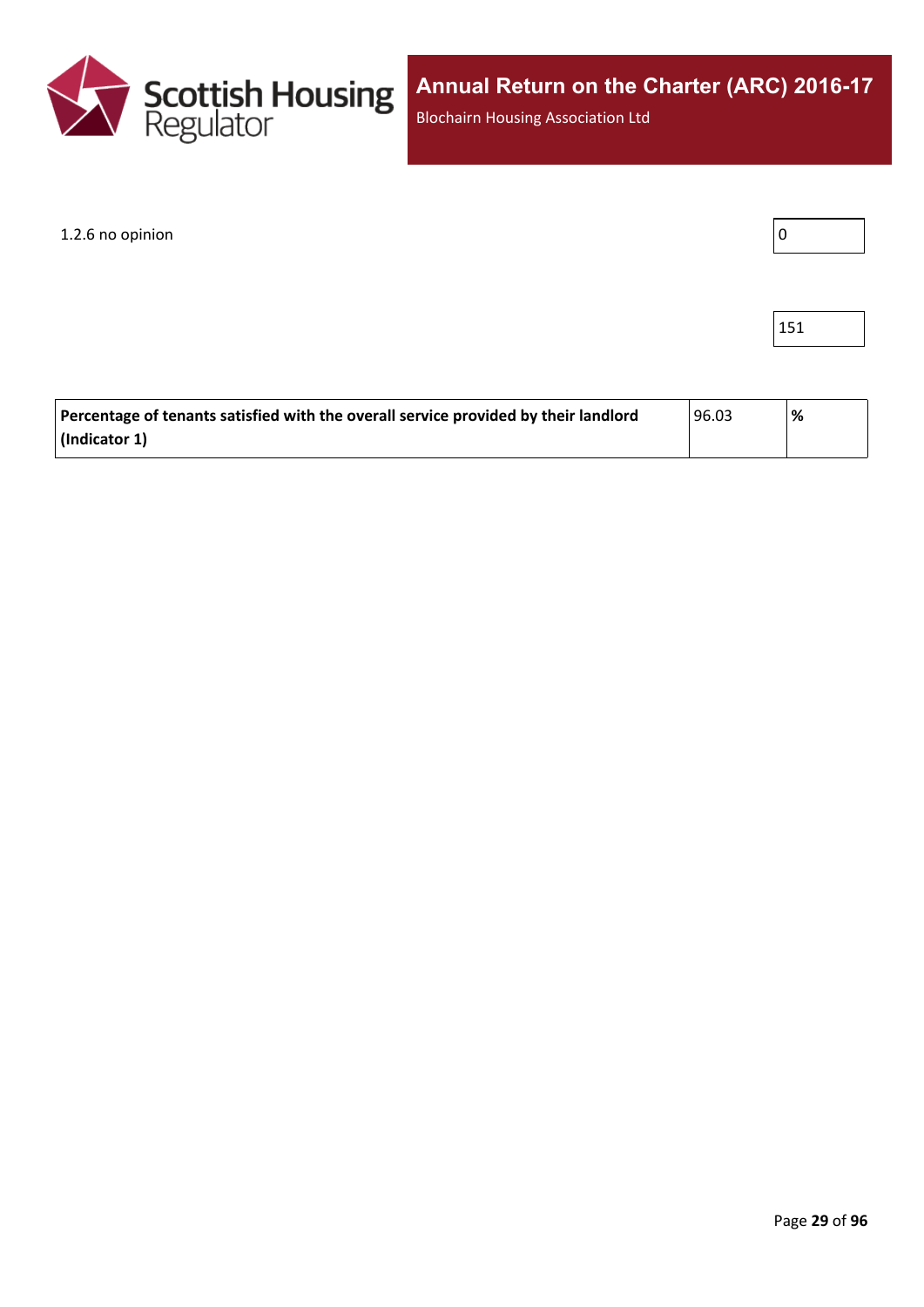

#### <span id="page-29-0"></span>*Comments (Overall satisfaction)*

Please use the comment field below to tell the regulator about any exceptional circumstances regards the figures **supplied in the "Overall satisfaction" section.**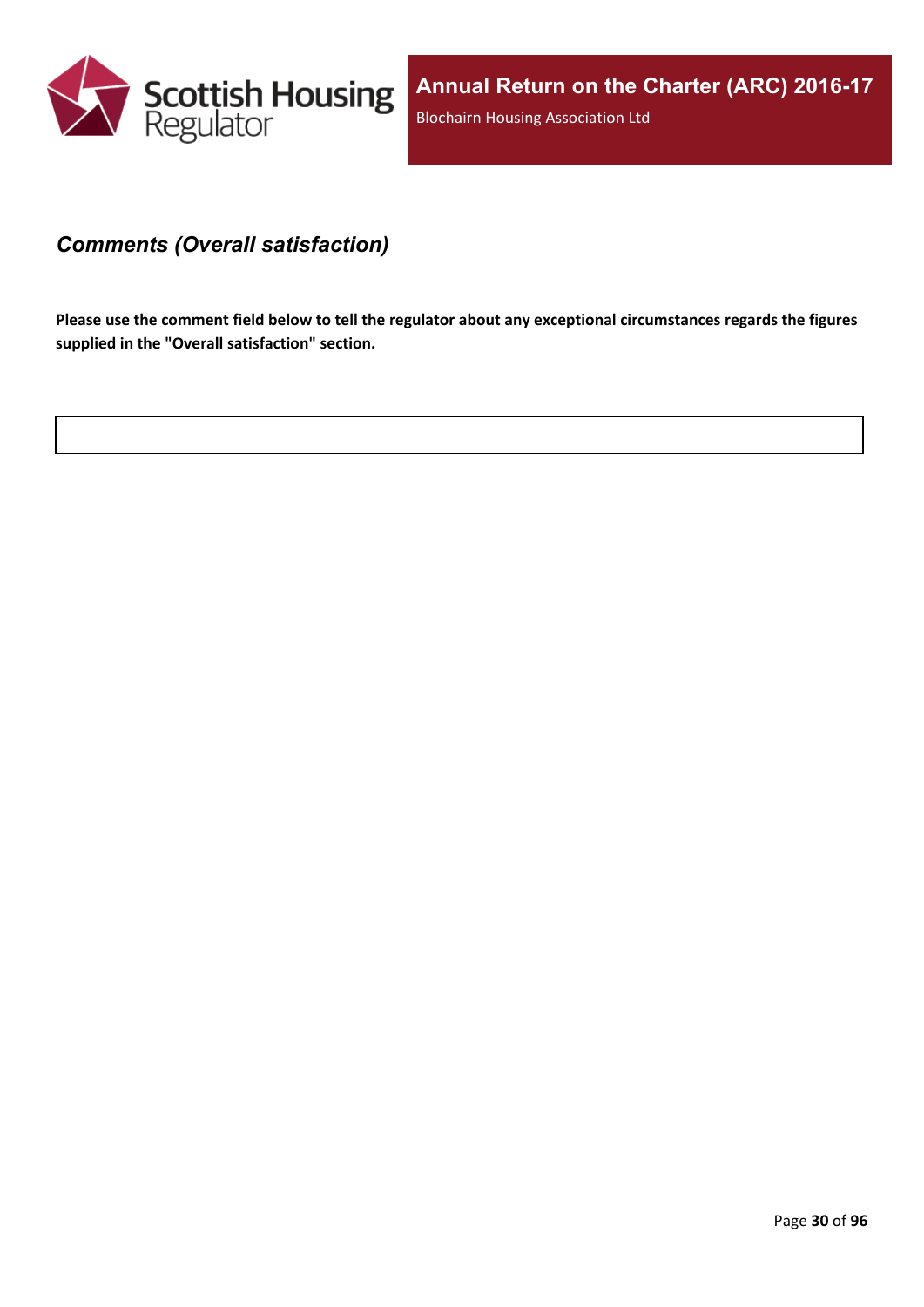

#### <span id="page-30-0"></span>*The Customer/Landlord relationship*

The information you give us here will tell us about the relationships you have with your tenants and other service **users.**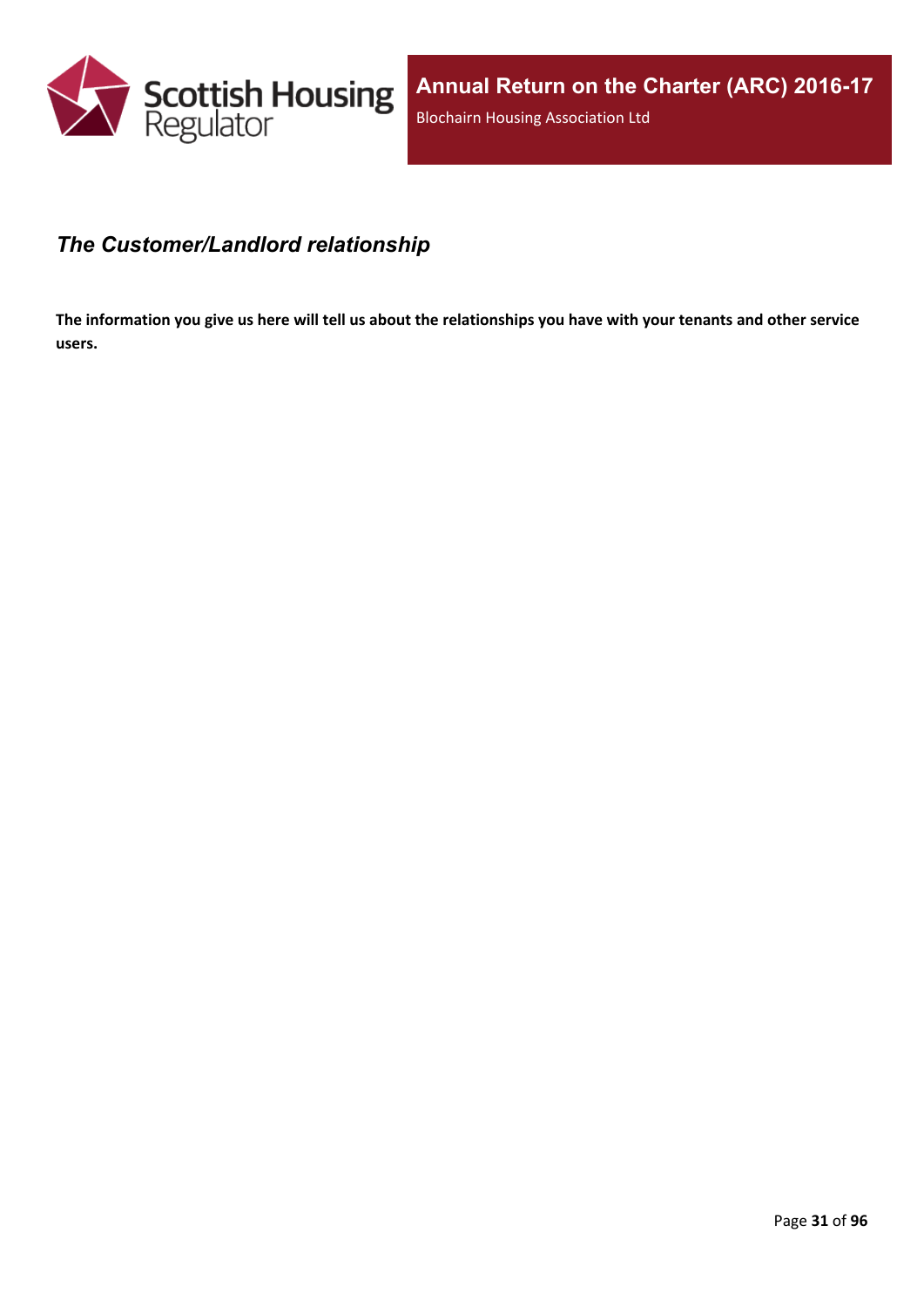

## <span id="page-31-0"></span>*Ethnic origins and disability details of service users, staff and for RSLs only, governing body members (Indicator 2)*

Ethnic origins are as based on The Scottish Government and General Register Office for Scotland official Ethnicity **Classification for Scottish Official Statistics. Disability is as defined under the Equality Act 2010. Please state:**

2.1 The ethnic origins of:

2.2 The number of people who consider themselves to have a disability by:

|       |                                                      | (a) staff      | (b) existing<br>tenants | (c) applicants<br>on housing list | (d) new tenants  | (e) governing<br>body members |
|-------|------------------------------------------------------|----------------|-------------------------|-----------------------------------|------------------|-------------------------------|
| 2.1.1 | White (total)                                        | $\overline{4}$ | 263                     | 73                                | 23               | 8                             |
|       | (a) Scottish                                         | $\overline{4}$ | 238                     | 65                                | 23               | $\overline{7}$                |
|       | (b) Other British                                    | $\mathbf{0}$   | $\overline{2}$          | $\overline{2}$                    | $\mathbf 0$      | $\mathbf 0$                   |
|       | (c) Irish                                            | $\mathbf 0$    | 0                       | $\mathbf{1}$                      | $\mathbf 0$      | $\mathbf 0$                   |
|       | (d)<br>Gypsy/traveller                               | $\mathbf 0$    | 0                       | $\mathbf 0$                       | $\mathbf 0$      | $\mathbf 0$                   |
|       | (e) Polish                                           | $\mathbf 0$    | 12                      | 3                                 | $\pmb{0}$        | $\pmb{0}$                     |
|       | (f) any other<br>white backgroun $ 0$<br>d           |                | 11                      | $\overline{2}$                    | $\mathbf 0$      | $\mathbf{1}$                  |
| 2.1.2 | <b>Mixed or</b><br>multiple<br>ethnic backgrou<br>nd | 0              | $\overline{4}$          | 1                                 | $\boldsymbol{0}$ | $\mathbf 0$                   |
|       | Asian, Asian                                         |                |                         |                                   |                  |                               |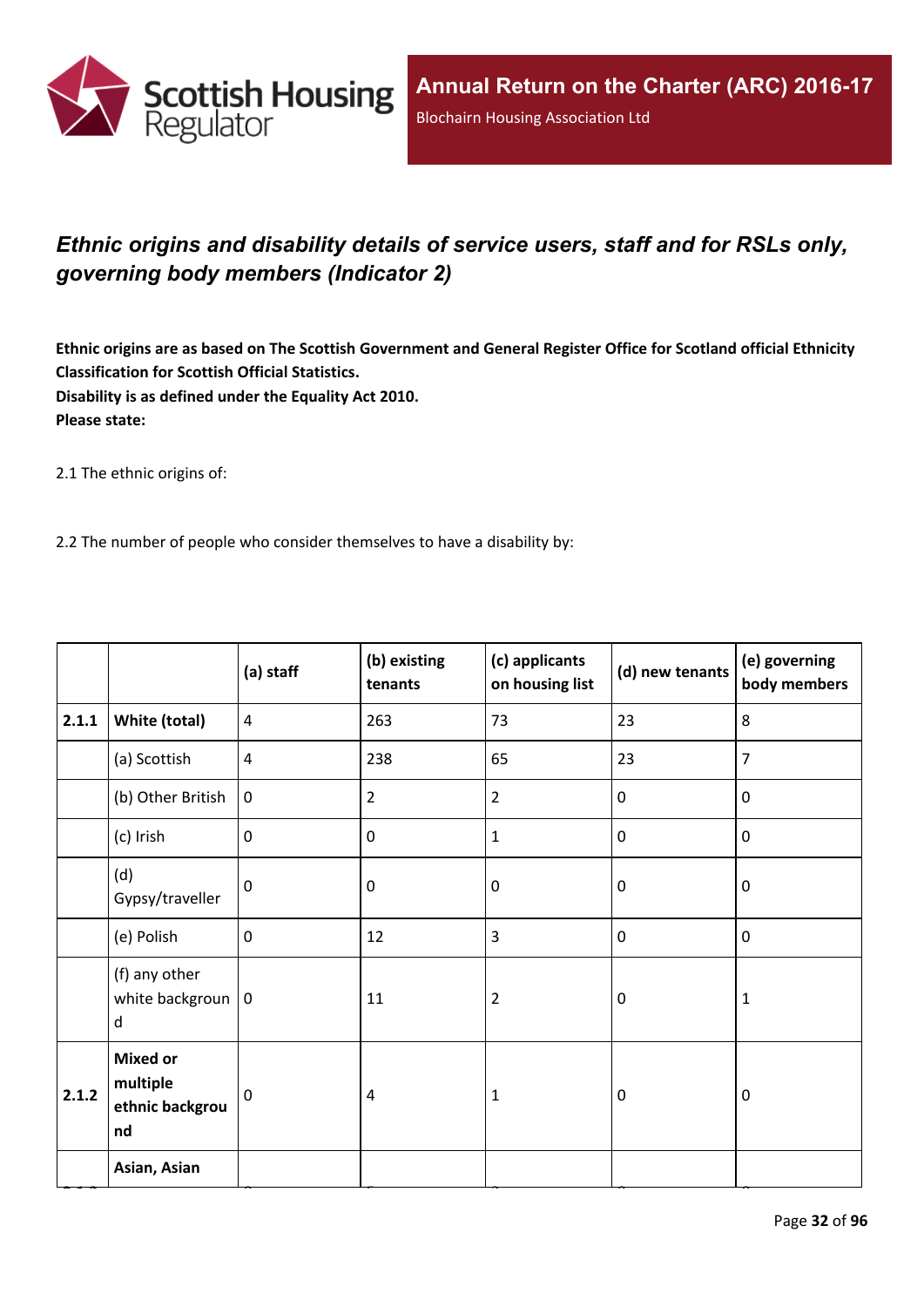

Blochairn Housing Association Ltd

|       | Scottish, Asian<br><b>British (total)</b>                               |                  |                |                |                  |                  |
|-------|-------------------------------------------------------------------------|------------------|----------------|----------------|------------------|------------------|
|       | (a) Indian                                                              | $\mathbf 0$      | $\mathbf{1}$   | $\pmb{0}$      | $\pmb{0}$        | $\pmb{0}$        |
|       | (b) Pakistani                                                           | $\boldsymbol{0}$ | $\pmb{0}$      | $\mathbf 1$    | $\pmb{0}$        | $\pmb{0}$        |
|       | (c) Bangladeshi                                                         | $\boldsymbol{0}$ | $\overline{2}$ | $\mathbf{1}$   | $\pmb{0}$        | $\pmb{0}$        |
|       | (d) Chinese                                                             | $\boldsymbol{0}$ | $\pmb{0}$      | $\mathbf 0$    | $\pmb{0}$        | $\pmb{0}$        |
|       | (e) Any other<br>Asian backgroun<br>$\sf d$                             | $\boldsymbol{0}$ | $\overline{2}$ | $\mathbf 1$    | $\boldsymbol{0}$ | $\pmb{0}$        |
| 2.1.4 | <b>Black, Black</b><br><b>Scottish, Black</b><br><b>British (total)</b> | $\pmb{0}$        | 11             | 23             | $\mathbf{1}$     | $\pmb{0}$        |
|       | (a) Caribbean                                                           | $\mathbf 0$      | $\pmb{0}$      | $\pmb{0}$      | $\pmb{0}$        | $\pmb{0}$        |
|       | (b) African                                                             | $\pmb{0}$        | 11             | 23             | $\mathbf 1$      | $\pmb{0}$        |
|       | (c) Any other<br>black backgroun<br>d                                   | $\mathbf 0$      | $\pmb{0}$      | $\pmb{0}$      | $\boldsymbol{0}$ | $\boldsymbol{0}$ |
| 2.1.5 | Other<br>ethnic backgrou<br>nd                                          | $\pmb{0}$        | $\overline{2}$ | $\overline{2}$ | $\boldsymbol{0}$ | $\mathbf 1$      |
|       | (a) Arab, Arab<br>Scottish or Arab<br>British                           | $\mathbf 0$      | $\overline{2}$ | $\mathbf 1$    | $\boldsymbol{0}$ | $\mathbf{1}$     |
|       | (b) any other<br>group                                                  | $\pmb{0}$        | $\pmb{0}$      | $\mathbf 1$    | $\pmb{0}$        | $\pmb{0}$        |
| 2.1.6 | <b>Unknown</b>                                                          | $\pmb{0}$        | $\pmb{0}$      | $\pmb{0}$      | $\pmb{0}$        | $\pmb{0}$        |
| 2.1.7 | <b>Total</b>                                                            | $\overline{4}$   | 285            | 102            | 24               | 9                |

| (a) staff | (b) existing<br>tenants | $(c)$ applicants on<br>housing list | $\vert$ (d) new tenants $\vert$ . | $\vert$ (e) governing<br>body members |
|-----------|-------------------------|-------------------------------------|-----------------------------------|---------------------------------------|
|           | 134                     | 41                                  |                                   |                                       |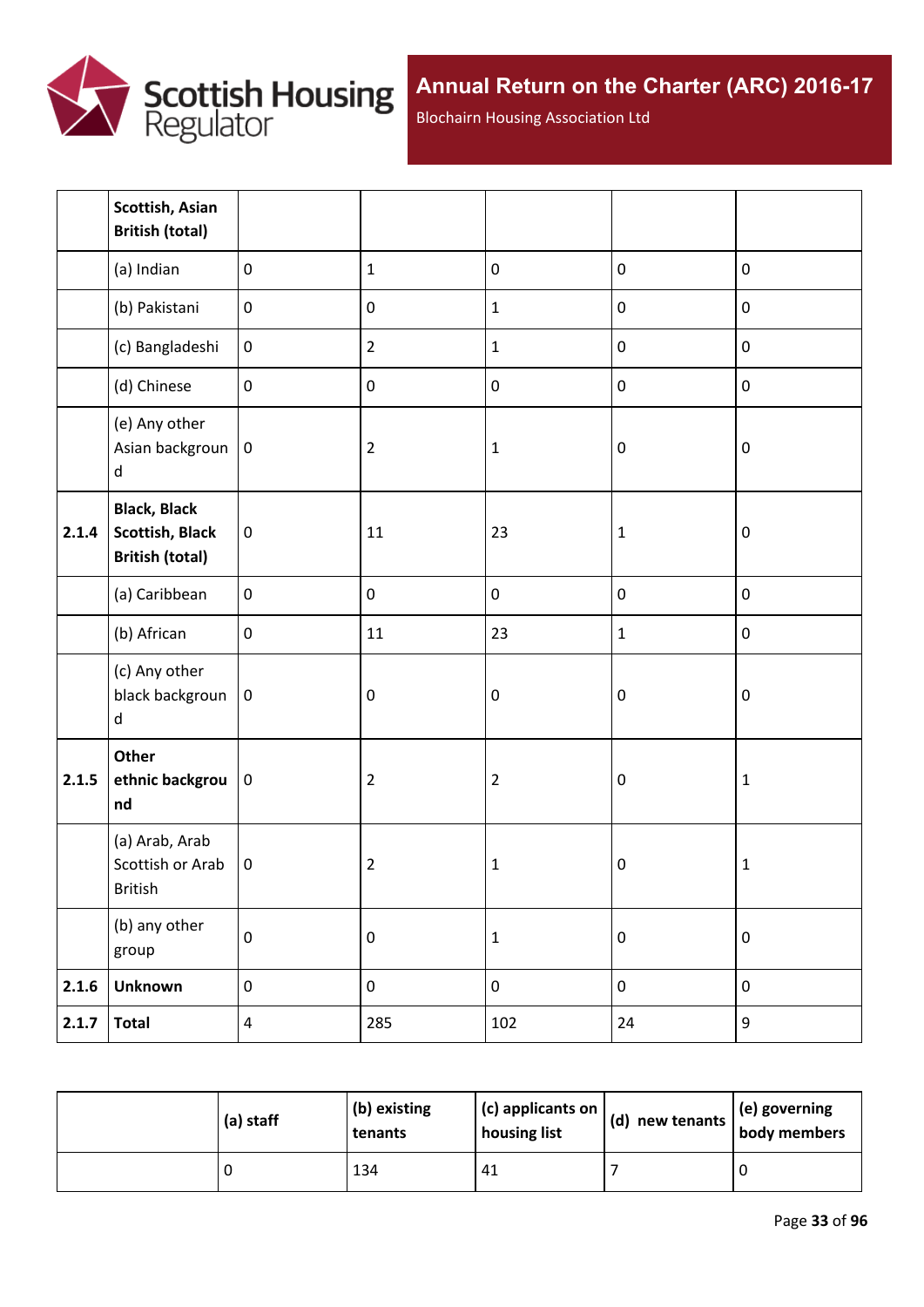

## <span id="page-33-0"></span>*Percentage of tenants who feel their landlord is good at keeping them informed about their services and decisions (Indicator 3)*

In relation to satisfaction with how well their landlord keeps tenants informed about their services, please state:

| 3.1 "How many tenants answered the question How good or poor do you feel your landlord is at<br>keeping you informed about their services and decisions?" | 151            |
|-----------------------------------------------------------------------------------------------------------------------------------------------------------|----------------|
| 3.2 Of the tenants who answered, how many said that their landlord was:<br>3.2.1 very good at keeping them informed                                       | 101            |
| 3.2.2 fairly good at keeping them informed                                                                                                                | 47             |
| 3.2.3 neither good nor poor at keeping them informed                                                                                                      | $\overline{2}$ |
| 3.2.4 fairly poor at keeping them informed                                                                                                                | $\mathbf{1}$   |
| 3.2.5 very poor at keeping them informed                                                                                                                  | $\mathbf 0$    |
|                                                                                                                                                           | 151            |

| Percentage of tenants who feel their landlord is good at keeping them informed about | 98.01 | % |
|--------------------------------------------------------------------------------------|-------|---|
| their services and decisions (Indicator 3)                                           |       |   |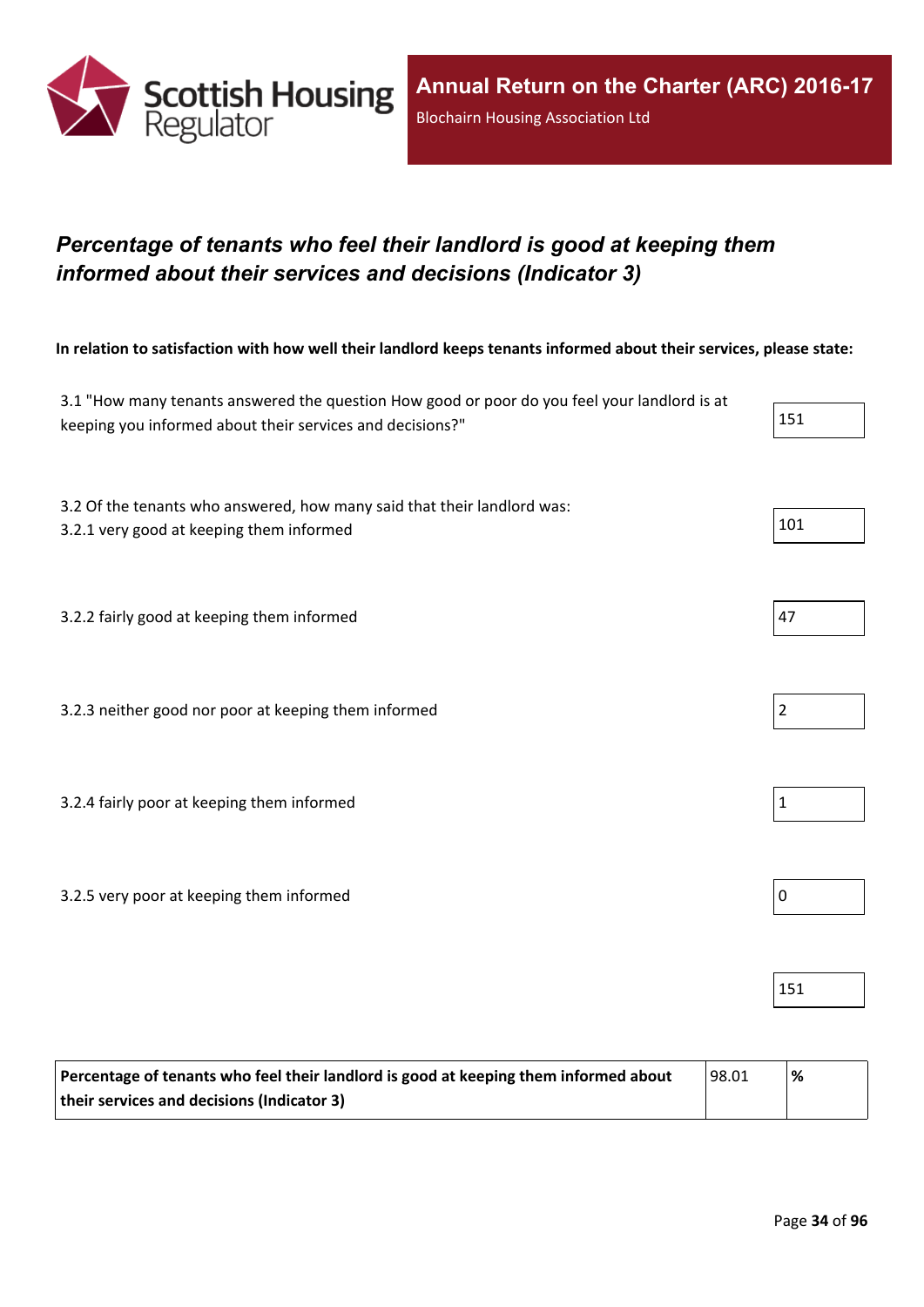

## <span id="page-34-0"></span>*Percentage of tenants satisfied with the opportunities given to them to participate in their landlord's decision making processes (Indicator 6)*

In relation to satisfaction with opportunities given to tenants to participate in their landlord's decision making **process, please state:**

| 6.1 "How many tenants answered the question How satisfied or dissatisfied are you with   |     |
|------------------------------------------------------------------------------------------|-----|
| opportunities given to you to participate in your landlord's decision making processes?" | 151 |

6.2 Of the tenants who answered, how many said that they were: 6.2.1 very satisfied 75

6.2.2 fairly satisfied 52

6.2.3 neither satisfied nor dissatisfied 22

6.2.4 fairly dissatisfied  $\vert$  1

6.2.5 very dissatisfied and the set of the set of the set of the set of the set of the set of the set of the set of the set of the set of the set of the set of the set of the set of the set of the set of the set of the set

| Percentage of tenants satisfied with the opportunities given to them to participate in<br> 84.11 |  | $\frac{9}{6}$ |
|--------------------------------------------------------------------------------------------------|--|---------------|
| their landlord's decision making processes (Indicator 6)                                         |  |               |

151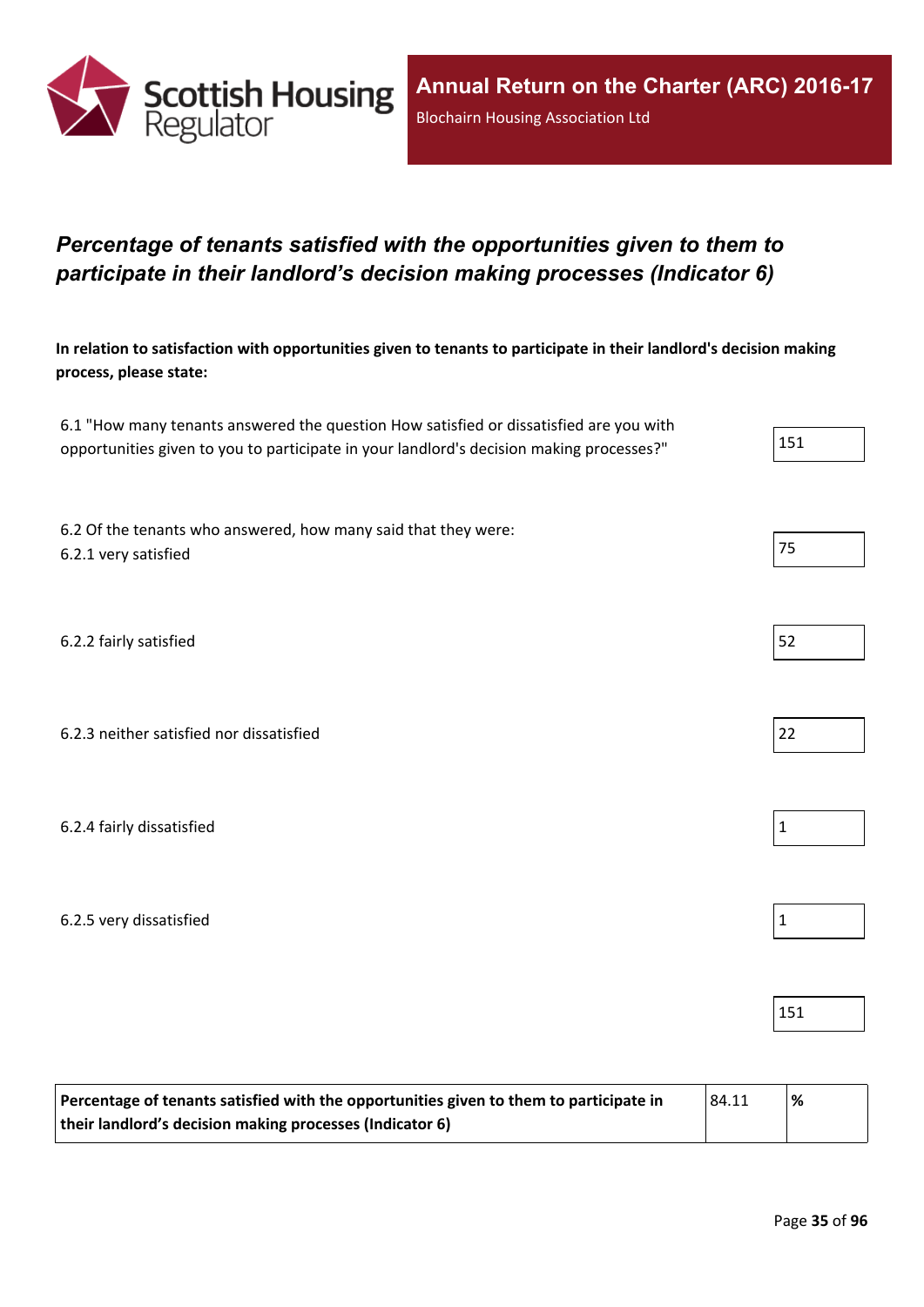

### <span id="page-35-0"></span>*Comments (The customer / landlord relationship)*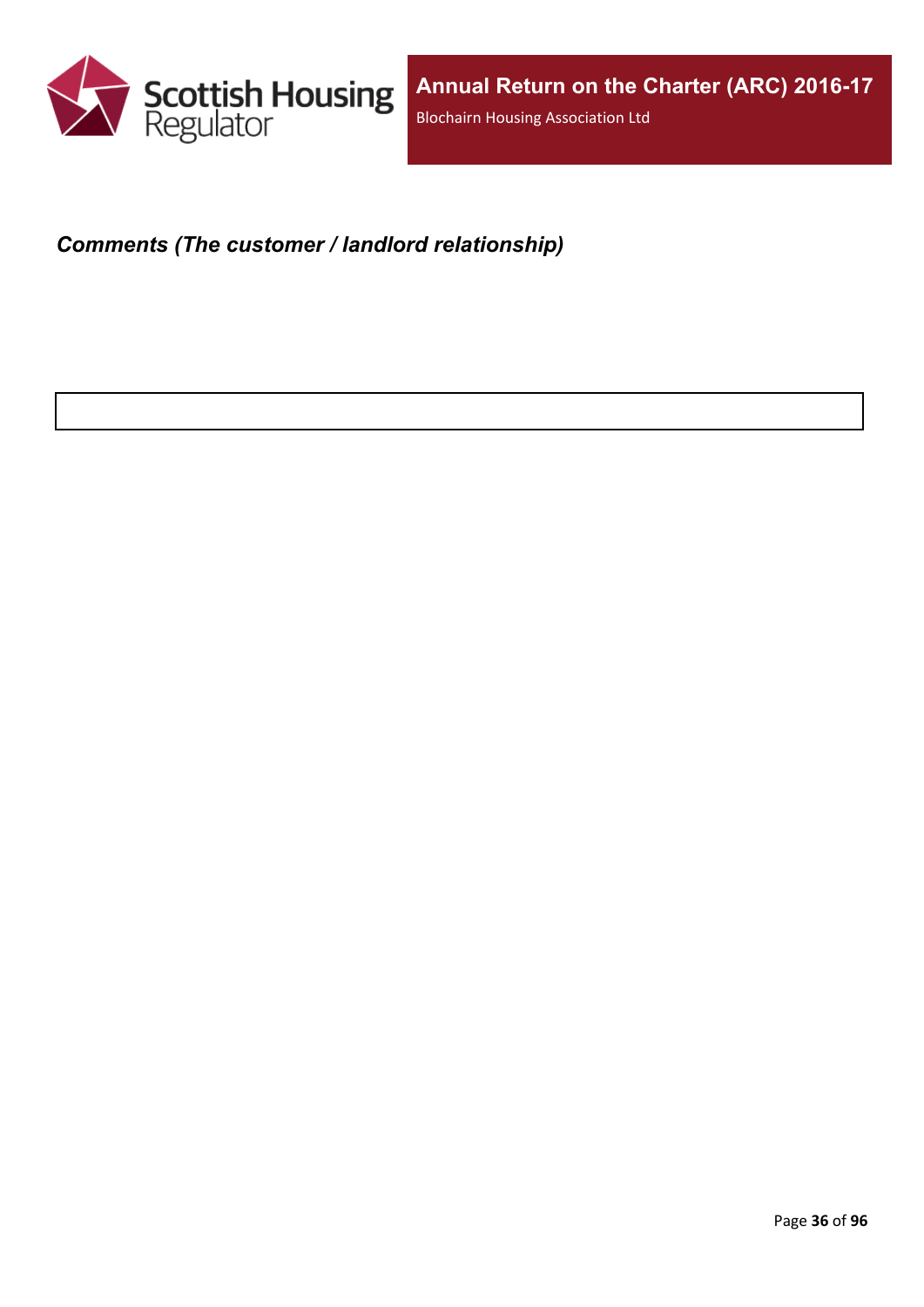

# *Housing Quality and Maintenance*

The information you give us here will tell us about the quality and energy efficiency of the housing you provide **and the repairs service you offer.**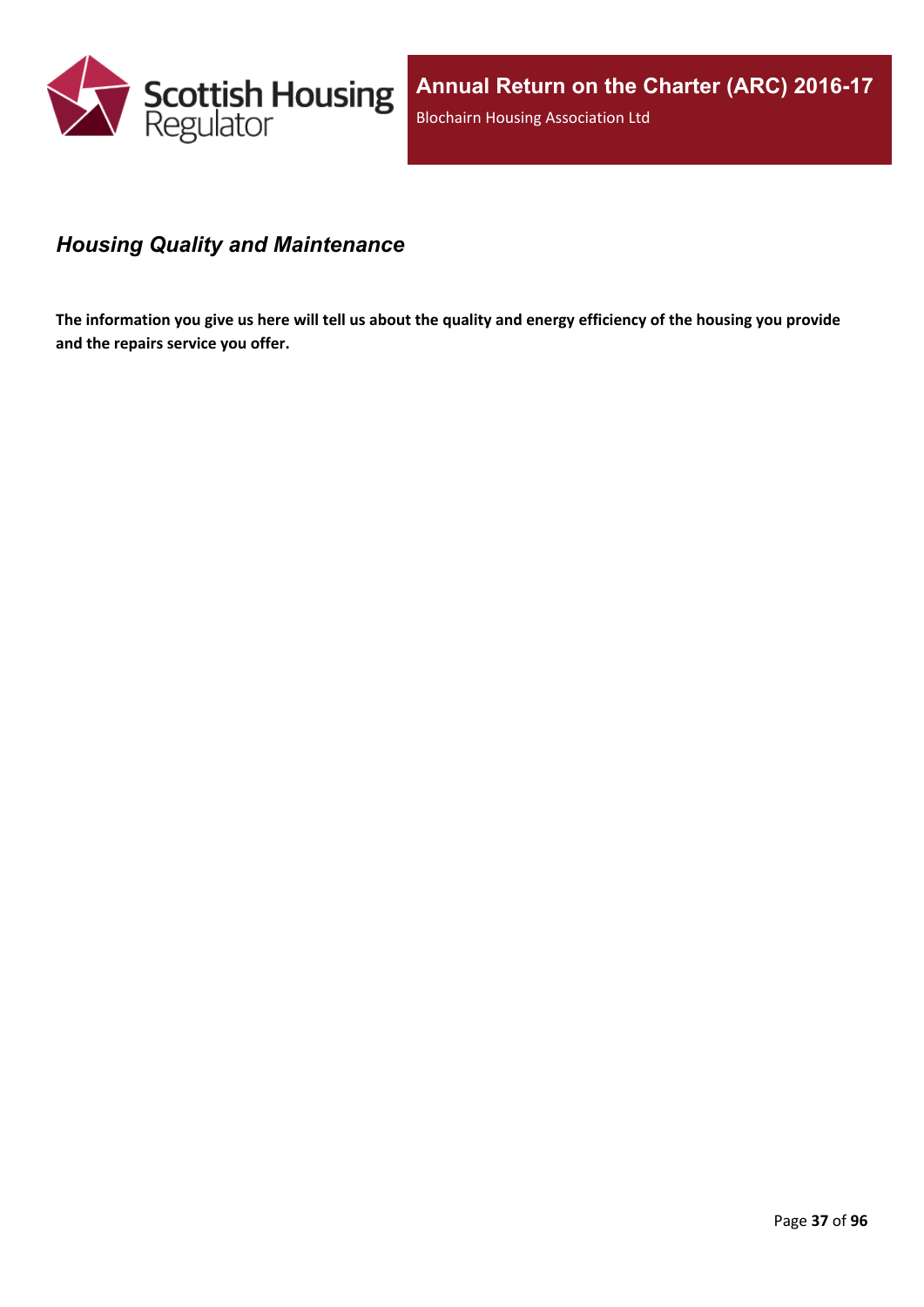

**Annual Return on the Charter (ARC) 2016-17** Blochairn Housing Association Ltd

### *Quality of Housing*

The information you give us here will tell us about the quality and energy efficiency of the housing you provide **and the repairs service you offer.**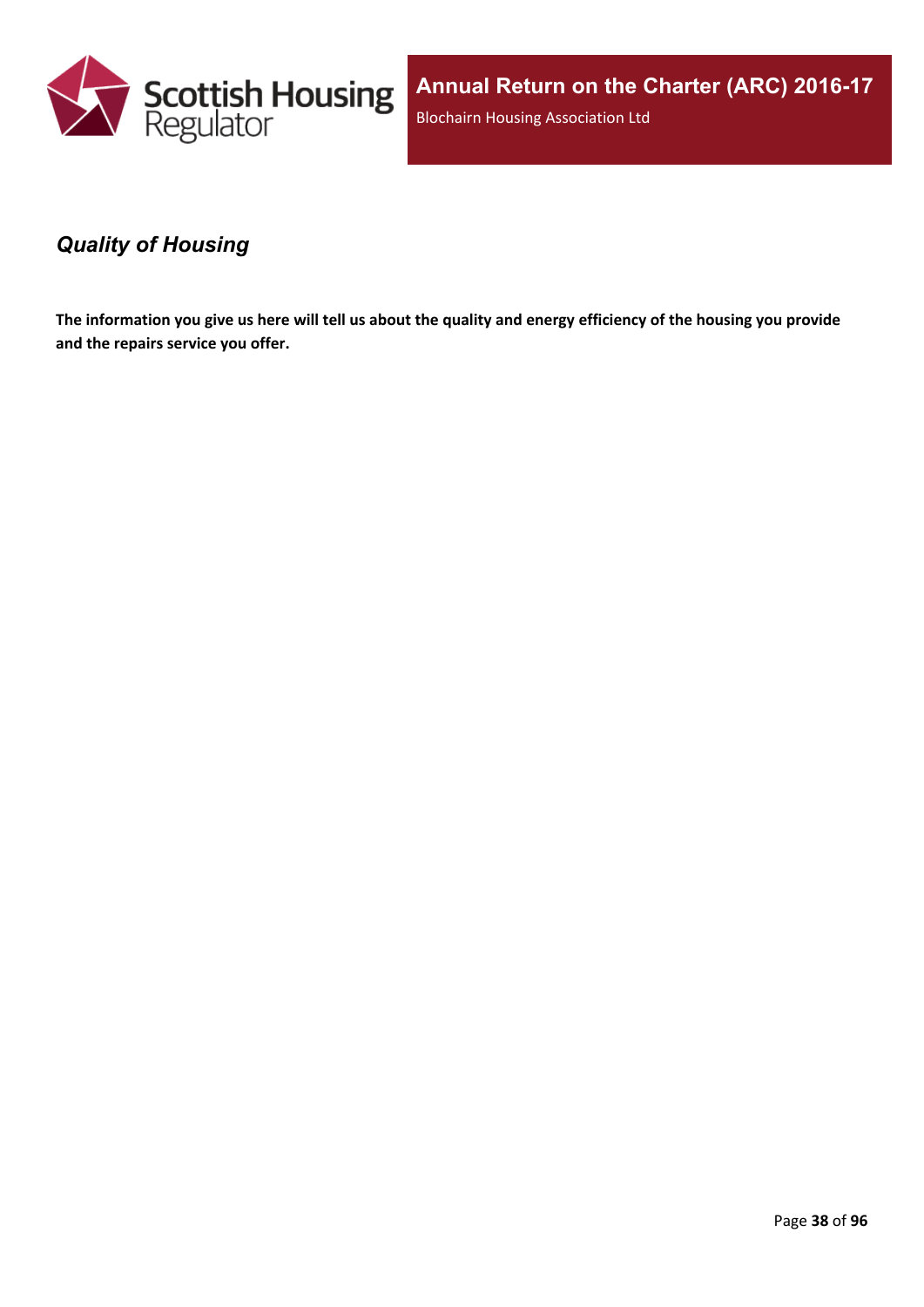

# *Scottish Housing Quality Standard (SHQS) – Stock condition survey information (Indicator C24)*

**Please state:**

| C24.1 The date your organisation's stock was last surveyed or assessed for compliance with |            |
|--------------------------------------------------------------------------------------------|------------|
| the SHQS                                                                                   | April 2016 |
|                                                                                            |            |

C24.2 What percentage of stock did your organisation fully assess for compliance in the last four years? 25

C24.3 The date of your next scheduled stock condition survey or assessment  $\vert$  May 2019

C24.4 What percentage of your organisation's stock will be fully assessed in the next survey 25

C24.5 How did your organisation use the survey data stated at C24.2 to establish how the stock complied overall with the SHQS

QS confirmed all stock comlies with SHQS. 15% surveyed in 2011 and 25% surveyed in 2016 = 40% surveyed.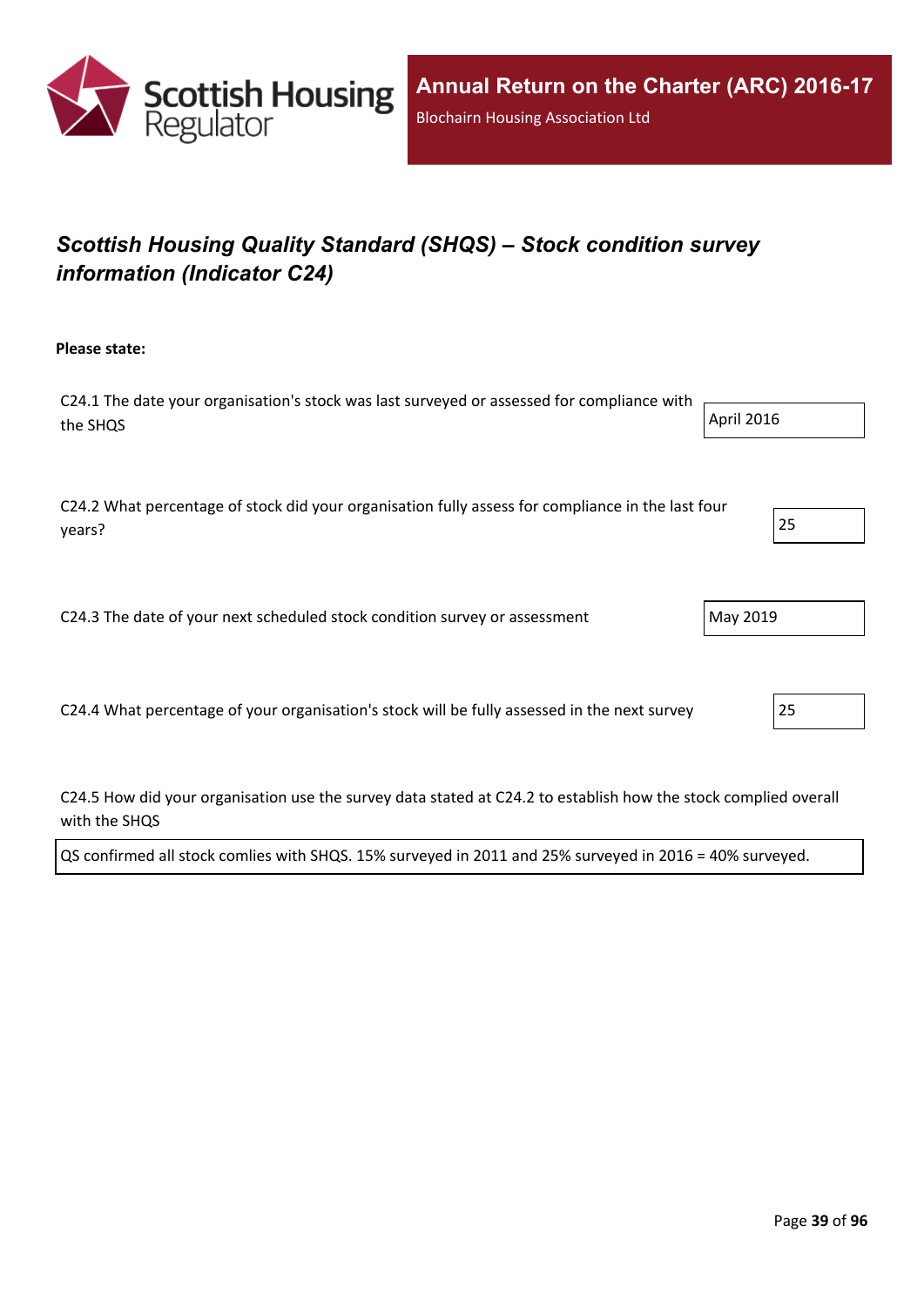

# *Scottish Housing Quality Standard (SHQS) – Stock summary (Indicator C25)*

**Please state:**

|                                                                    | End of the reporting<br>year | End of the next<br>reporting year |
|--------------------------------------------------------------------|------------------------------|-----------------------------------|
| C25.1 Total self-contained stock                                   | 285                          | 285                               |
| C25.2 Self-contained stock exempt from SHQS                        | 0                            | 0                                 |
| C25.3 Self-contained stock in abeyance from SHQS                   | 0                            | 0                                 |
| C25.4.1 Self-contained stock failing SHQS for one criterion        | 0                            | 0                                 |
| C25.4.2 Self-contained stock failing SHQS for two or more criteria | $\Omega$                     | 0                                 |
| C25.4.3 Total self-contained stock failing SHQS                    | 0                            | 0                                 |
| C25.5 Stock meeting the SHQS                                       | 285                          | 285                               |

### **C25.6 Total self-contained stock meeting the SHQS by local authority**

| Aberdeen City              | 0        | 0            |
|----------------------------|----------|--------------|
| Aberdeenshire              | 0        | 0            |
| Angus                      | $\Omega$ | 0            |
| Argyll & Bute              | 0        | 0            |
| City of Edinburgh          | 0        | 0            |
| Clackmannanshire           | 0        | 0            |
| Dumfries & Galloway        | 0        | $\mathbf{0}$ |
| Dundee City                | 0        | 0            |
| East Ayrshire              | 0        | 0            |
| <b>East Dunbartonshire</b> | 0        | 0            |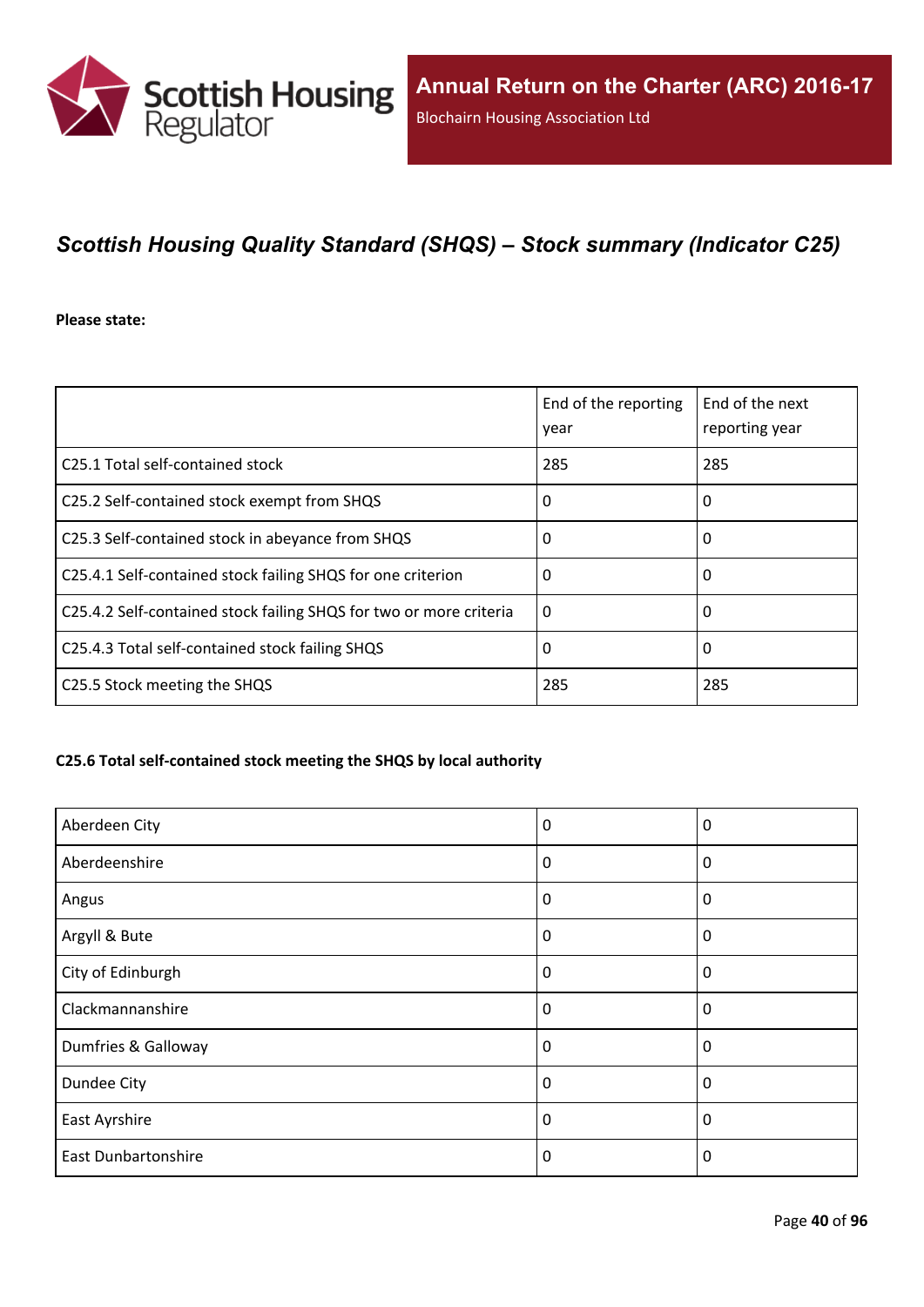

Blochairn Housing Association Ltd

| East Lothian            | $\boldsymbol{0}$ | $\pmb{0}$        |
|-------------------------|------------------|------------------|
| East Renfrewshire       | $\pmb{0}$        | $\pmb{0}$        |
| Eilean Siar             | $\pmb{0}$        | $\pmb{0}$        |
| Falkirk                 | $\pmb{0}$        | $\pmb{0}$        |
| Fife                    | $\pmb{0}$        | $\boldsymbol{0}$ |
| Glasgow City            | 285              | 285              |
| Highland                | $\pmb{0}$        | $\pmb{0}$        |
| Inverclyde              | $\pmb{0}$        | $\pmb{0}$        |
| Midlothian              | $\pmb{0}$        | $\pmb{0}$        |
| Moray                   | $\pmb{0}$        | $\pmb{0}$        |
| North Aryshire          | $\pmb{0}$        | $\pmb{0}$        |
| North Lanarkshire       | $\pmb{0}$        | $\pmb{0}$        |
| Orkney Islands          | $\pmb{0}$        | $\pmb{0}$        |
| Perth & Kinross         | $\pmb{0}$        | $\pmb{0}$        |
| Renfrewshire            | $\pmb{0}$        | $\pmb{0}$        |
| <b>Scottish Borders</b> | $\pmb{0}$        | $\pmb{0}$        |
| Shetland Islands        | $\pmb{0}$        | $\pmb{0}$        |
| South Ayrshire          | $\pmb{0}$        | $\pmb{0}$        |
| South Lanarkshire       | $\pmb{0}$        | $\pmb{0}$        |
| Stirling                | $\pmb{0}$        | $\pmb{0}$        |
| West Dunbartonshire     | $\pmb{0}$        | $\boldsymbol{0}$ |
| West Lothian            | $\boldsymbol{0}$ | $\pmb{0}$        |

| $\tau$<br>Totals | 285 | 285 |
|------------------|-----|-----|
|                  |     |     |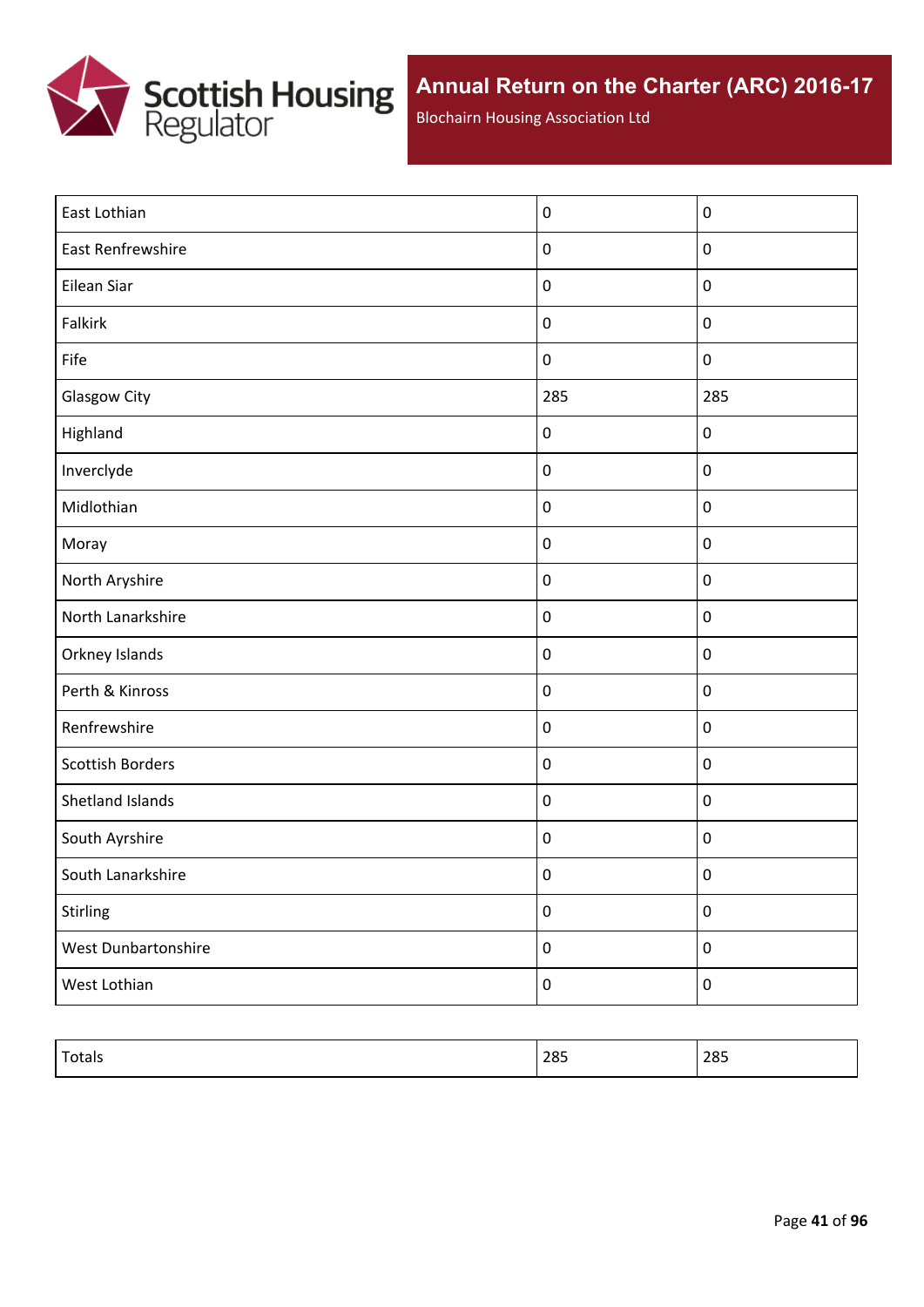

# *Scottish Housing Quality Standard (SHQS) – Stock failing by criterion (Indicator C26)*

How many of your organisation's properties did not meet the Standard at the end of the reporting year, and how **many are projected to not meet the Standard at the end of the next reporting year?**

|                                                                                                                                                                                                                                                | End of the reporting year | End of the next reporting year |
|------------------------------------------------------------------------------------------------------------------------------------------------------------------------------------------------------------------------------------------------|---------------------------|--------------------------------|
| C26.1 Because they were Below the<br>tolerable standard                                                                                                                                                                                        | 0                         | $\Omega$                       |
| C26.2 Because they were in serious<br>disrepair                                                                                                                                                                                                | 0                         | 0                              |
| C26.3 Because they were not energy<br>efficient                                                                                                                                                                                                | $\mathbf 0$               | 0                              |
| C26.4 Because they did not have<br>modern facilities and services                                                                                                                                                                              | 0                         | 0                              |
| C26.5 Because they were not healthy,<br>safe and secure                                                                                                                                                                                        | 0                         | 0                              |
| C26.6 If any properties are failing<br>SHQS at the end of the reporting<br>year, or are projected to fail for the<br>next reporting year, then explain<br>what actions your organisation is<br>taking or planning to take to address<br>these. |                           |                                |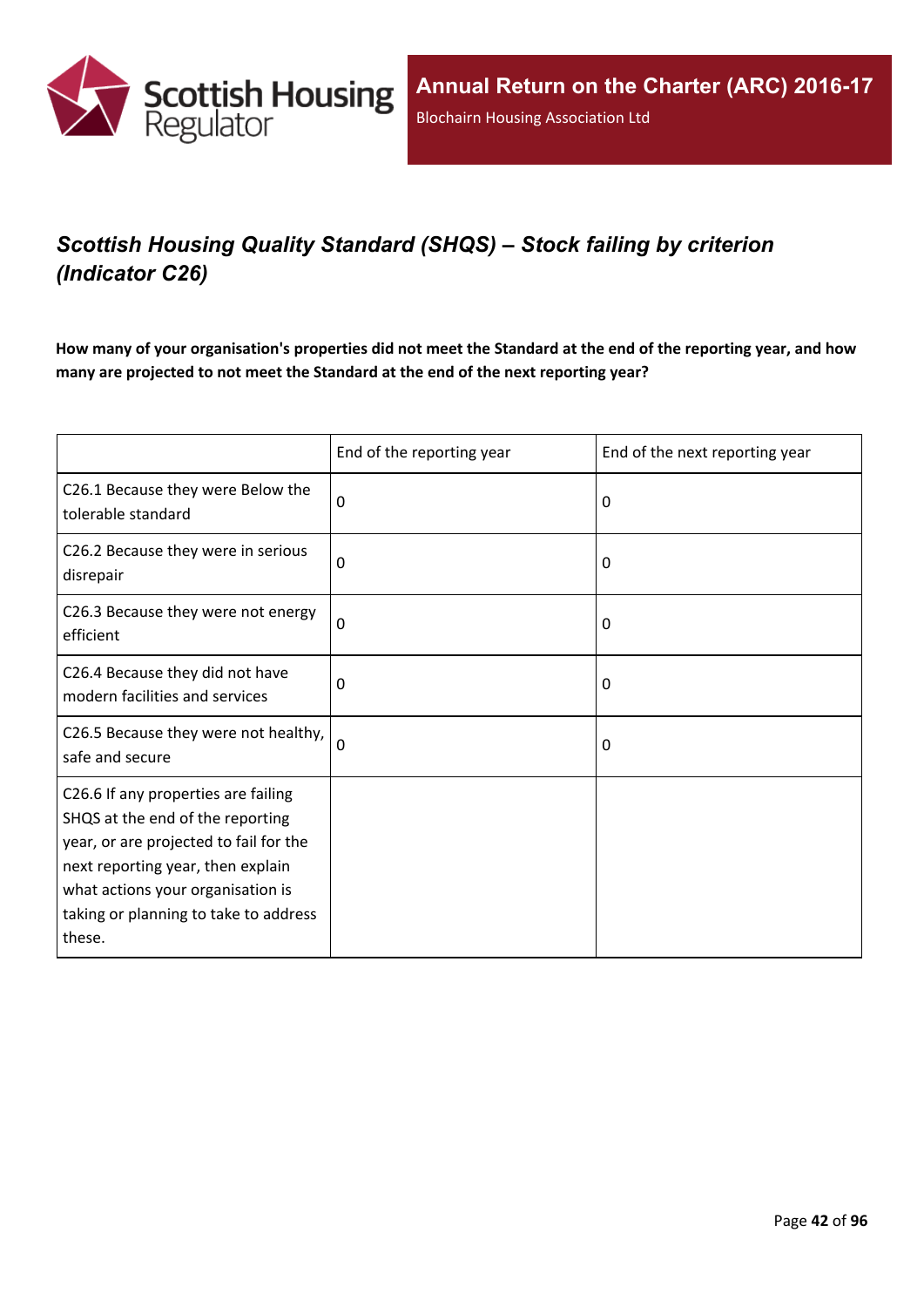

# *Scottish Housing Quality Standard (SHQS) – Working towards the standard (Indicator C27)*

**Please state:**

C27.1 How many properties did your organisation plan to bring fully up to the SHQS during the reporting year?  $\boxed{0}$ 



C27.2 How many properties did your organisation fully bring up to the SHQS during the reporting year  $|0$ 

C27.3 If C27.1 and C27.2 are not the same, please provide an explanation for the difference

C27.4 How many properties does your organisation plan to bring fully up to the SHQS during the next reporting year  $\begin{bmatrix} 0 \end{bmatrix}$ 

C27.5 The number of properties at C27.4 should equal the difference between the projected pass rates for the end of the reporting year and the end of the next reporting year (as reported at C25.5). If it does not, please explain the difference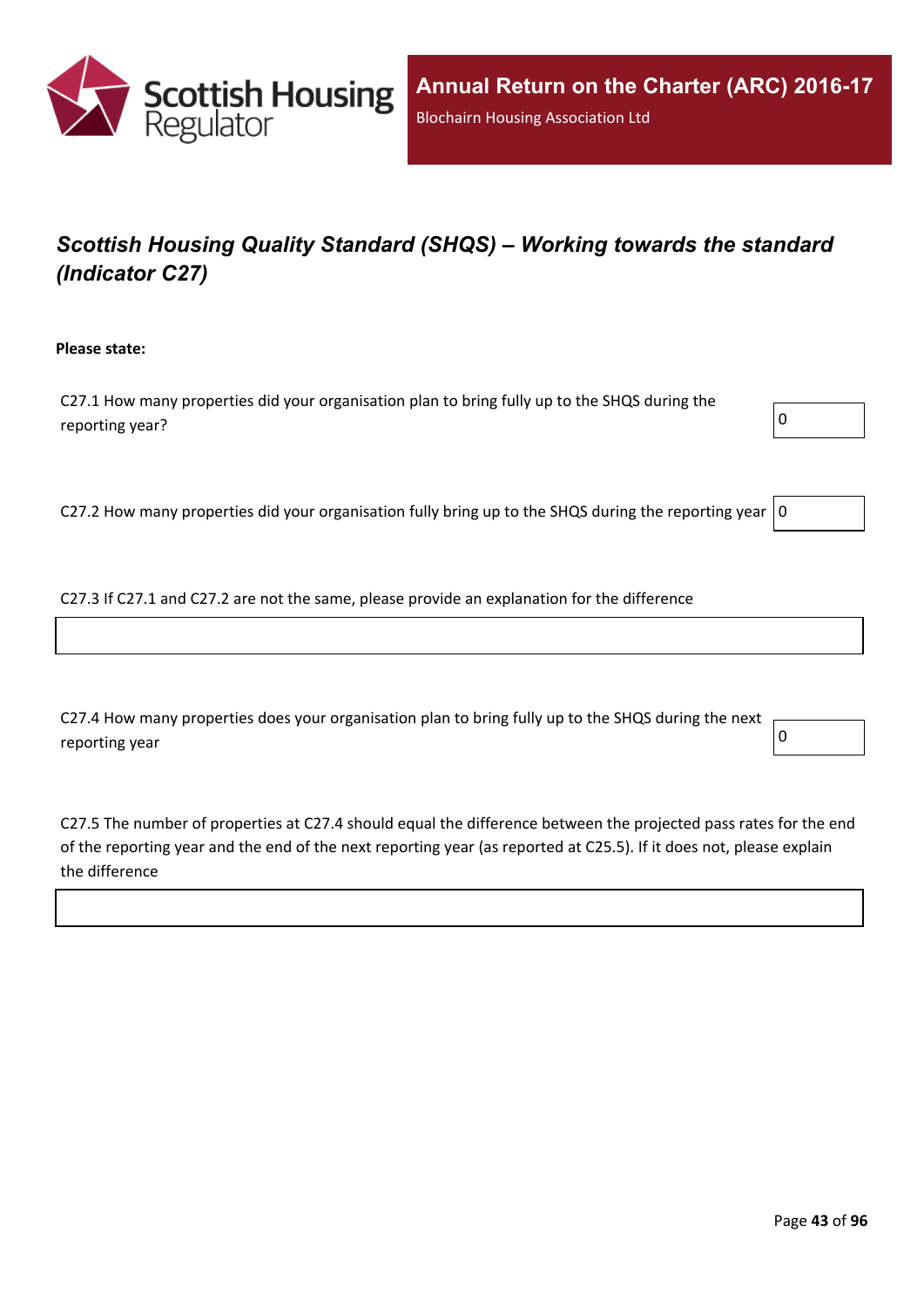

## *Scottish Housing Quality Standard (SHQS) (Indicator C28.1)*

**Please state:**

C28.1.1 The number of self-contained properties with exemptions at the year end  $\vert$  0

C28.1.2 The range of elements not met

C28.1.3 The reason(s) the elements are not met

C28.1.4 What action is your organisation taking or planning to take to address these exemptions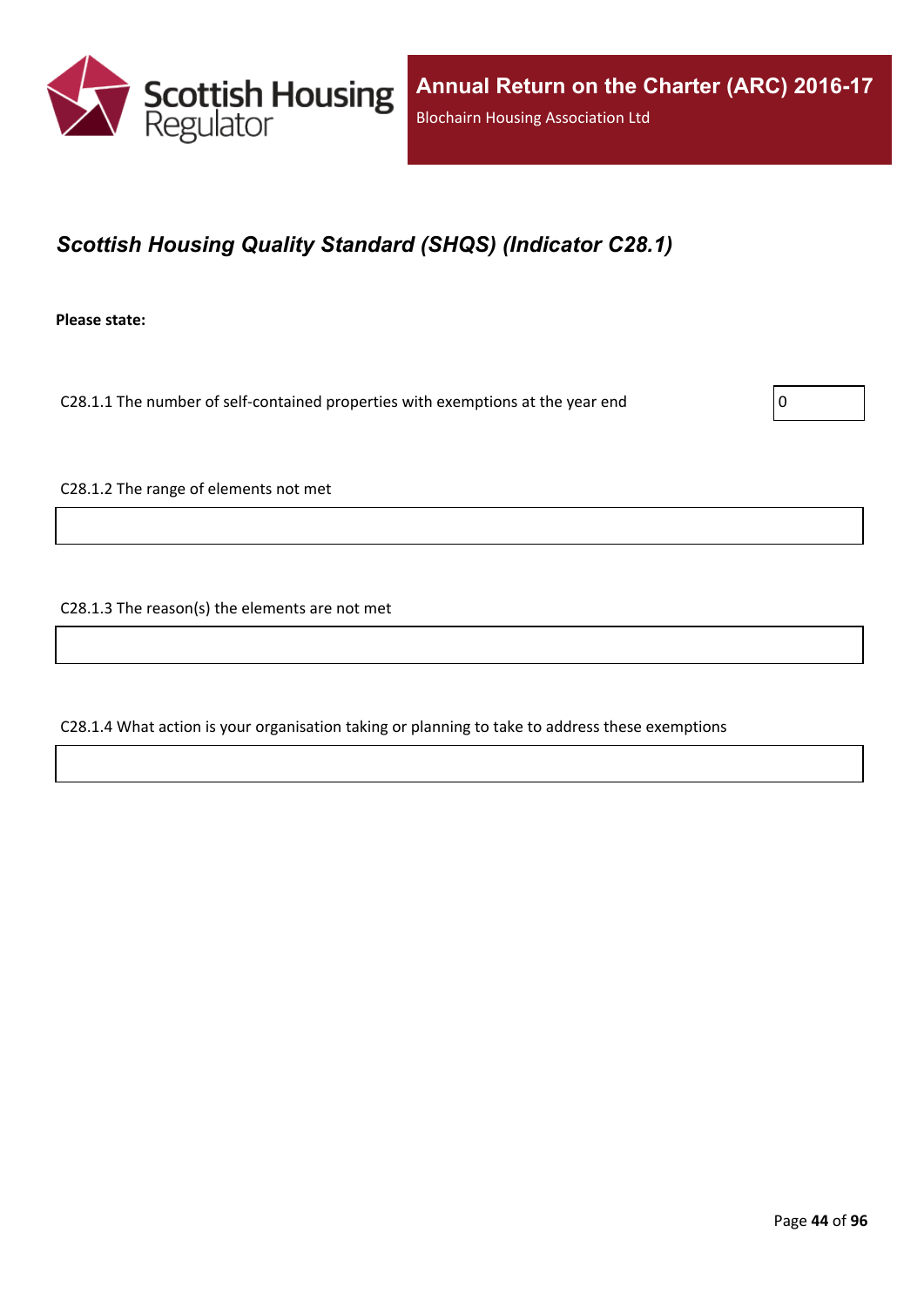

# *Scottish Housing Quality Standard (SHQS) – Abeyances at the year end (Indicator C28.2)*

**Please state:**

C28.2.1 The number of self-contained properties with abeyances at the year end  $\vert$  0

C28.2.2 The range of elements not met

C28.2.3 The reason(s) the elements are not met

C28.2.4 What action is your organisation taking or planning to take to address these abeyances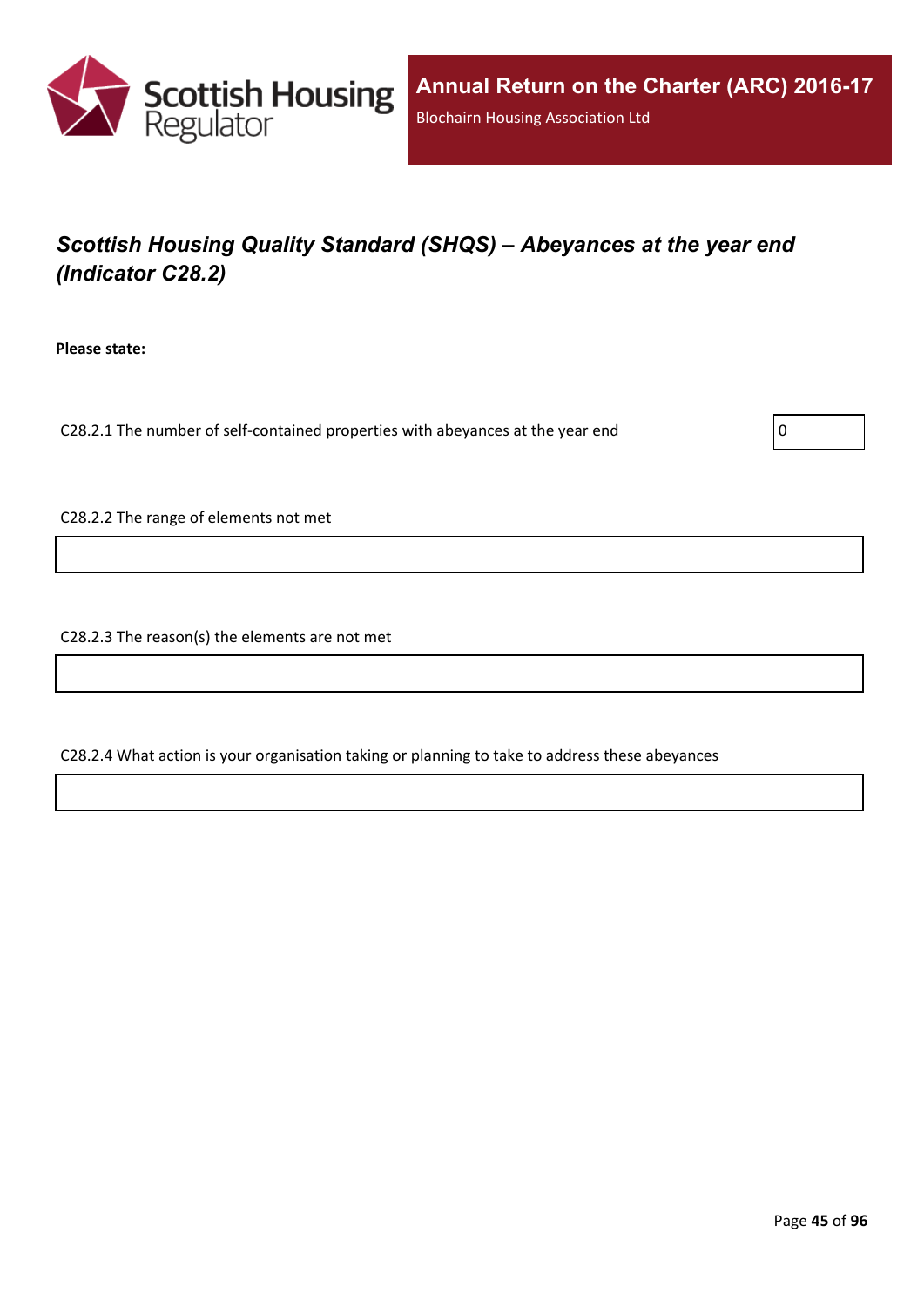

# *Scottish Housing Quality Standard (SHQS) – Actual and projected investment by criteria/element (Indicator C29)*

### **Please state:**

|                                                                                                                 | (i) in the reporting<br>year                  |                                 | (ii) projected for the<br>next reporting year       |                                       |
|-----------------------------------------------------------------------------------------------------------------|-----------------------------------------------|---------------------------------|-----------------------------------------------------|---------------------------------------|
|                                                                                                                 | (a) the actual<br>number of homes<br>improved | (b) the amount<br>invested (£s) | (a) the actual<br>number of homes<br>to be improved | (b) the amount to<br>be invested (£s) |
| C29.1 Because they<br>were/are below the<br>tolerable standard                                                  | $\mathbf 0$                                   | $\mathbf 0$                     | 0                                                   | $\mathbf 0$                           |
| C29.2 Because they<br>were/are in serious<br>disrepair                                                          | $\mathbf 0$                                   | $\pmb{0}$                       | 0                                                   | $\boldsymbol{0}$                      |
| C29.3 Because they<br>were/are not energy<br>efficient                                                          | $\mathbf 0$                                   | $\mathbf 0$                     | 0                                                   | $\mathbf 0$                           |
| C29.4 Because they<br>did/do not have modern<br>facilities and services                                         | $\mathbf 0$                                   | $\mathbf 0$                     | 0                                                   | $\boldsymbol{0}$                      |
| C29.5 Because they<br>were/are not healthy,<br>safe and secure                                                  | $\boldsymbol{0}$                              | $\mathbf 0$                     | 0                                                   | $\boldsymbol{0}$                      |
| C29.6 The total number<br>of properties improved                                                                | $\mathbf 0$                                   | $\mathbf 0$                     | 0                                                   | $\mathbf 0$                           |
| C29.7 The number of<br>properties demolished as<br>a direct result of the<br>SHQS and the cost of<br>demolition | $\pmb{0}$                                     | $\mathbf 0$                     | 0                                                   | $\mathbf 0$                           |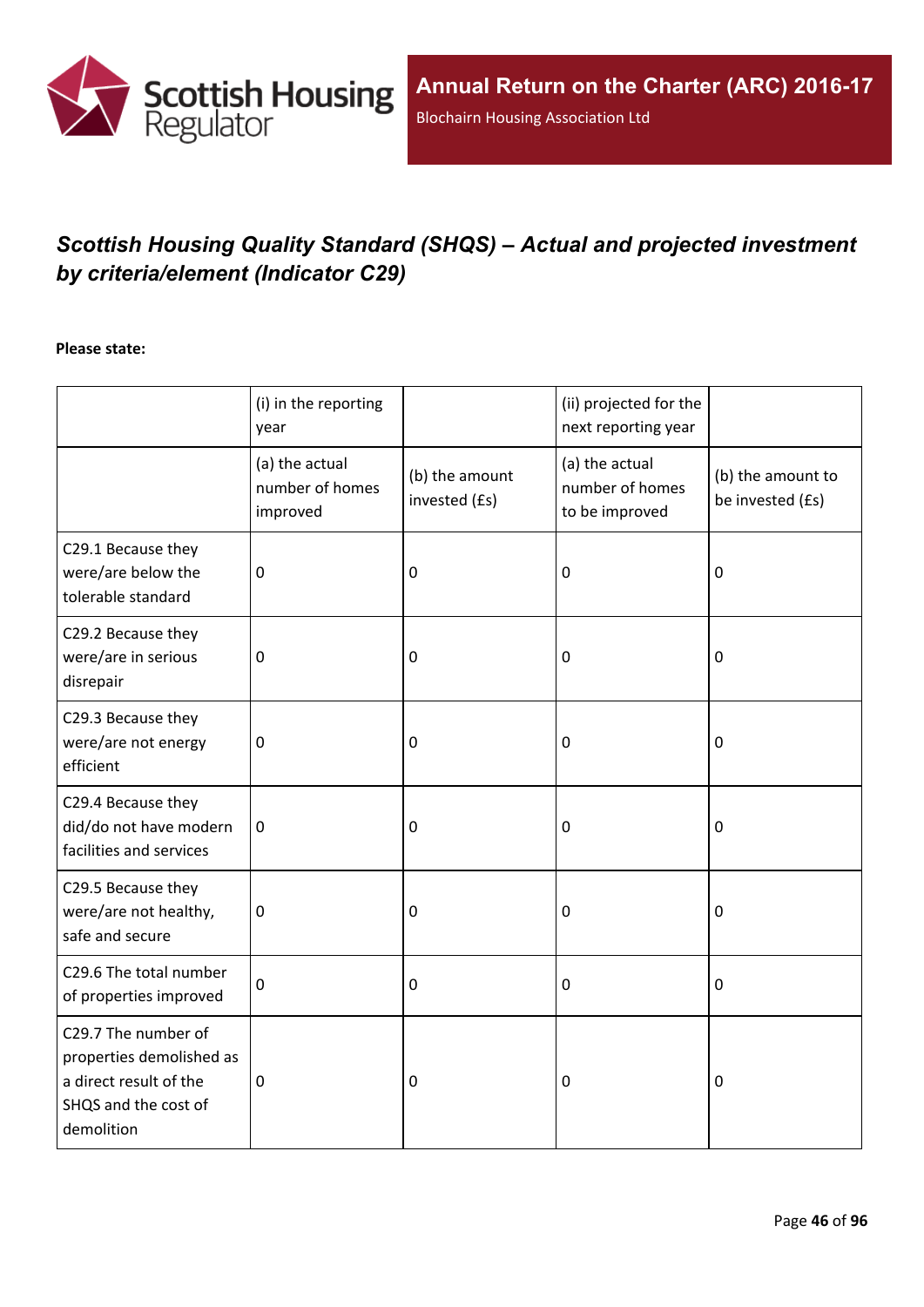

# *Percentage of stock meeting the Scottish Housing Quality Standard (SHQS) (Indicator 7)*

### **For properties within scope of the SHQS, please state:**

| 7.1 The total number of properties within scope of the SHQS:<br>7.1.1 at the end of the reporting year |        | 285  |
|--------------------------------------------------------------------------------------------------------|--------|------|
| 7.1.2 projected to the end of the next reporting year                                                  |        | 285  |
| 7.2 The number of properties meeting the SHQS:<br>7.2.1 at the end of the reporting year               |        | 285  |
| 7.2.2 projected to the end of the next reporting year                                                  |        | 285  |
| Percentage of stock meeting the SHQS at the end of the reporting year (Indicator 7)                    | 100.00 | $\%$ |

| Percentage of stock meeting the SHQS projected to the end of the next reporting | 100.00 | % |
|---------------------------------------------------------------------------------|--------|---|
| vear (Indicator 7)                                                              |        |   |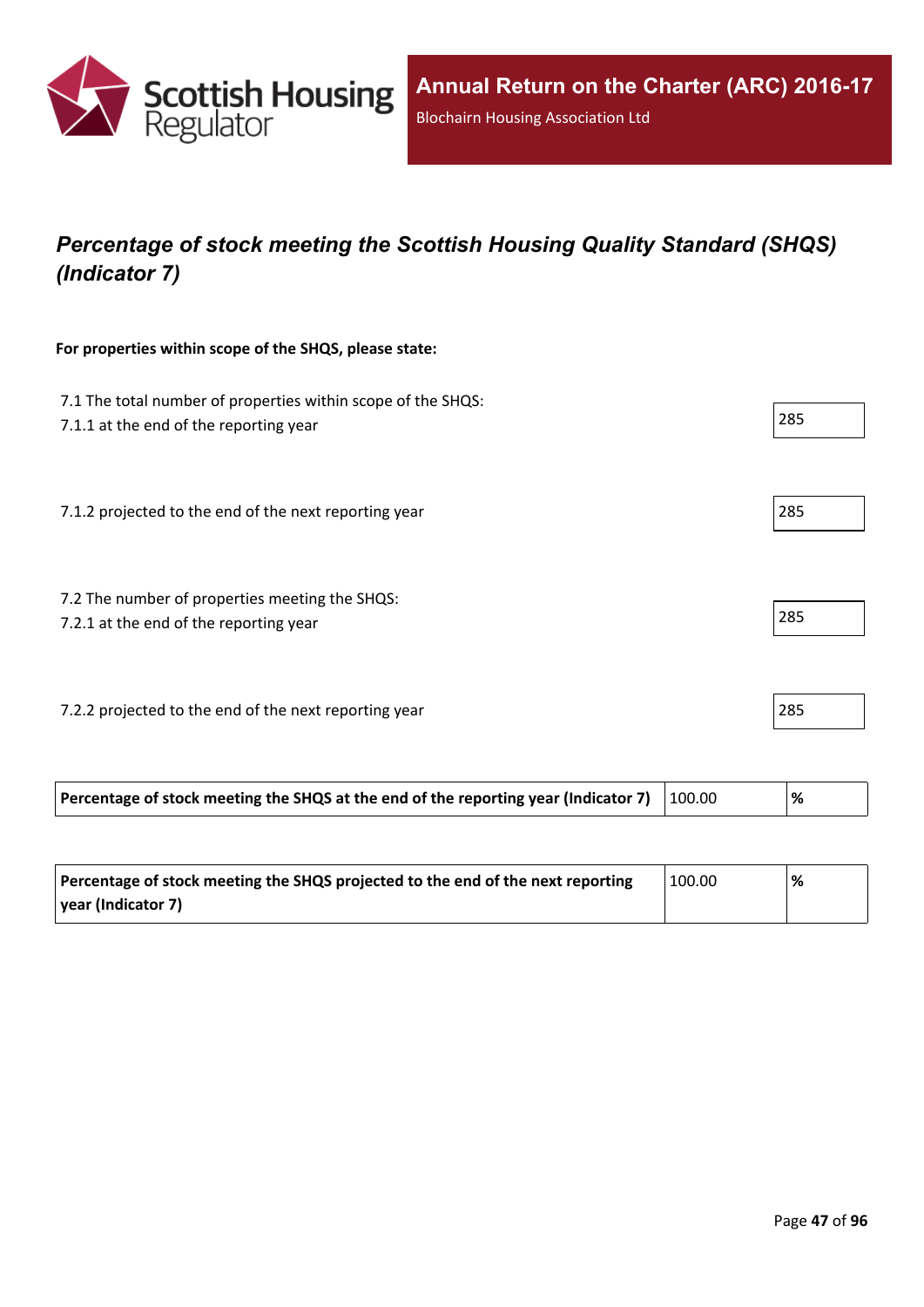

## *Percentage of properties at or above the appropriate NHER or SAP ratings specified in element 35 of the SHQS, as at 31 March each year (Indicator 8)*

| 8.1 The total number of properties within scope of the SHQS:<br>8.1.1 at the end of the reporting year           | 285 |
|------------------------------------------------------------------------------------------------------------------|-----|
|                                                                                                                  |     |
| 8.1.2 projected to the end of the next reporting year                                                            | 285 |
|                                                                                                                  |     |
| 8.2 The number of properties meeting the appropriate NHER or SAP ratings specified in element 35 of<br>the SHQS: |     |
| 8.2.1 at the end of the reporting year                                                                           | 285 |
|                                                                                                                  |     |
| 8.2.2 projected to the end of the next reporting year                                                            | 285 |
|                                                                                                                  |     |

| Percentage of properties at or above the appropriate NHER or SAP ratings specified in | 100.00 | '% |
|---------------------------------------------------------------------------------------|--------|----|
| element 35 of the SHQS at the end of the reporting year (Indicator 8)                 |        |    |

| Percentage of properties at or above the appropriate NHER or SAP ratings specified in | 100.00 | <u>'%</u> |
|---------------------------------------------------------------------------------------|--------|-----------|
| element 35 of the SHQS projected to the end of the next reporting year(Indicator 8)   |        |           |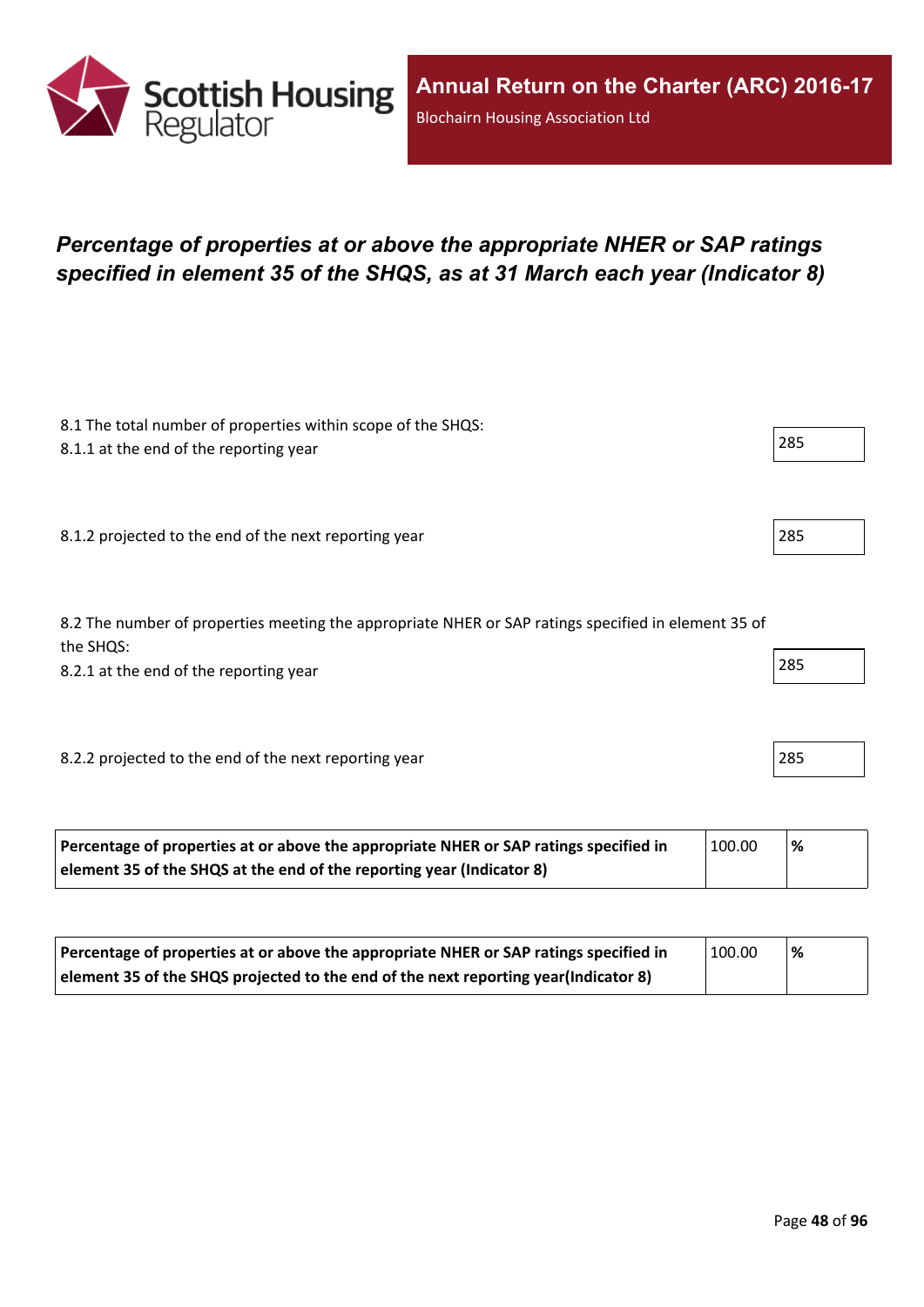

## *Percentage of tenants satisfied with the standard of their home when moving in (Indicator 9)*

In relation to tenant satisfaction with the standard of their home when moving in this year, please state:

9.1 Of the tenants who moved into their property in the last year, how many answered the question "Thinking about when you moved in, how satisfied or dissatisfied were you with the standard of your home?" 24

9.2 Of the tenants who answered, how many said that they were: **9.2.1 very** satisfied  $\left| \begin{array}{c} 18 \end{array} \right|$ 

**9.2.2 fairly satisfied** 6

**9.2.3 neither satisfied nor dissatisfied** 0

**9.2.4 fairly dissatisfied** 0

**9.2.5 very dissatisfied** 0

| Percentage of tenants satisfied with the standard of their home when moving in | 100.00 | % |
|--------------------------------------------------------------------------------|--------|---|
| $ $ (Indicator 9)                                                              |        |   |

24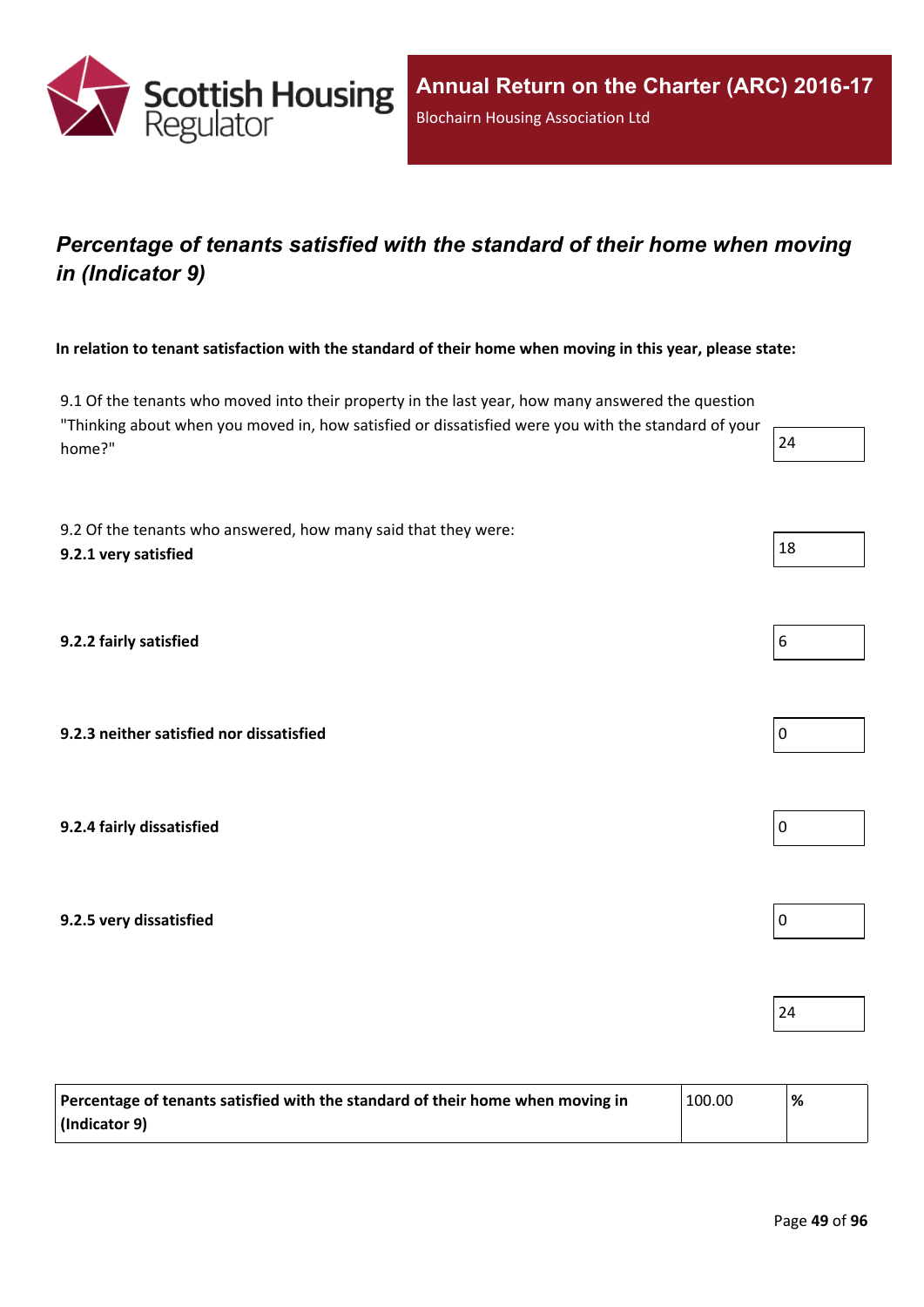

### *Percentage of tenants satisfied with the quality of their home (Indicator 10)*

### **In relation to tenant satisfaction with the quality of their home, please state:**

10.1 How many tenants answered the question "Overall, how satisfied or dissatisfied are you with the quality of your home?" 151

| 10.2 Of the tenants who answered, how many said that they were:<br>10.2.1 very satisfied | 84             |  |
|------------------------------------------------------------------------------------------|----------------|--|
| 10.2.2 fairly satisfied                                                                  | 61             |  |
| 10.2.3 neither satisfied nor dissatisfied                                                | $\pmb{4}$      |  |
| 10.2.4 fairly dissatisfied                                                               | 0              |  |
| 10.2.5 very dissatisfied                                                                 | $\overline{c}$ |  |

| Percentage of tenants satisfied with the quality of their home (Indicator 10) | 96.03 | % |
|-------------------------------------------------------------------------------|-------|---|
|                                                                               |       |   |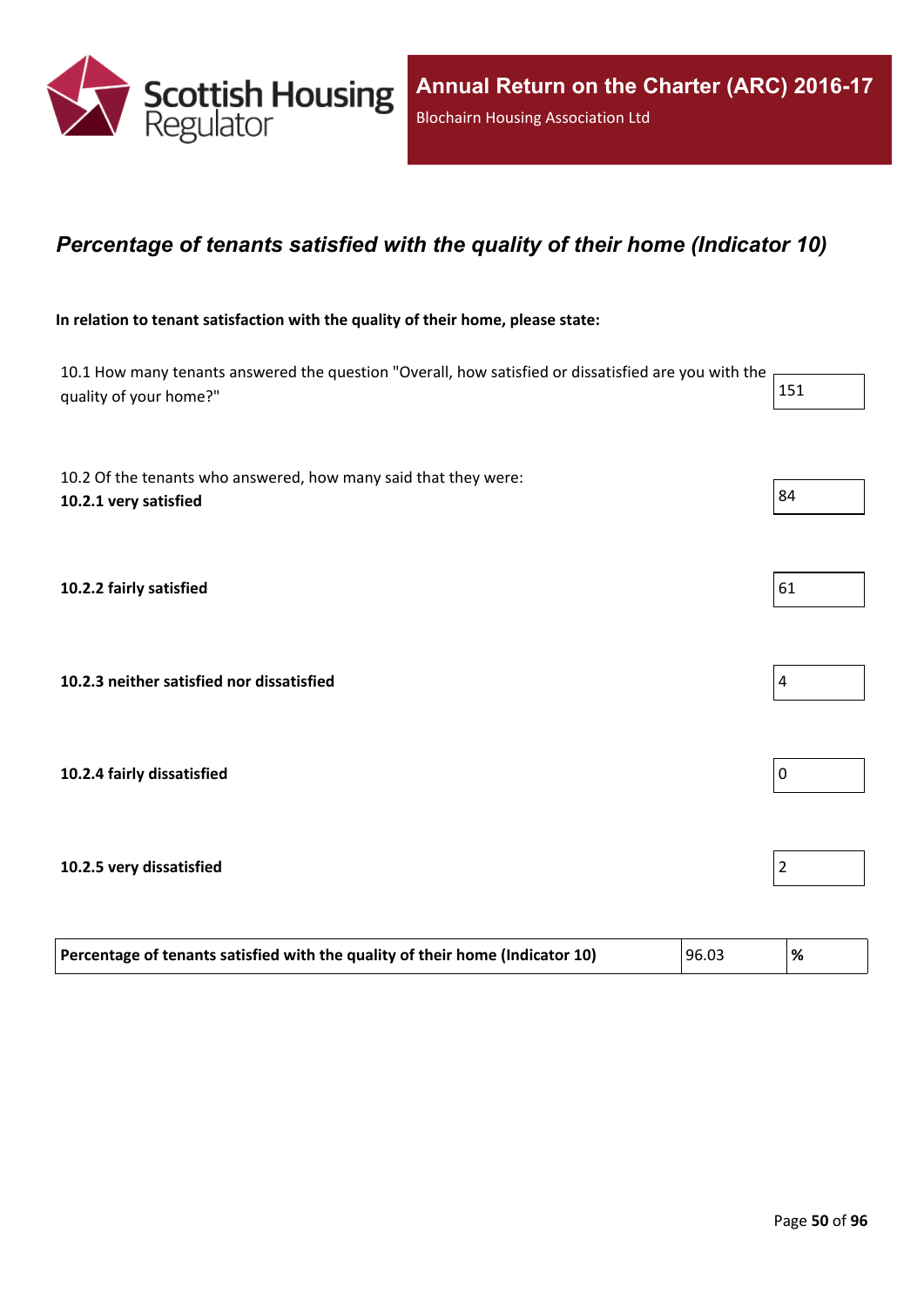

### *Repairs, Maintenance & Improvements*

The information you give us here will tell us about the quality and energy efficiency of the housing you provide **and the repairs service you offer.**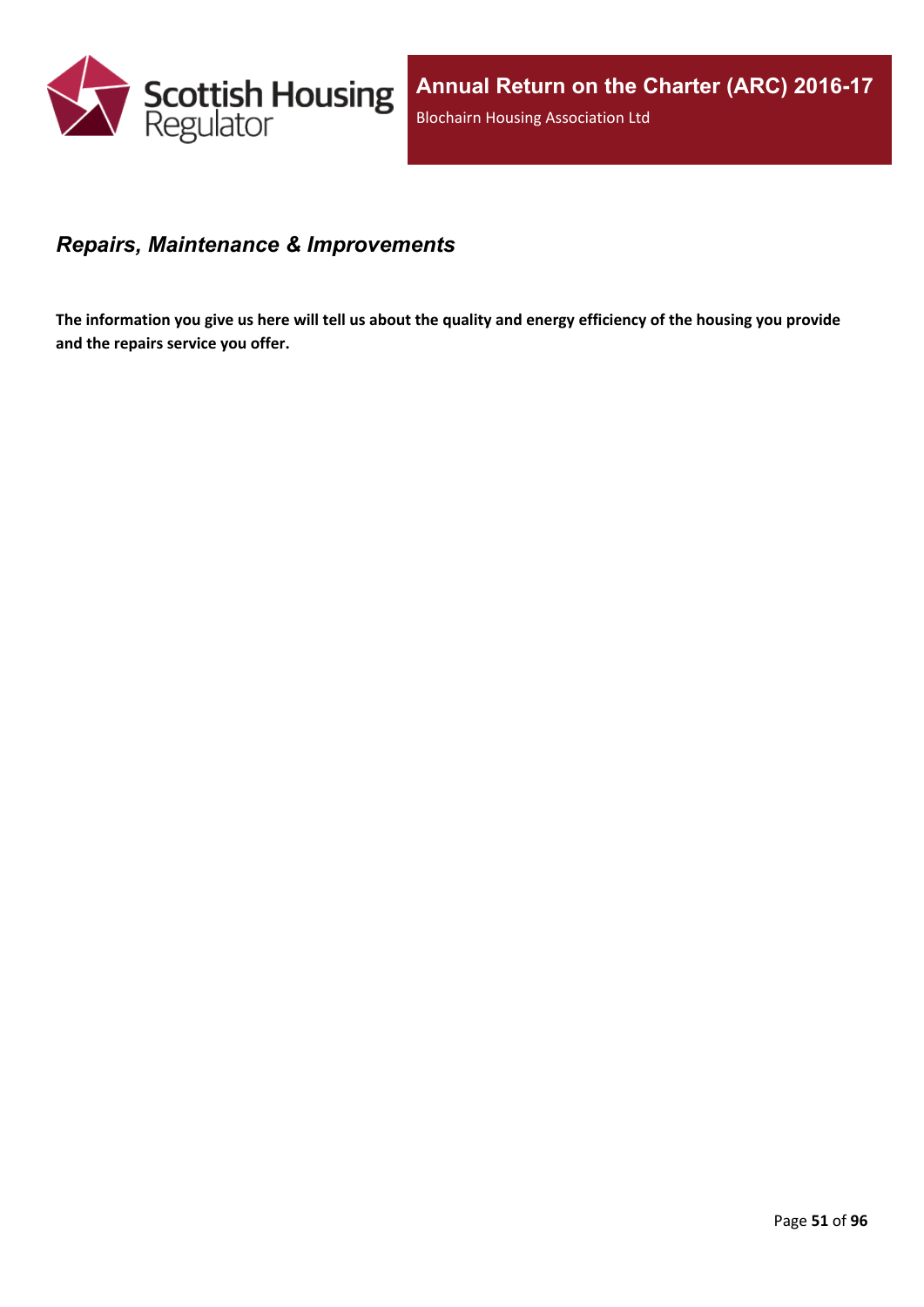

# *Average number of reactive repairs completed per occupied property (Indicator C13)*

**Please state:**

| C13.1 The total number of reactive repairs completed during the reporting year | 757.0 |
|--------------------------------------------------------------------------------|-------|
|                                                                                |       |
|                                                                                |       |
| C13.2 The number of occupied properties during the reporting year              | 285   |
|                                                                                |       |

**Average number of reactive repairs completed per occupied property (Indicator C13)** 2.66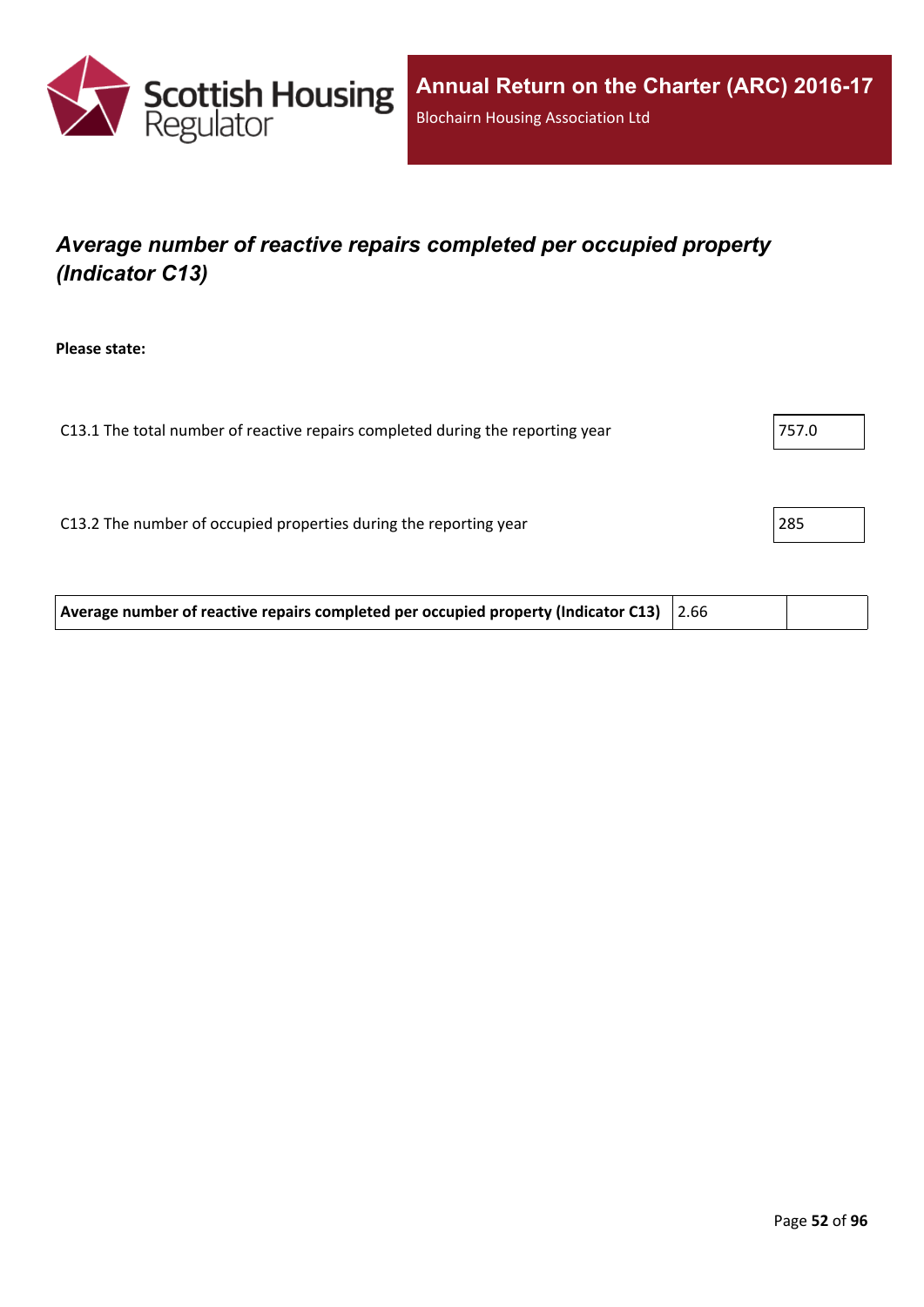

### *Average length of time taken to complete emergency repairs (Indicator 11)*

Emergency repairs are reactive repairs necessary to prevent serious damage to the building, danger to health, risk **to safety or risk of serious loss or damage to the occupier's property. Please state:**

| 11.1 The number of emergency repairs completed in the reporting year | b |
|----------------------------------------------------------------------|---|
|                                                                      |   |
| 11.2 The total number of hours taken to complete emergency repairs   |   |

| Average length of time taken to complete emergency repairs (Indicator 11) | 0.67 | hours |
|---------------------------------------------------------------------------|------|-------|
|                                                                           |      |       |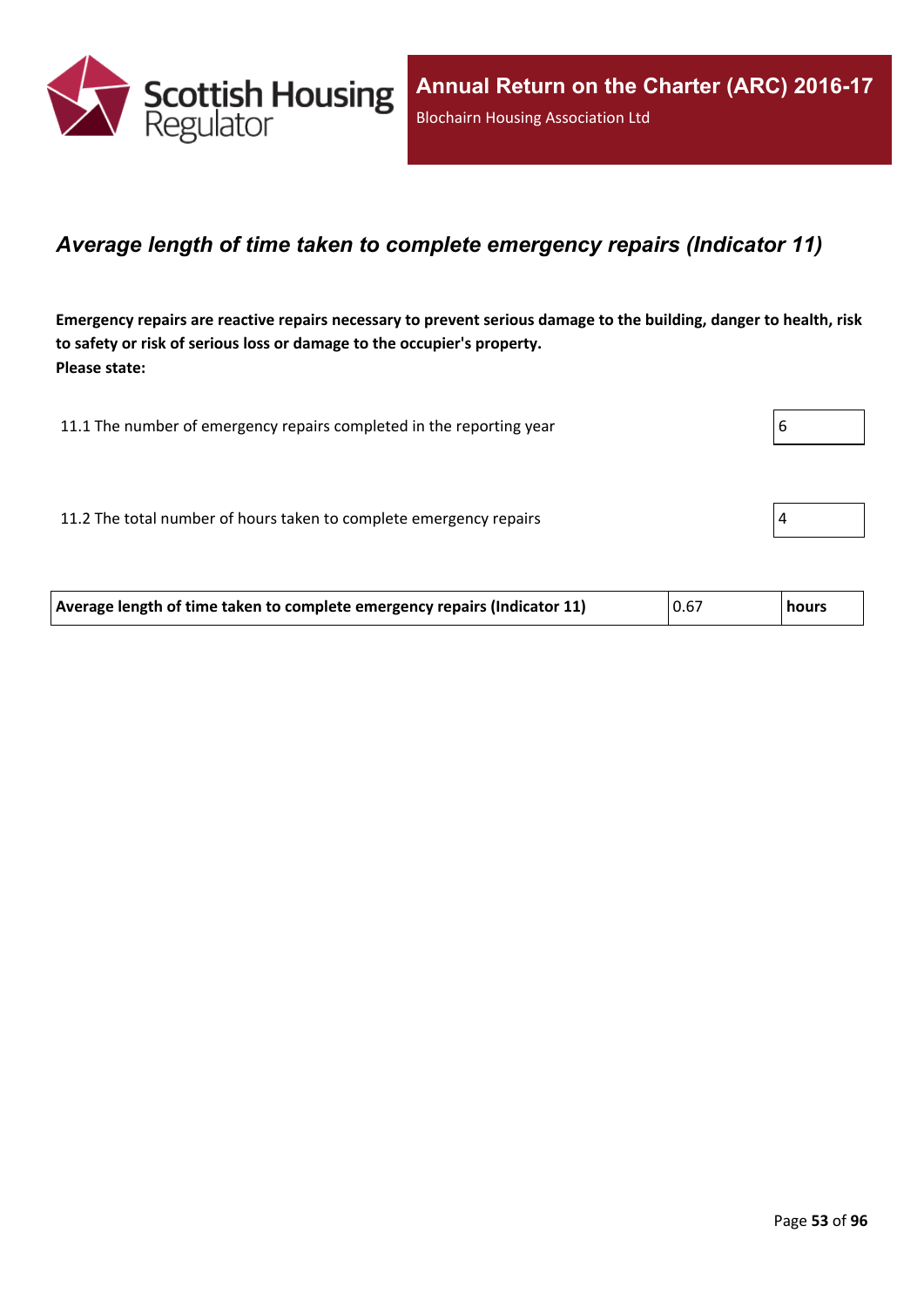

### *Average length of time taken to complete non-emergency repairs (Indicator 12)*

**Non-emergency repairs are reactive repairs that are not categorised as emergency. Please state:**

**Please state:**

**(i) The number of non-emergency repairs completed in the reporting year**

**(ii) The total number of working days taken to complete non-emergency repairs in the reporting year**

12.1 The total number of non-emergency repairs completed in the reporting year 751

12.2 The total number of working days taken to complete non-emergency repairs 1591

| Average length of time taken to complete non-emergency repairs (Indicator 12) | days |
|-------------------------------------------------------------------------------|------|
|                                                                               |      |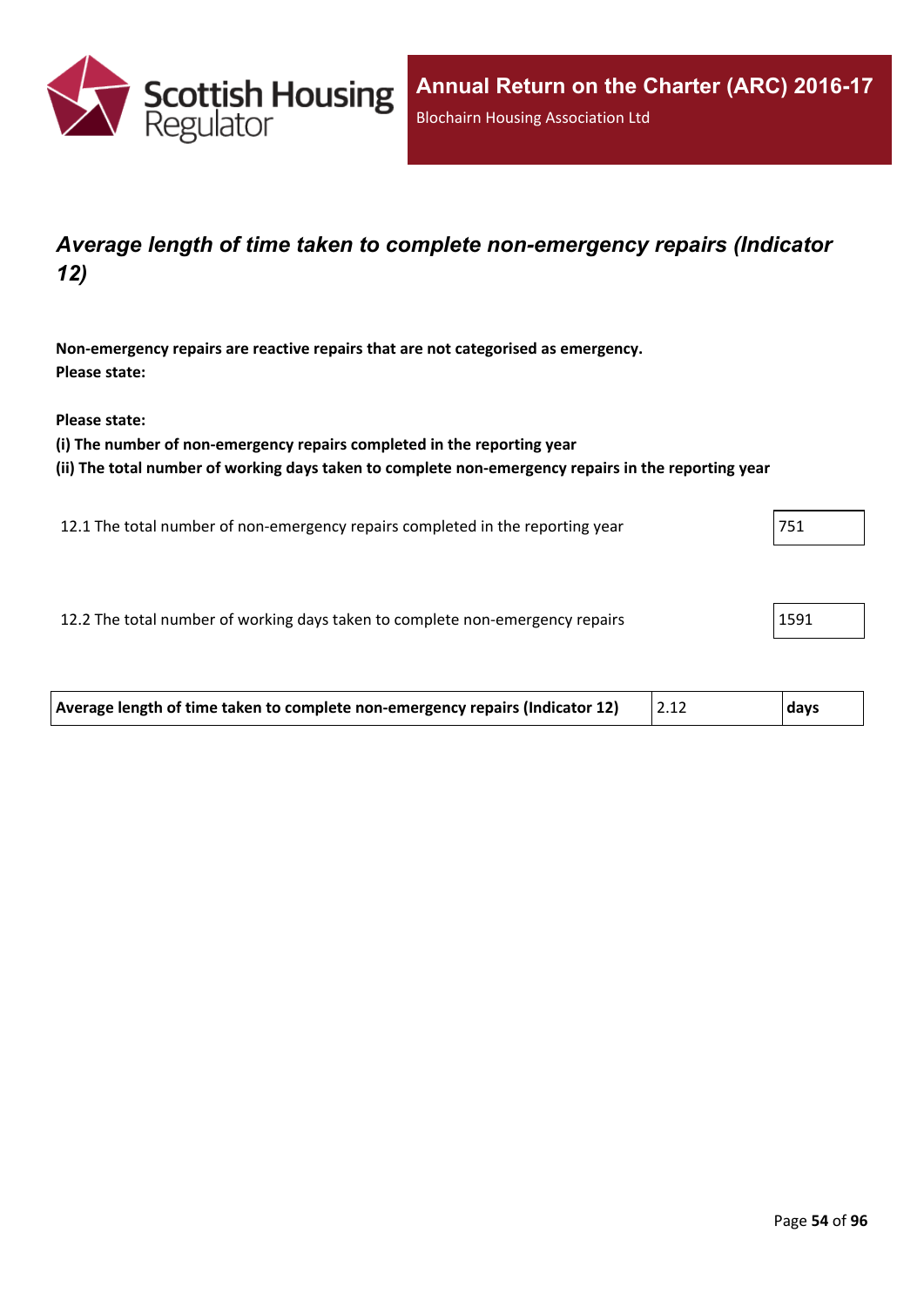

## *Percentage of reactive repairs carried out in the last year completed right first time (Indicator 13)*

**Please state:**

13.1 The number of reactive repairs completed right first time during the reporting year  $\vert$ 667

13.2 The total number of reactive repairs completed during the reporting year 720

| Percentage of reactive repairs carried out in the last year completed right first time | 92.64 | '% |
|----------------------------------------------------------------------------------------|-------|----|
| (Indicator 13)                                                                         |       |    |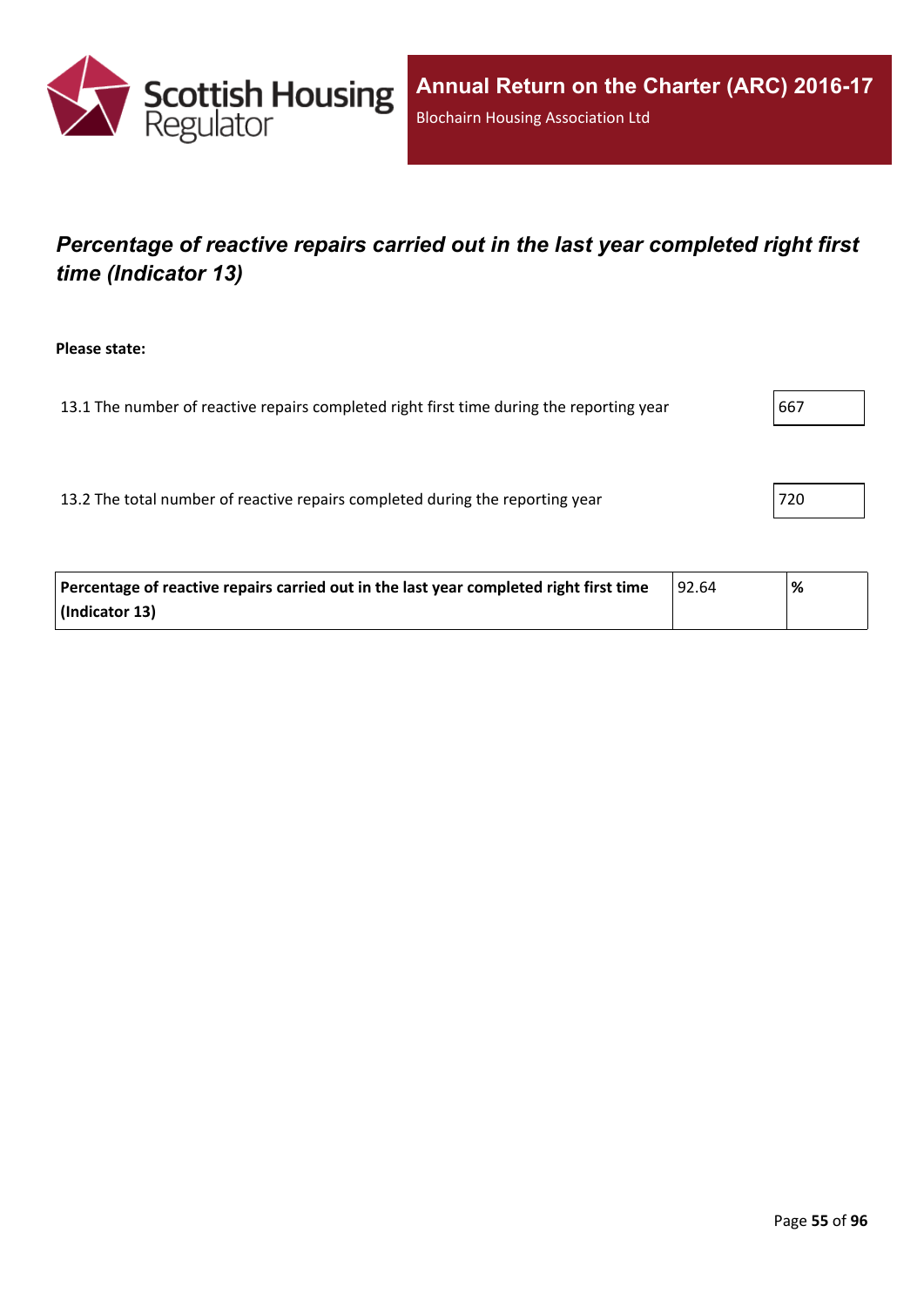

### *Percentage of repairs appointments kept (Indicator 14)*

#### **Please state:**

| 14.1 Does your organisation operate a repairs appointment system?           |     |
|-----------------------------------------------------------------------------|-----|
| Yes                                                                         |     |
|                                                                             |     |
| 14.2 The number of reactive repairs appointments made in the reporting year | 511 |
|                                                                             |     |
| 14.3 The number of reactive repair appointments kept in the reporting year  | 492 |

| Percentage of repairs appointments kept (Indicator 14) | 96.28 | ి⁄ం |
|--------------------------------------------------------|-------|-----|
|                                                        |       |     |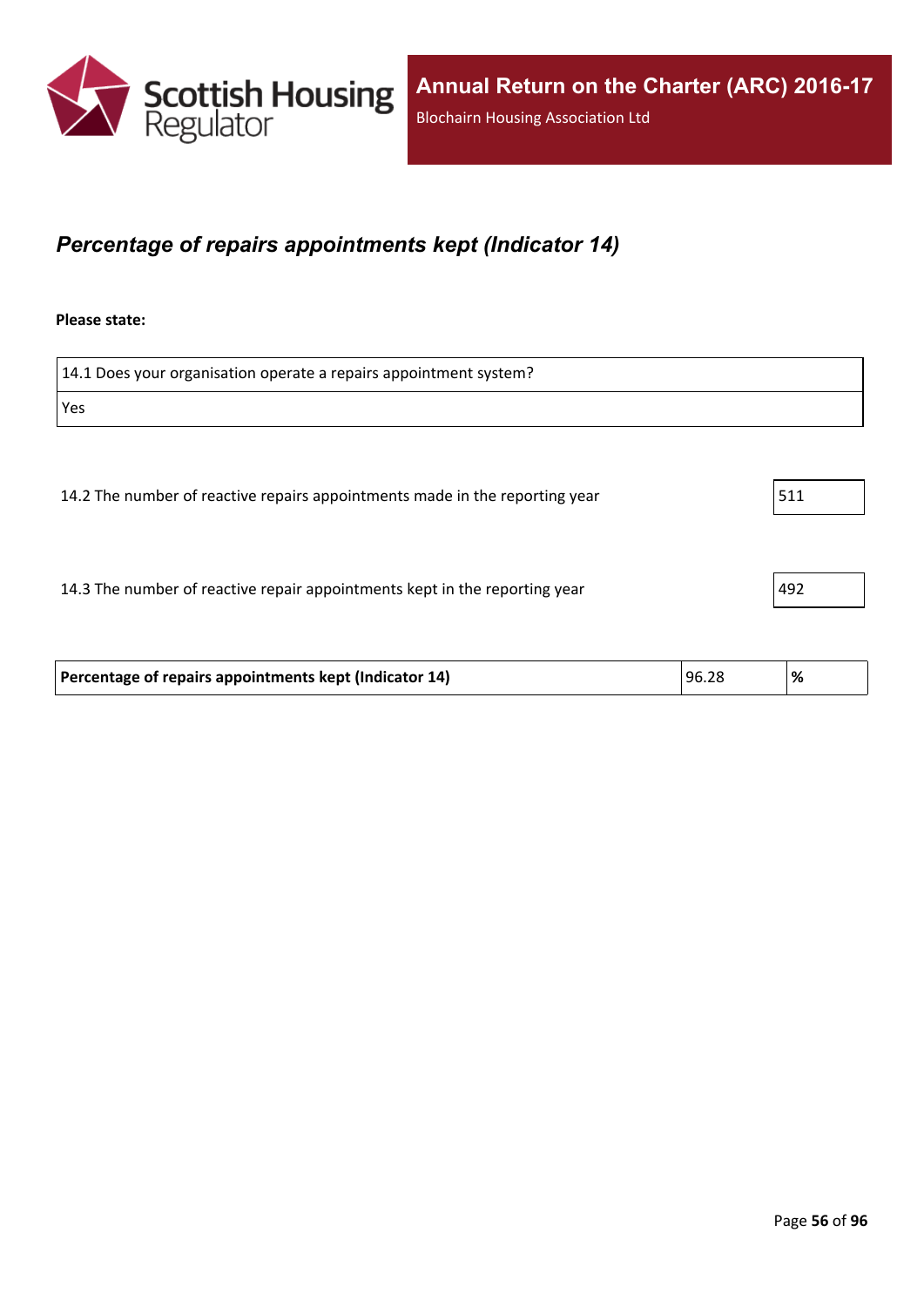

### *Percentage of properties that require a gas safety record which had a gas safety check and record completed by the anniversary date (Indicator 15)*

**Please state:**

15.1 As at the end of the reporting year, how many properties required gas safety records 285

15.2 For properties which had current gas safety records in place at the end of the reporting year, how many had been renewed by their anniversary dates 285

| Percentage of properties that require a gas safety record which had a gas safety check $\mid$ 100.00 | % |  |
|------------------------------------------------------------------------------------------------------|---|--|
| and record completed by the anniversary date (Indicator 15)                                          |   |  |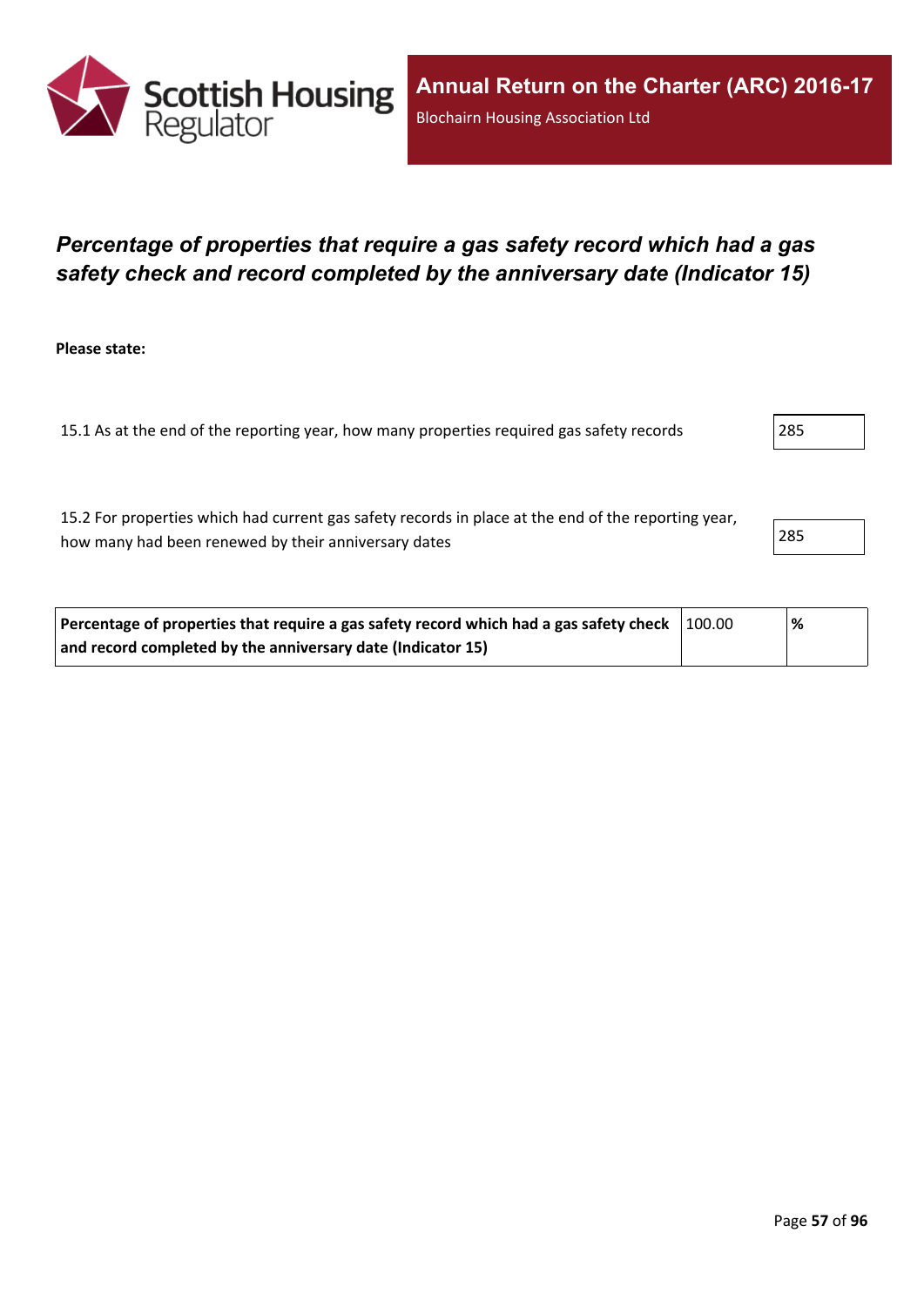

### *Percentage of tenants who have had repairs or maintenance carried out in last 12 months satisfied with the repairs and maintenance service (Indicator 16)*

In relation to tenant satisfaction with the repairs service provided for those with a repair carried out in the **reporting year, please state:**

16.1 Of the tenants who had repairs carried out in the last year, how many answered the question "Thinking about the LAST time you had repairs carried out, how satisfied or dissatisfied were you with the repairs service provided by your landlord?"  $\begin{array}{|l|l|} \hline \end{array}$  82

16.2 Of the tenants who answered, how many said that they were: **16.2.1 very satisfied** 65

**16.2.2 fairly satisfied** 16

**16.2.3 neither satisfied nor dissatisfied** 0

**16.2.4 fairly dissatisfied** 0

#### **16.2.5 very dissatisfied** 1

| Percentage of tenants who have had repairs or maintenance carried out in last 12 | 98.78 | % |
|----------------------------------------------------------------------------------|-------|---|
| months satisfied with the repairs and maintenance service (Indicator 16)         |       |   |

| 16 |  |  |
|----|--|--|



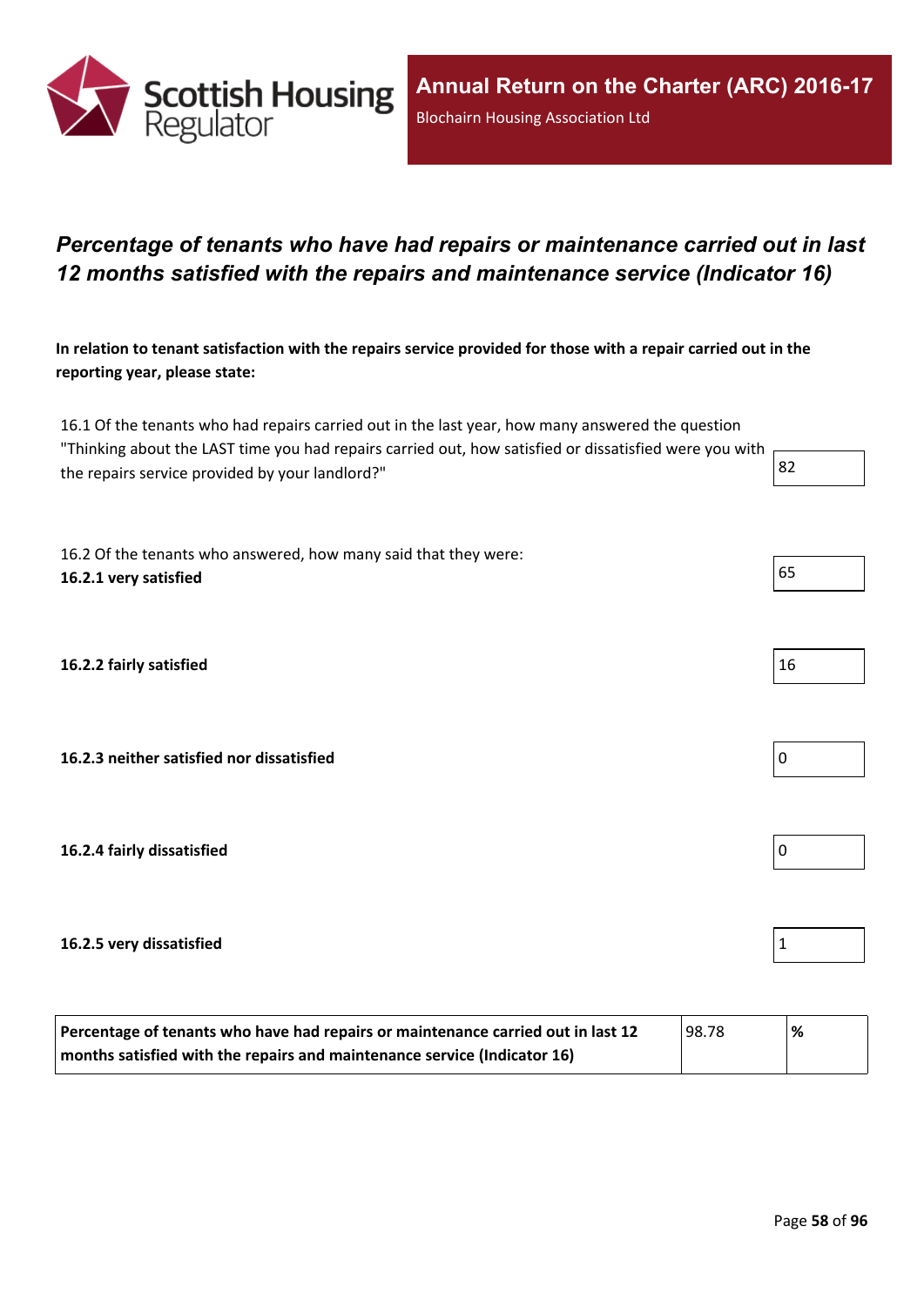

# *Comments (Housing quality and maintenance)*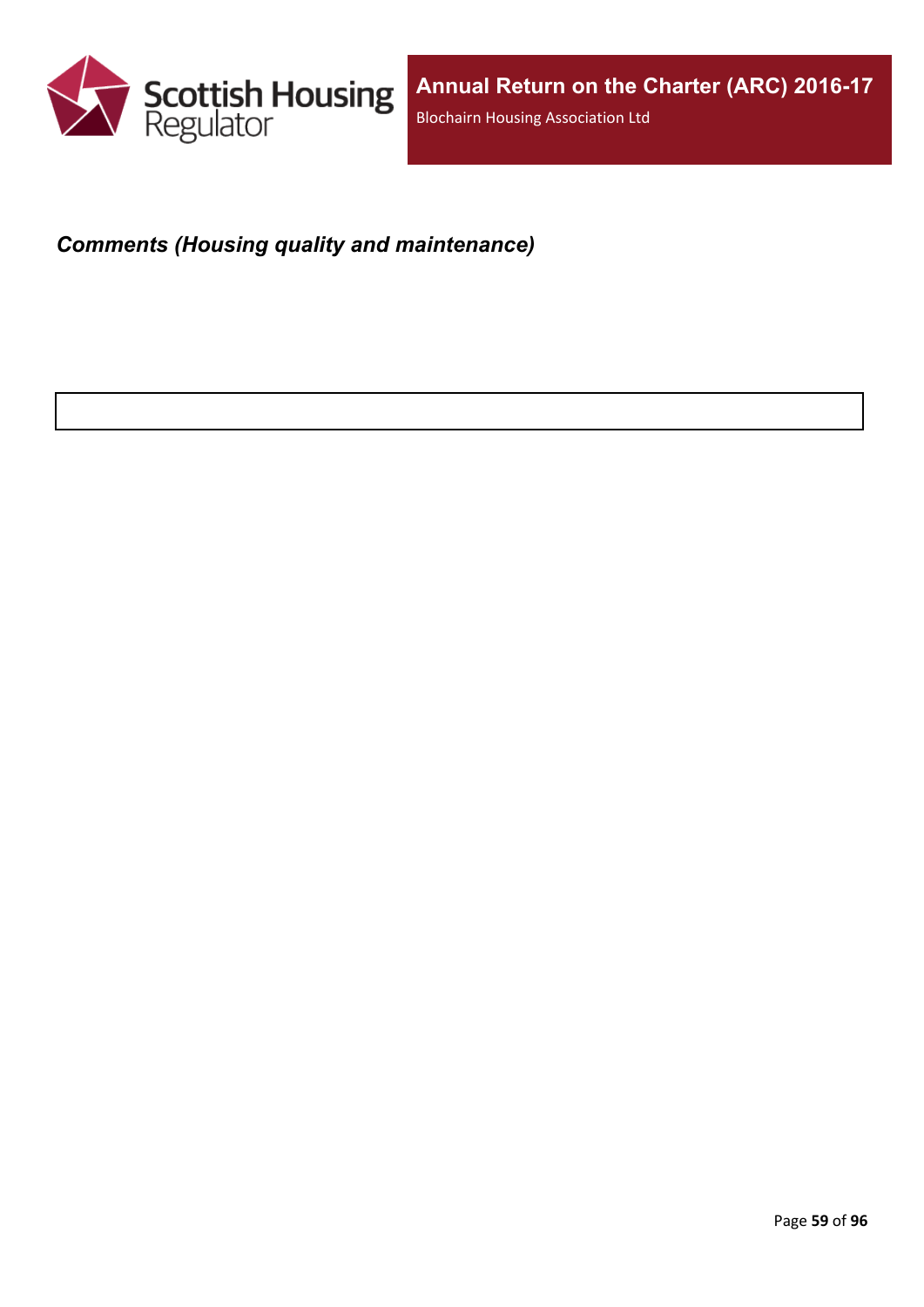

### *Neighbourhood and Community*

**The information you give us here will tell us about the neighbourhoods and communities you manage.**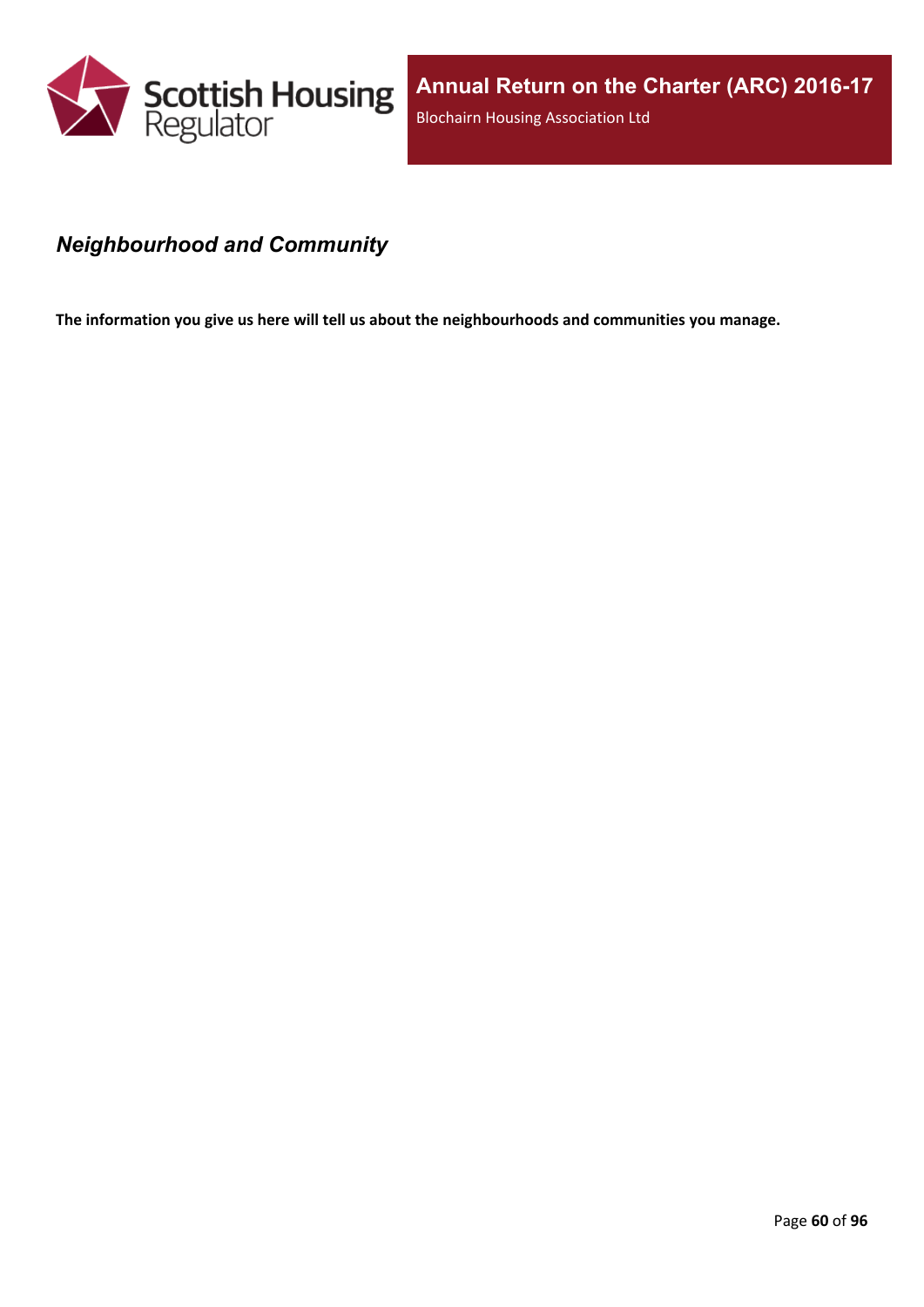

### *Estate Management, anti-social behaviour, neighbour nuisance and tenancy disputes*

**The information you give us here will tell us about the neighbourhoods and communities you manage.**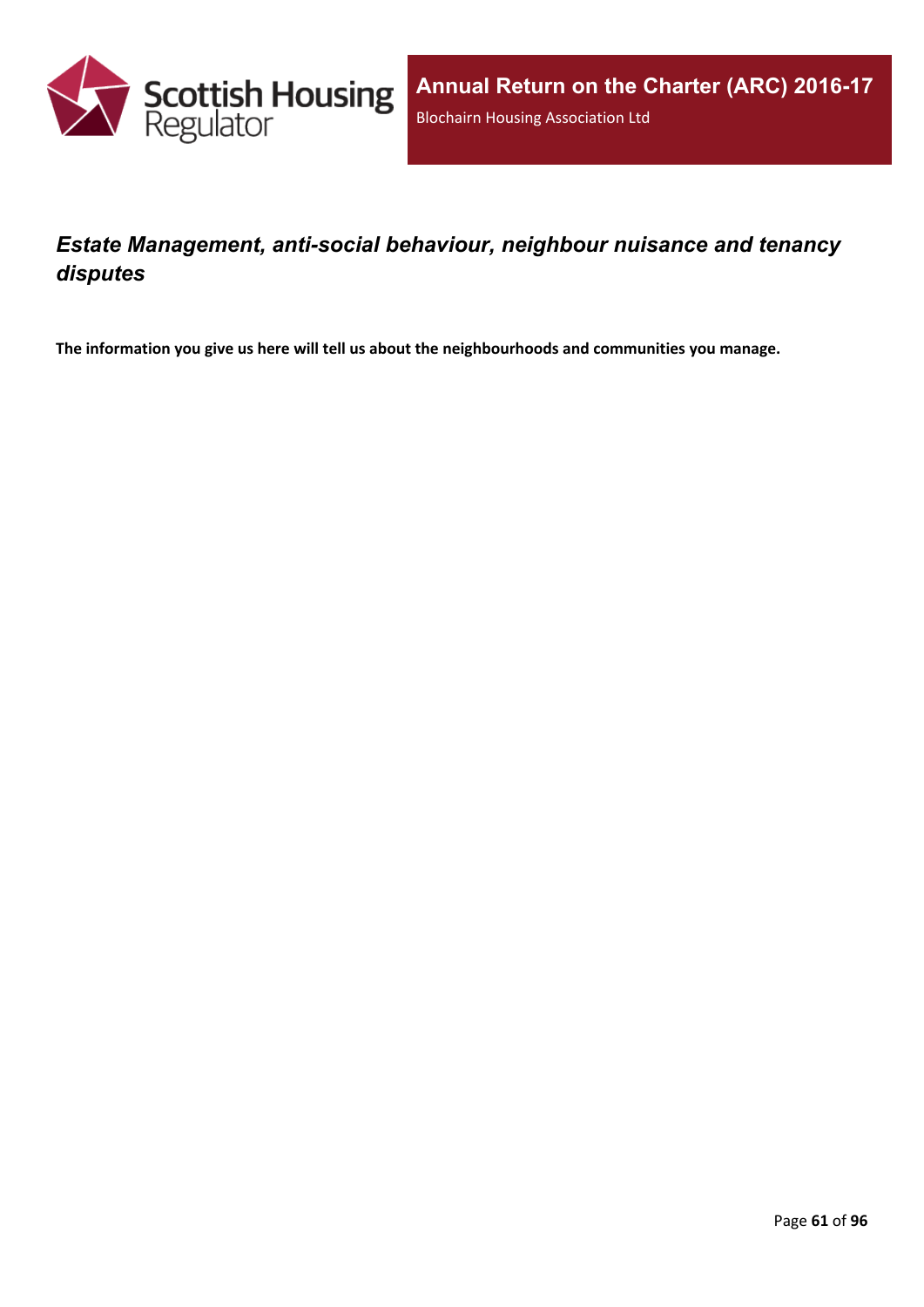

# *Percentage of 1st and 2nd stage complaints resolved by the landlord (Indicators 4 & 5)*

### **Equalities related issues:**

|                                                                                                      | 4.1.1 1st Stage<br>complaints |            | 4.1.2 2nd Stage<br>complaints |            |
|------------------------------------------------------------------------------------------------------|-------------------------------|------------|-------------------------------|------------|
|                                                                                                      | Number                        | Percentage | Number                        | Percentage |
| Received in the reporting year                                                                       | $\Omega$                      | N/a        | 0                             | N/a        |
| Carried forward from the previous reporting<br>year                                                  | $\Omega$                      | N/a        | 0                             | N/a        |
| 4.1.3 Complaints responded to in full by the<br>landlord in the reporting year                       | $\Omega$                      | 0          | 0                             | 0          |
| 4.1.4 Complaints upheld by the landlord in<br>the reporting year                                     | 0                             | 0          | 0                             | 0          |
| 5.1 Complaints responded to in full within<br>the timescales set out in the SPSO Model<br><b>CHP</b> | 0                             | 0          | 0                             | $\Omega$   |

### **Other issues:**

|                                                                                | 4.2.1 1st Stage<br>complaints |            | 4.2.2 2nd Stage<br>complaints |            |
|--------------------------------------------------------------------------------|-------------------------------|------------|-------------------------------|------------|
|                                                                                | Number                        | Percentage | Number                        | Percentage |
| Received in the reporting year                                                 | 2                             | N/a        |                               | N/a        |
| Carried forward from the previous reporting  <br>year                          | $\Omega$                      | N/a        | 0                             | N/a        |
| 4.2.3 Complaints responded to in full by the<br>landlord in the reporting year | $\overline{2}$                | 100.0      |                               | 100.0      |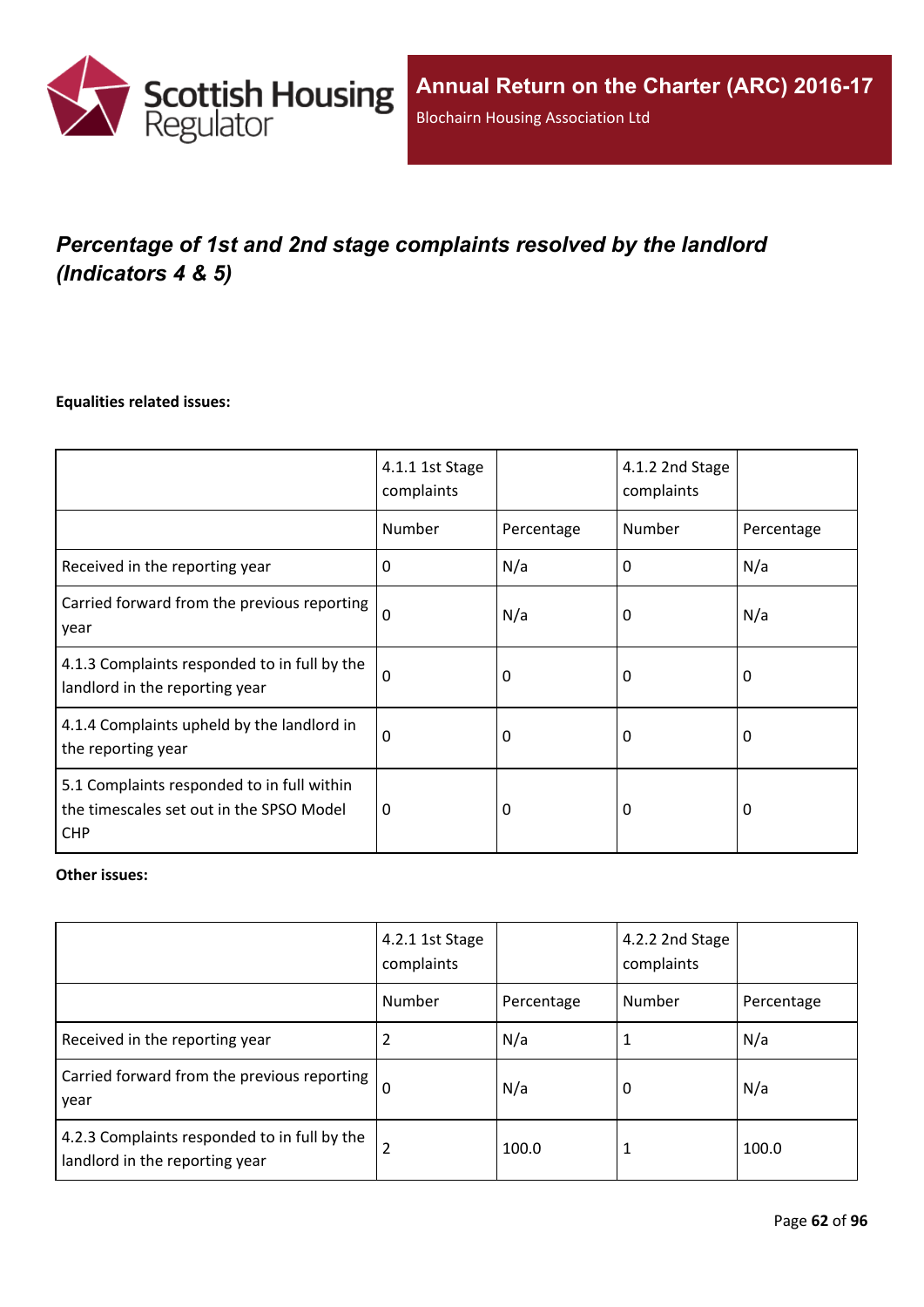

**Annual Return on the Charter (ARC) 2016-17**

Blochairn Housing Association Ltd

| 4.2.4 Complaints upheld by the landlord in<br>the reporting year                                     | 0.0   | 0.0   |
|------------------------------------------------------------------------------------------------------|-------|-------|
| 5.2 Complaints responded to in full within<br>the timescales set out in the SPSO Model<br><b>CHP</b> | 100.0 | 100.0 |

### **All complaints:**

|                                                                                                      | 4.3.1 1st Stage<br>complaints |            | 4.3.2 2nd Stage<br>complaints |            |
|------------------------------------------------------------------------------------------------------|-------------------------------|------------|-------------------------------|------------|
|                                                                                                      | Number                        | Percentage | Number                        | Percentage |
| Received in the reporting year                                                                       | 2                             | N/a        | 1                             | N/a        |
| Carried forward from the previous reporting<br>year                                                  | $\mathbf 0$                   | N/a        | 0                             | N/a        |
| 4.3.3 Complaints responded to in full by the<br>landlord in the reporting year                       | 2                             | 100.0      | 1                             | 100.0      |
| 4.3.4 Complaints upheld by the landlord in<br>the reporting year                                     | 0                             | 0.0        | 0                             | 0.0        |
| 5.3 Complaints responded to in full within<br>the timescales set out in the SPSO Model<br><b>CHP</b> | 2                             | 100.0      | 1                             | 100.0      |

| Percentage of 1st stage complaints on equalities issues responded to in full by the | % |
|-------------------------------------------------------------------------------------|---|
| landlord (Indicators 4 & 5)                                                         |   |

| Percentage of 1st stage complaints on other issues responded to in full by the landlord | 100.0 | % |
|-----------------------------------------------------------------------------------------|-------|---|
| (Indicators 4 & 5)                                                                      |       |   |

| Percentage of 1st stage complaints on equalities issues upheld by the landlord (Indicators $\vert$ 0 | % |
|------------------------------------------------------------------------------------------------------|---|
| (48.5)                                                                                               |   |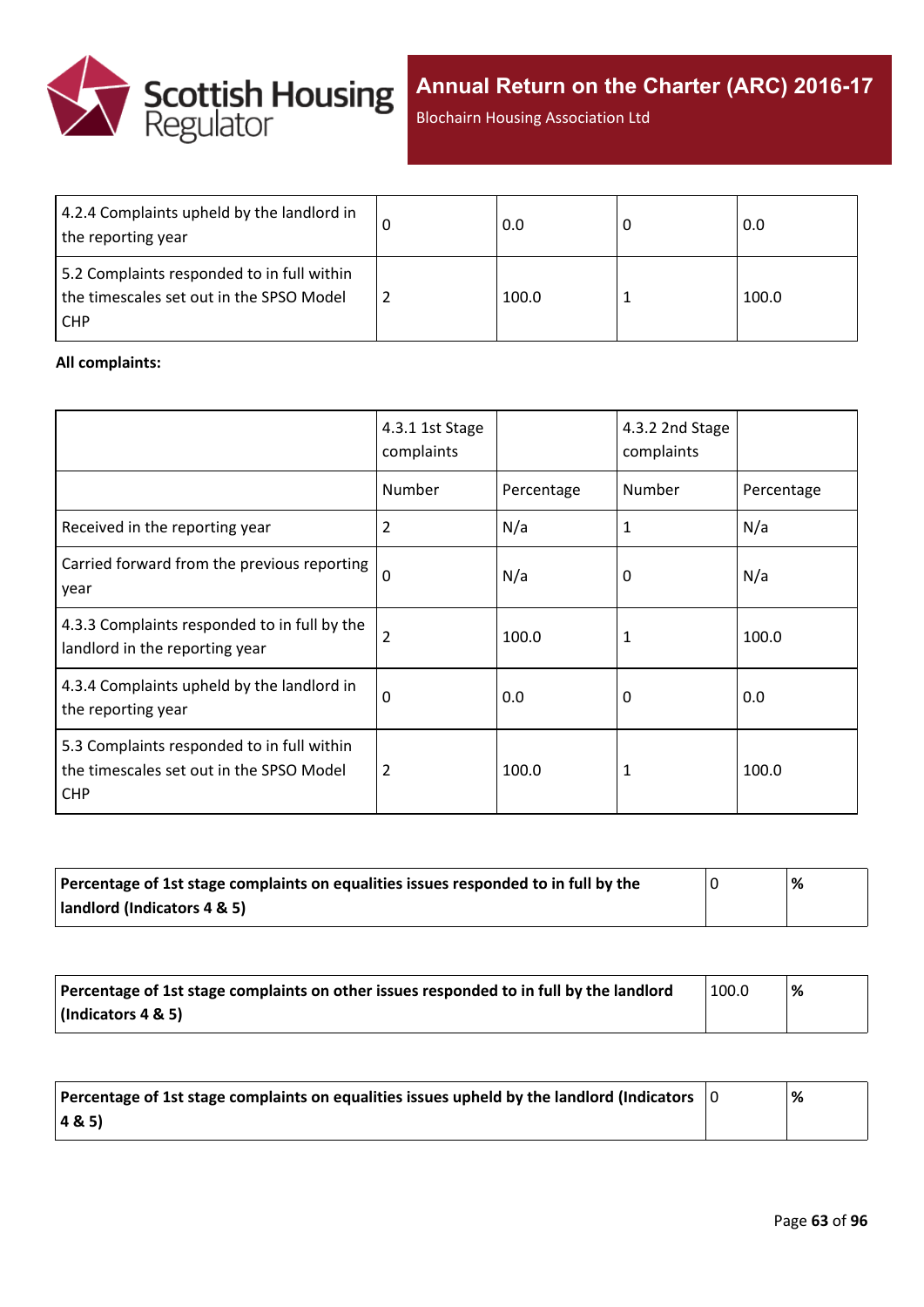

Blochairn Housing Association Ltd

|    | % |
|----|---|
| 5) |   |

| Percentage of 2nd stage complaints on equalities issues responded to in full by the | '% |  |
|-------------------------------------------------------------------------------------|----|--|
| landlord (Indicators 4 & 5)                                                         |    |  |

| Percentage of 2nd stage complaints on other issues responded to in full by the landlord | 100.0 | '% |
|-----------------------------------------------------------------------------------------|-------|----|
| (Indicators 4 & 5)                                                                      |       |    |

| Percentage of 2nd stage complaints on equalities issues upheld by the landlord (Indicators $ 0 $ | % |
|--------------------------------------------------------------------------------------------------|---|
| 4&5)                                                                                             |   |

| Percentage of 2nd stage complaints on other issues upheld by the landlord (Indicators 4 & $\vert$ 0.0 | '% |
|-------------------------------------------------------------------------------------------------------|----|
| 5)                                                                                                    |    |

| Percentage of 1st stage complaints on equalities issues responded to in full by the | % |
|-------------------------------------------------------------------------------------|---|
| landlord within SPSO CHP timescales (Indicators 4 & 5)                              |   |

| Percentage of 1st stage complaints on other issues responded to in full by the landlord | 100.0 | '% |
|-----------------------------------------------------------------------------------------|-------|----|
| within SPSO CHP timescales (Indicators 4 & 5)                                           |       |    |

| Percentage of 2nd stage complaints on equalities issues responded to in full by the | '% |
|-------------------------------------------------------------------------------------|----|
| landlord within SPSO CHP timescales (Indicators 4 & 5)                              |    |

| Percentage of 2nd stage complaints on other issues responded to in full by the landlord | 100.0 | % |
|-----------------------------------------------------------------------------------------|-------|---|
| within SPSO CHP timescales (Indicators 4 & 5)                                           |       |   |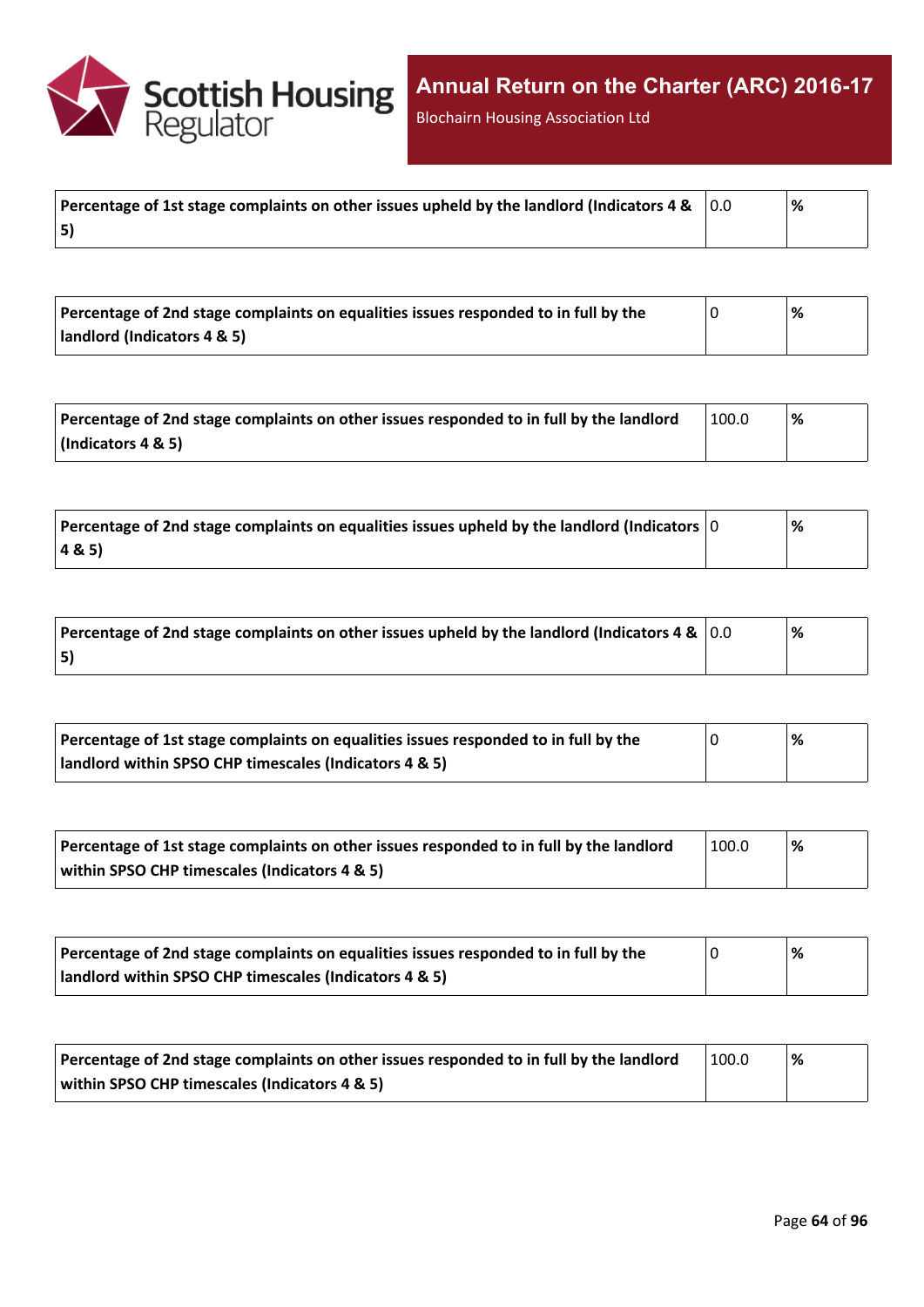

## *Percentage of tenants satisfied with the management of the neighbourhood they live in (Indicator 17)*

**In relation to tenant satisfaction with their landlord's management of the neighbourhood in which they live, please state:**

17.1 How many tenants answered the question "Overall, how satisfied or dissatisfied are you with your landlord's management of the neighbourhood you live in?" 151

17.2 Of the tenants who answered, how many said that they were: **17.2.1 very satisfied** 82

**17.2.2 fairly satisfied** 63

**17.2.3 neither satisfied nor dissatisfied** 3

**17.2.4 fairly dissatisfied** 2

**17.2.5 very dissatisfied** 1

| Percentage of tenants satisfied with the management of the neighbourhood they live $ 96.03 $ | '% |
|----------------------------------------------------------------------------------------------|----|
| in (Indicator 17)                                                                            |    |



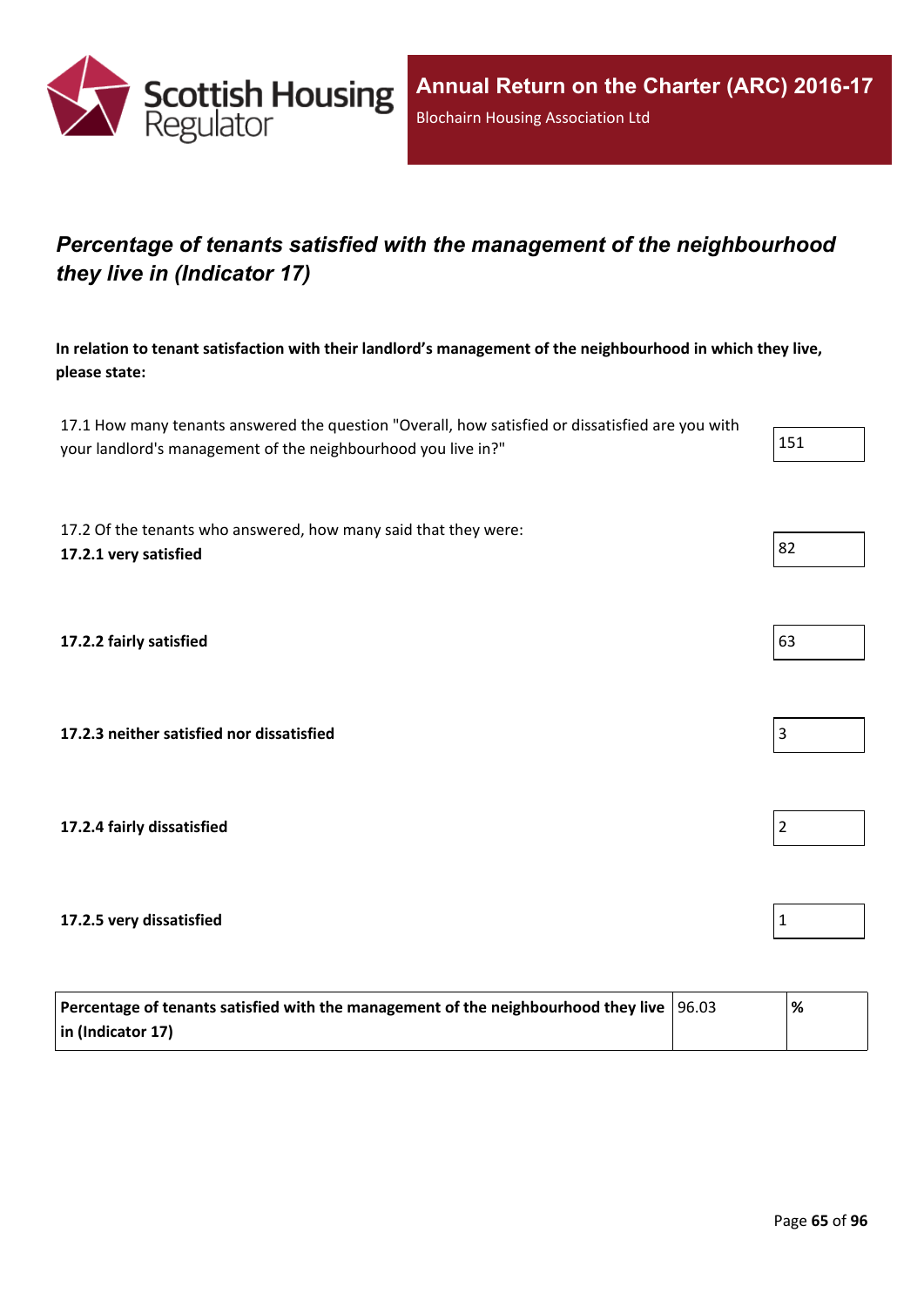

### *Percentage of tenancy offers refused during the year (Indicator 18)*

**Please state:**

18.1 The number of tenancy offers made during the reporting year 38 18.2 The number of tenancy offers that were refused 15 and 14

**Percentage of tenancy offers refused during the year (Indicator 18)** 36.84 **%**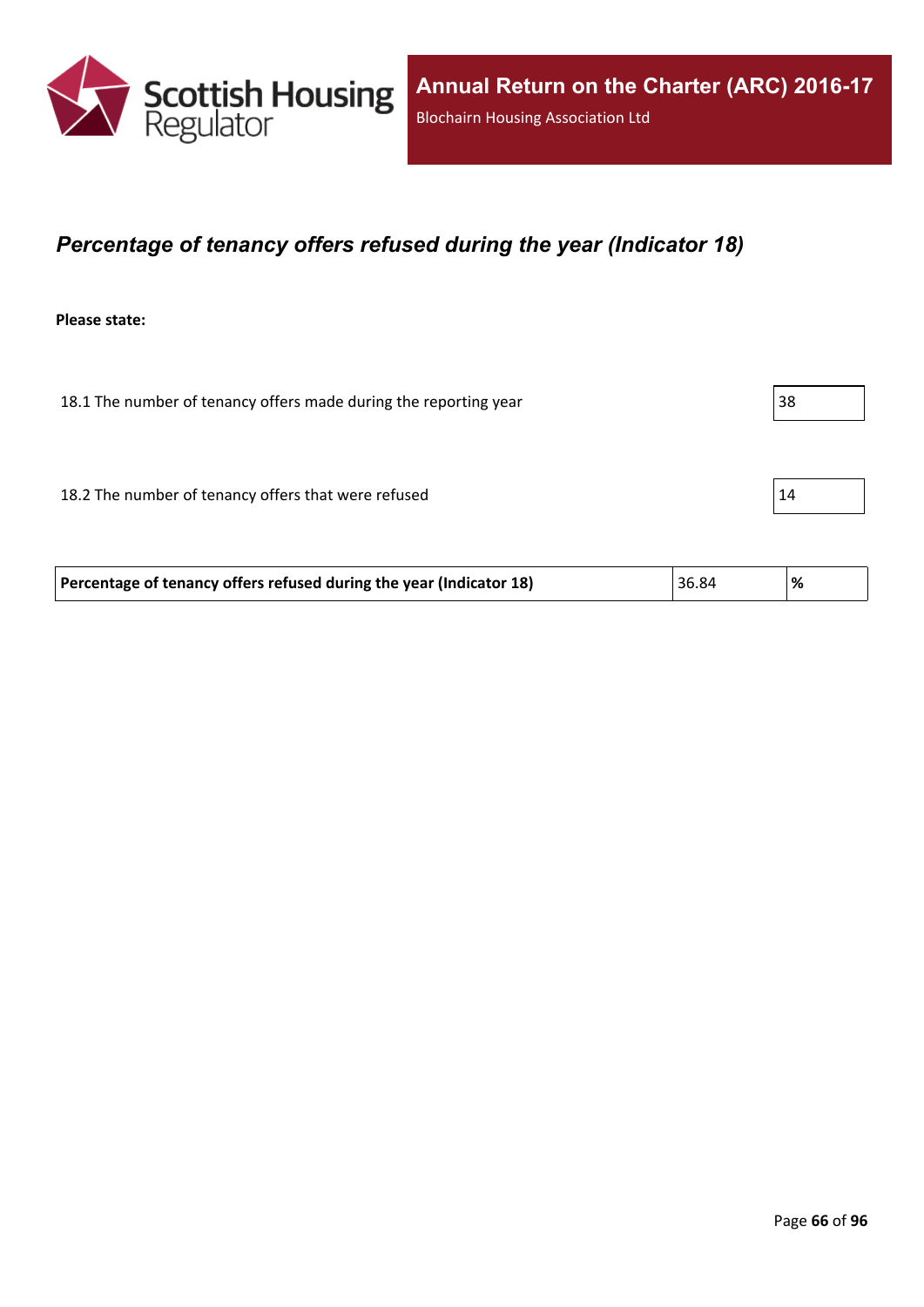

## *Percentage of anti-social behaviour cases reported in the last year which were resolved within locally agreed targets (Indicator 19)*

**Please state:**

19.1 The number of cases of anti-social behaviour reported in the reporting year 15

19.2 Of those at 19.1, the number of cases resolved in the reporting year 15

19.3 Of those at 19.1, the number of cases resolved within locally agreed targets in the reporting year  $|14$ 

| Percentage of anti-social behaviour cases reported in the last year which were | 93.33 | % |
|--------------------------------------------------------------------------------|-------|---|
| resolved within locally agreed targets (Indicator 19)                          |       |   |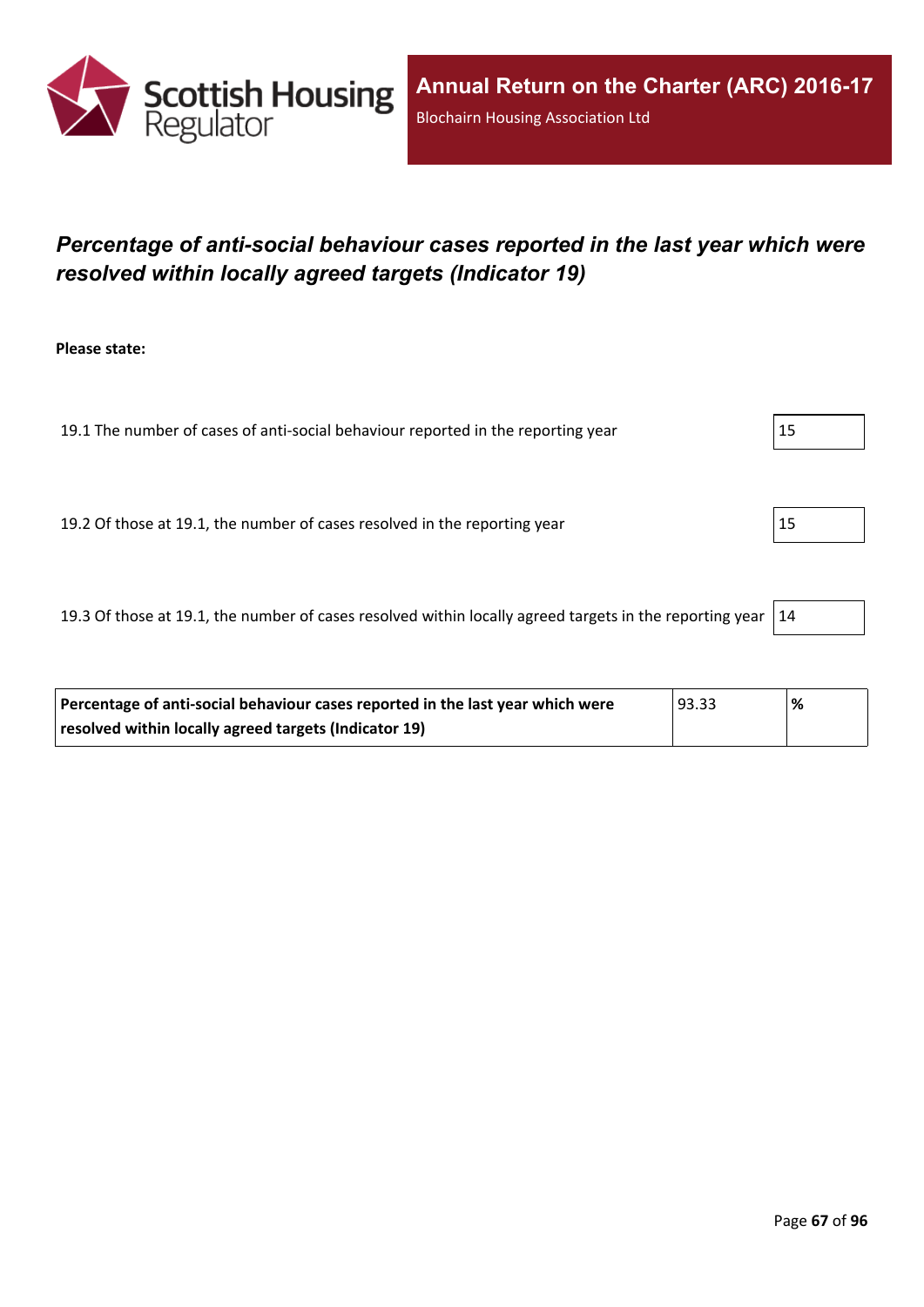

## *Percentage of the court actions initiated which resulted in eviction and the reasons for eviction (Indicator 24)*

Court actions are initiated by the landlord following the issue of a Notice of Proceedings and raising of a court **order.**

**Please state:**

24.1 The total number of court actions initiated during the reporting year  $\vert 0 \rangle$ 

24.2 The number of properties recovered:

24.2.1 because rent had not been paid  $\vert 0 \vert$ 

24.2.2 because of anti-social behaviour  $\vert 0 \rangle$ 

### 24.2.3 for other reasons  $\vert$  0

| Percentage of the court actions initiated which resulted in eviction because rent had | ℅ |
|---------------------------------------------------------------------------------------|---|
| not been paid (Indicator 24)                                                          |   |

| Percentage of the court actions initiated which resulted in eviction because of anti- | % |
|---------------------------------------------------------------------------------------|---|
| social behaviour (Indicator 24)                                                       |   |

| Percentage of the court actions initiated which resulted in eviction for other reasons | 0.0 | % |
|----------------------------------------------------------------------------------------|-----|---|
| (Indicator 24)                                                                         |     |   |

| Percentage of the court actions initiated which resulted in eviction (Indicator 24) |  |  |
|-------------------------------------------------------------------------------------|--|--|
|-------------------------------------------------------------------------------------|--|--|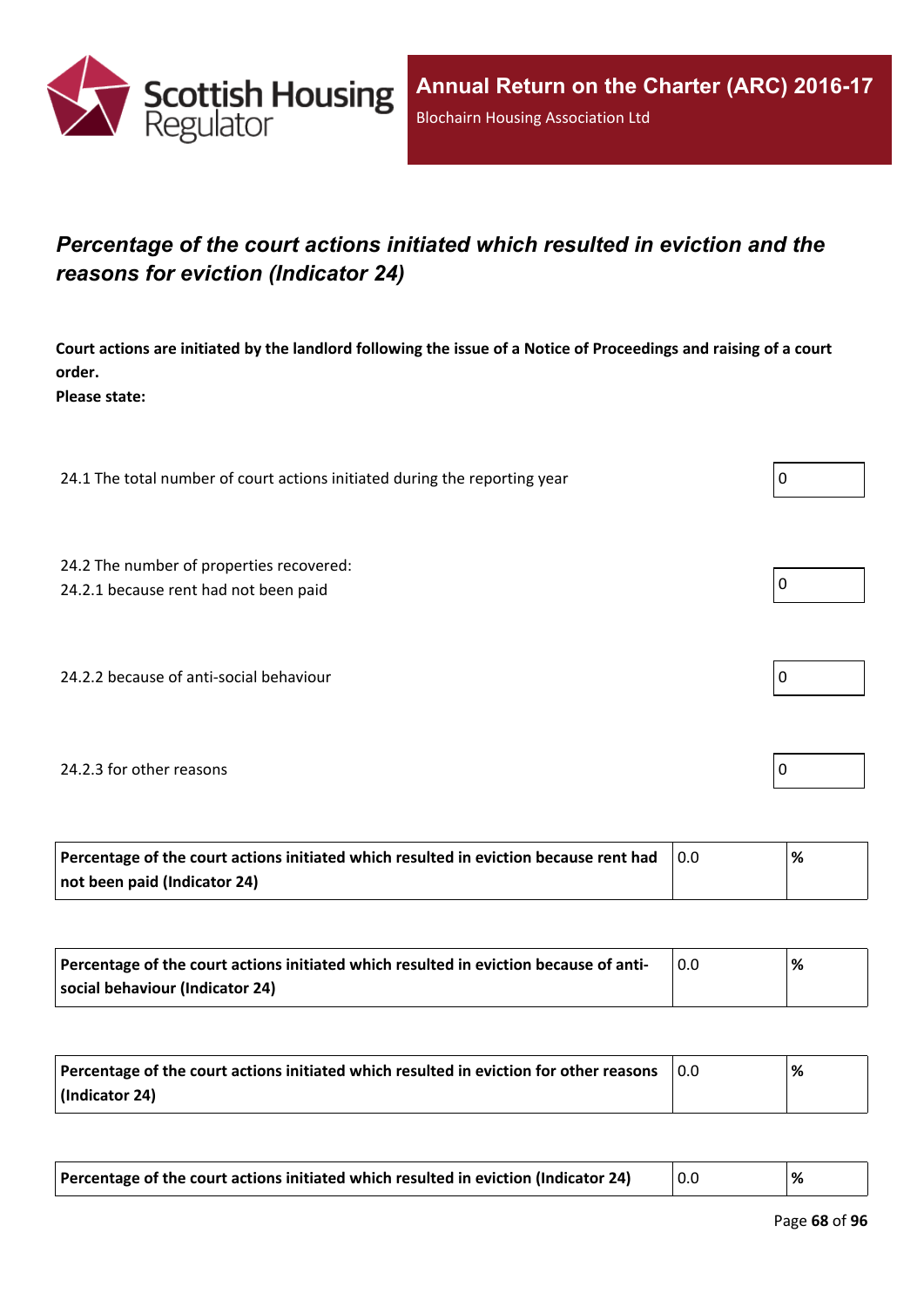

### *Abandoned properties (Indicator C11)*

**As defined by the Housing (Scotland) Act 2001, a property is abandoned where the landlord has reasonable grounds to believe that: the property is unoccupied; and the tenant does not intend to occupy the property as their home Please state:**

C11.1 The number of properties abandoned during the reporting year  $1 \tbinom{1}{1}$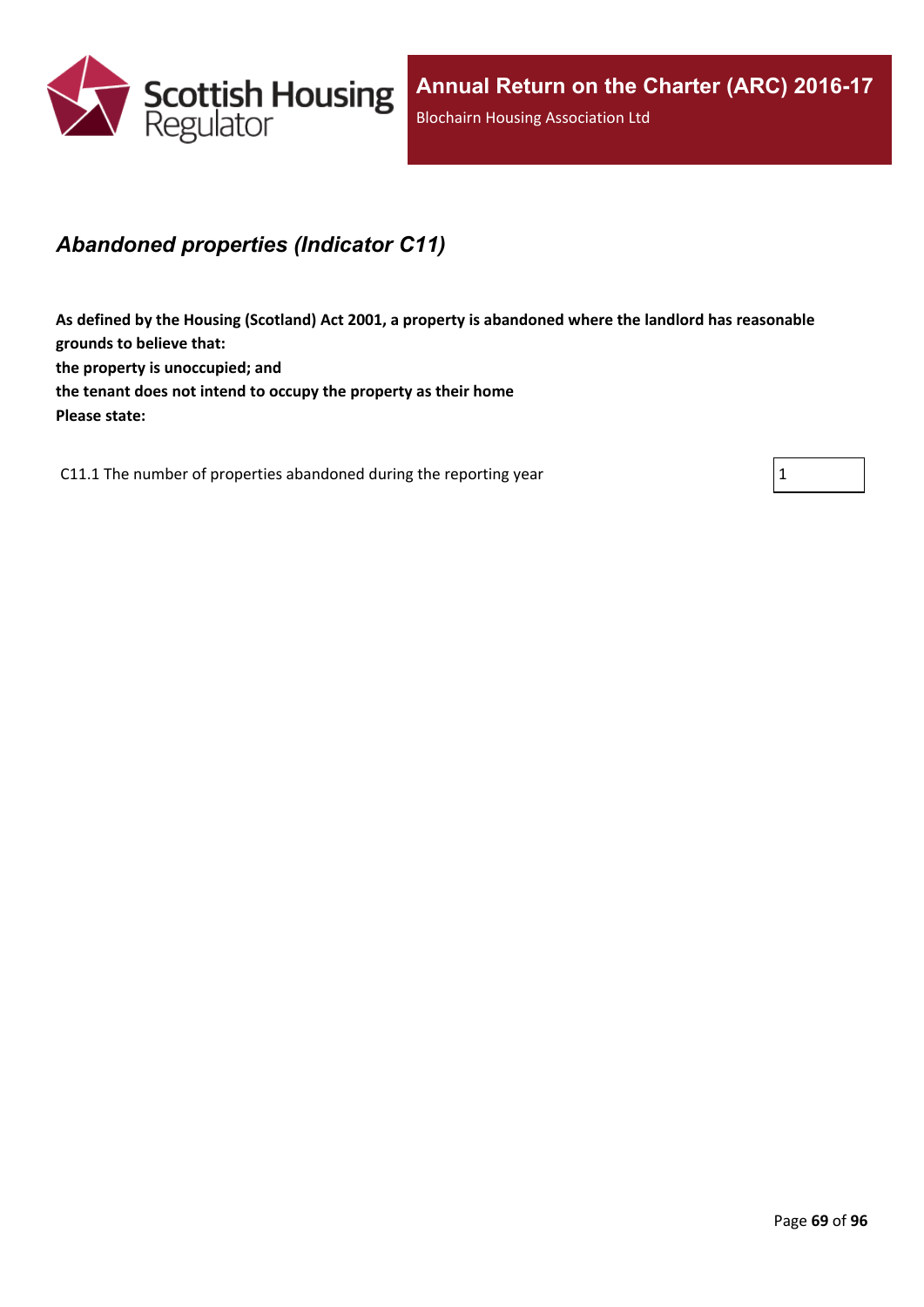

## *Number of notices of proceedings issued and court action initiated (Indicator C12)*

Notices of Proceedings are legal documents issued during the first stage in the process of evicting tenant. Orders for recovery of possession are issued by the court and give a landlord the right to repossess a property. **Please state:**

C12.1 The number of notices of proceedings issued during the reporting year

C12.2 The number of orders for recovery of possession granted during the reporting year

| 0 |  |
|---|--|
|---|--|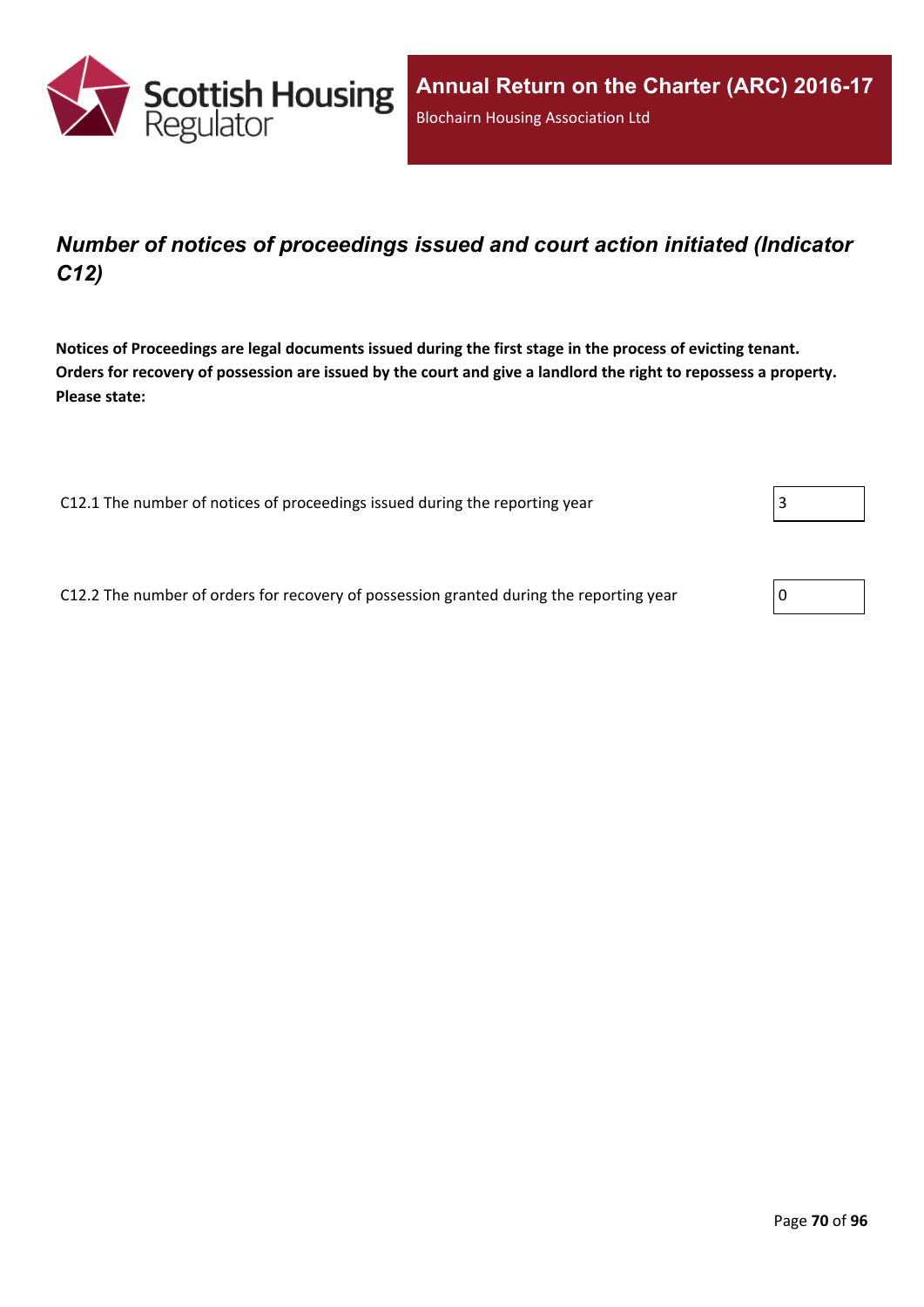

# *Comments (Neighbourhood & community)*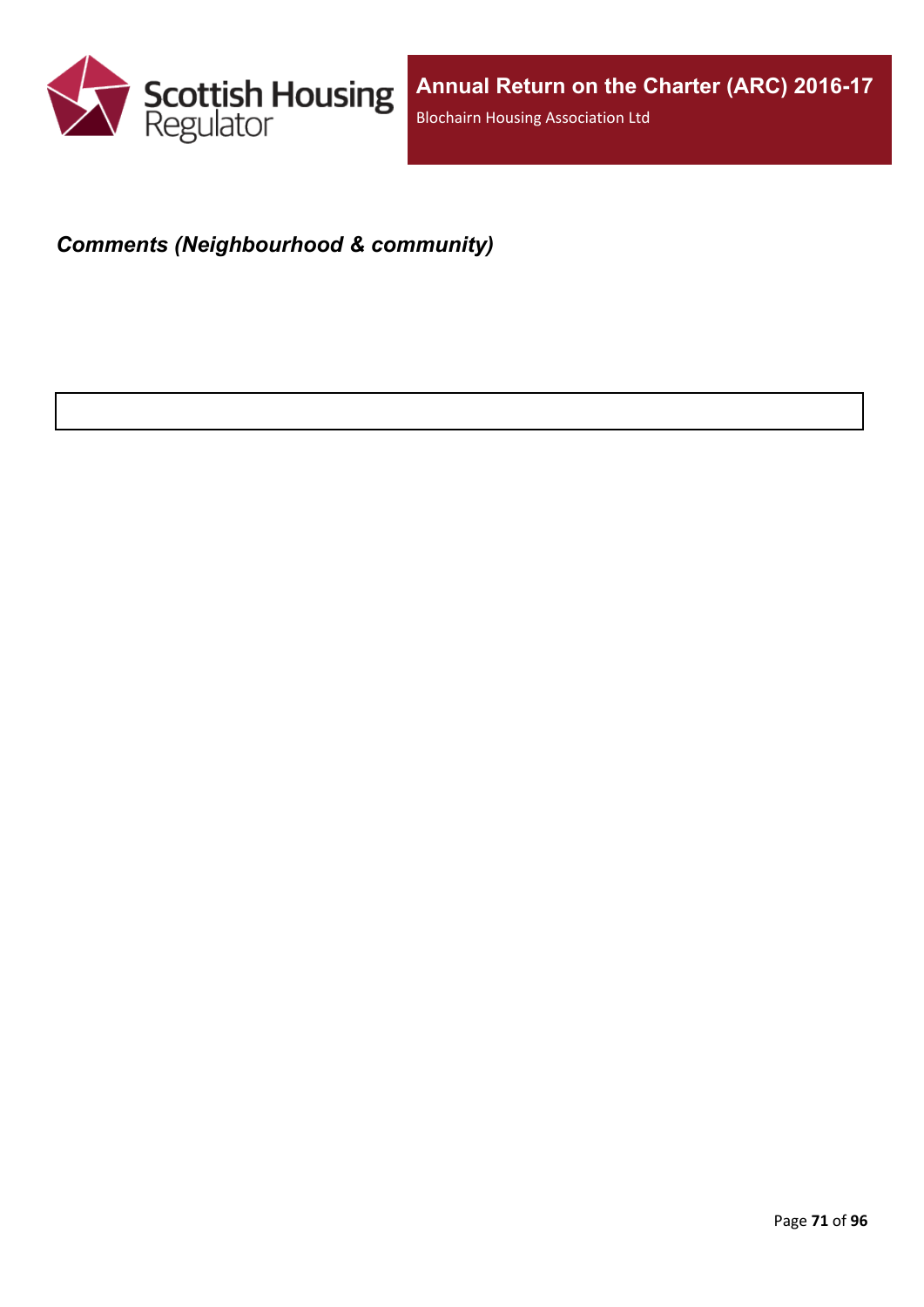

### *Access to housing and support*

The information you give us here will tell us about how people access your housing stock and how you support **new and existing tenants.**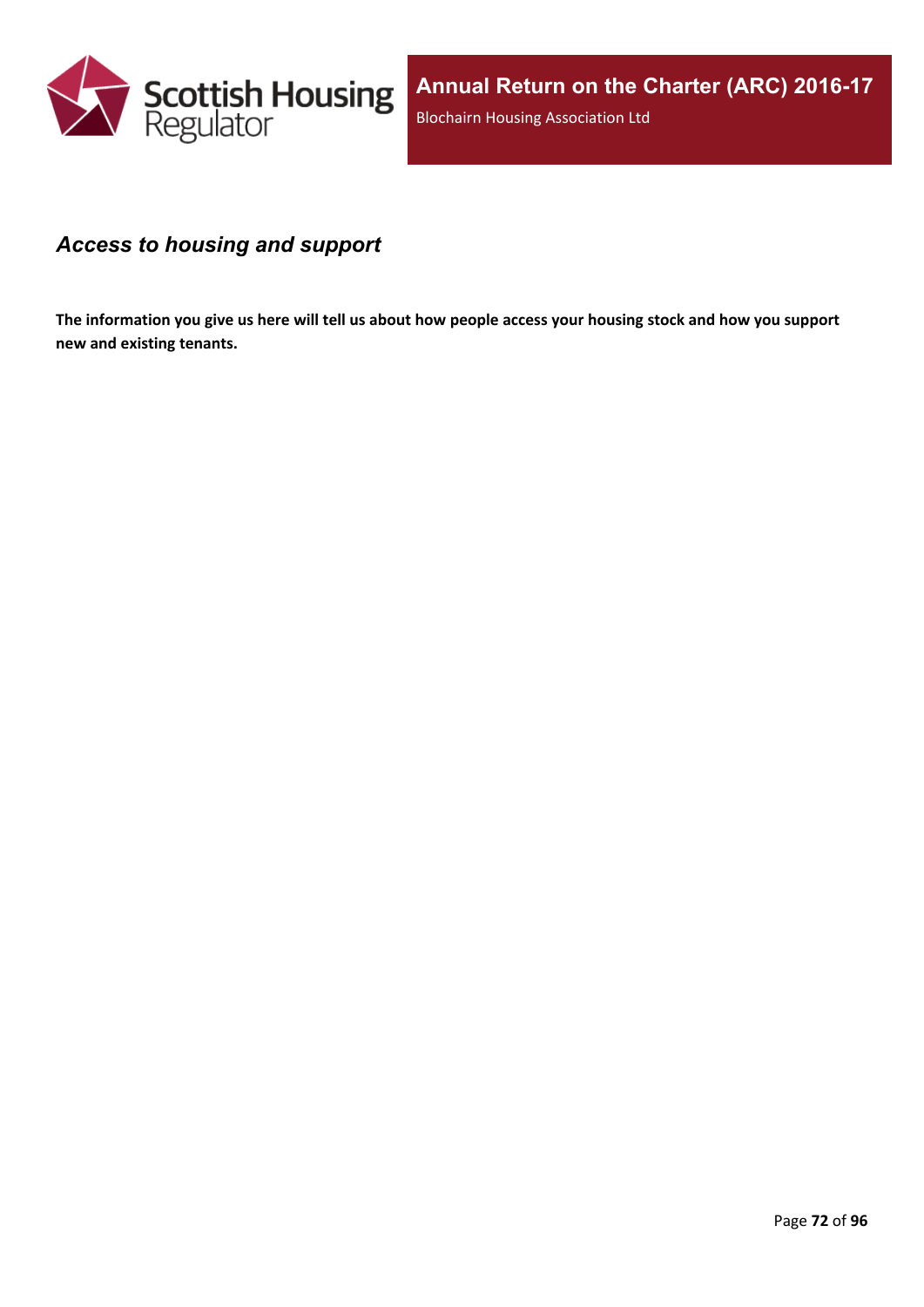

## *Housing Options and Access to Social Housing*

The information you give us here allows us to monitor the arrangements your organisation has for providing **service users access to its housing, and managing its re-lets.**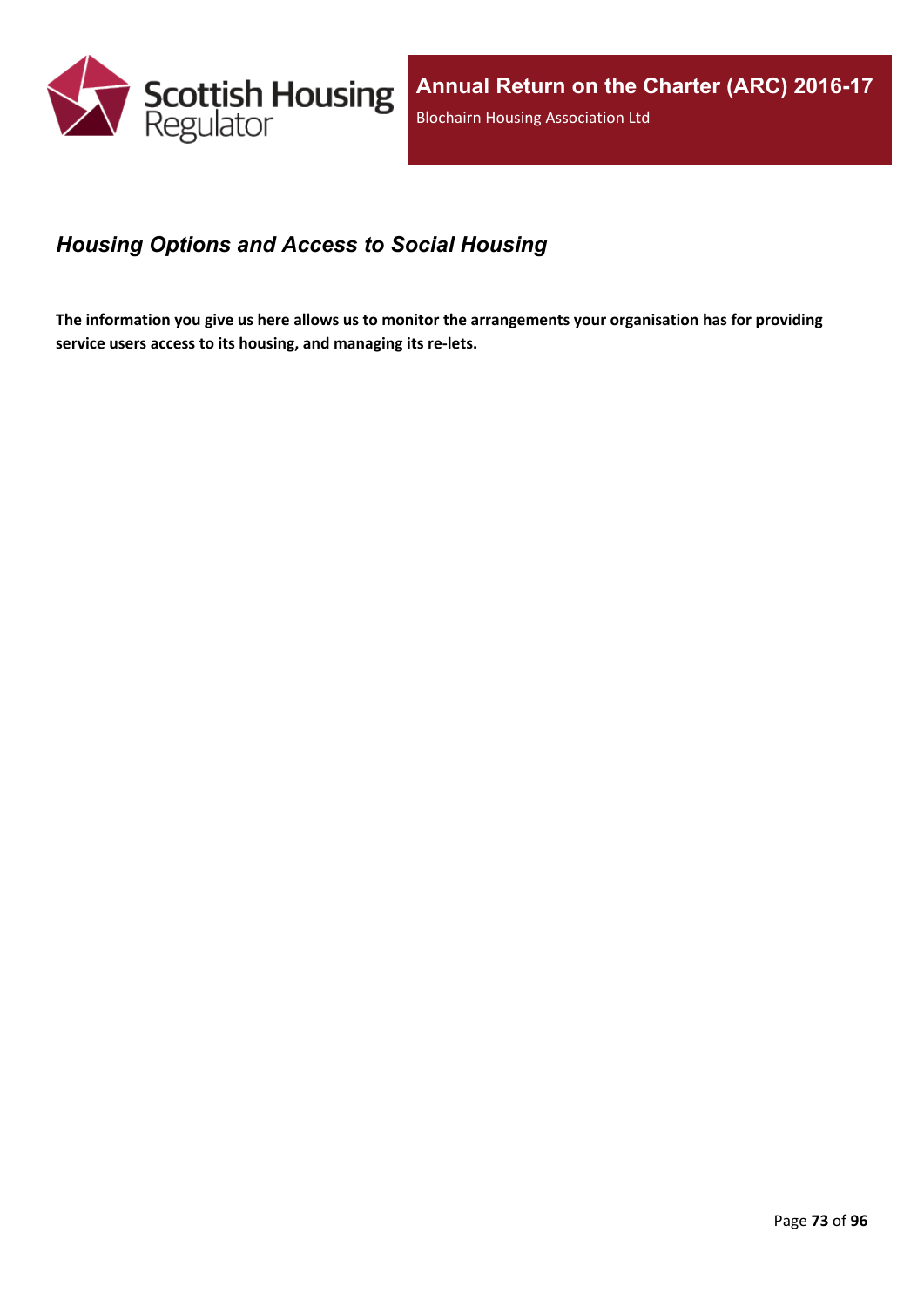

# *Percentage of lettable houses that became vacant in the last year (Indicator 21)*

**Please state:**

21.1 The number of empty dwellings that arose during the reporting year in self-contained lettable stock and the contract of  $\vert$  24  $\vert$ 



| Percentage of lettable houses that became vacant in the last year (Indicator 21)<br>  8.42<br>% |
|-------------------------------------------------------------------------------------------------|
|-------------------------------------------------------------------------------------------------|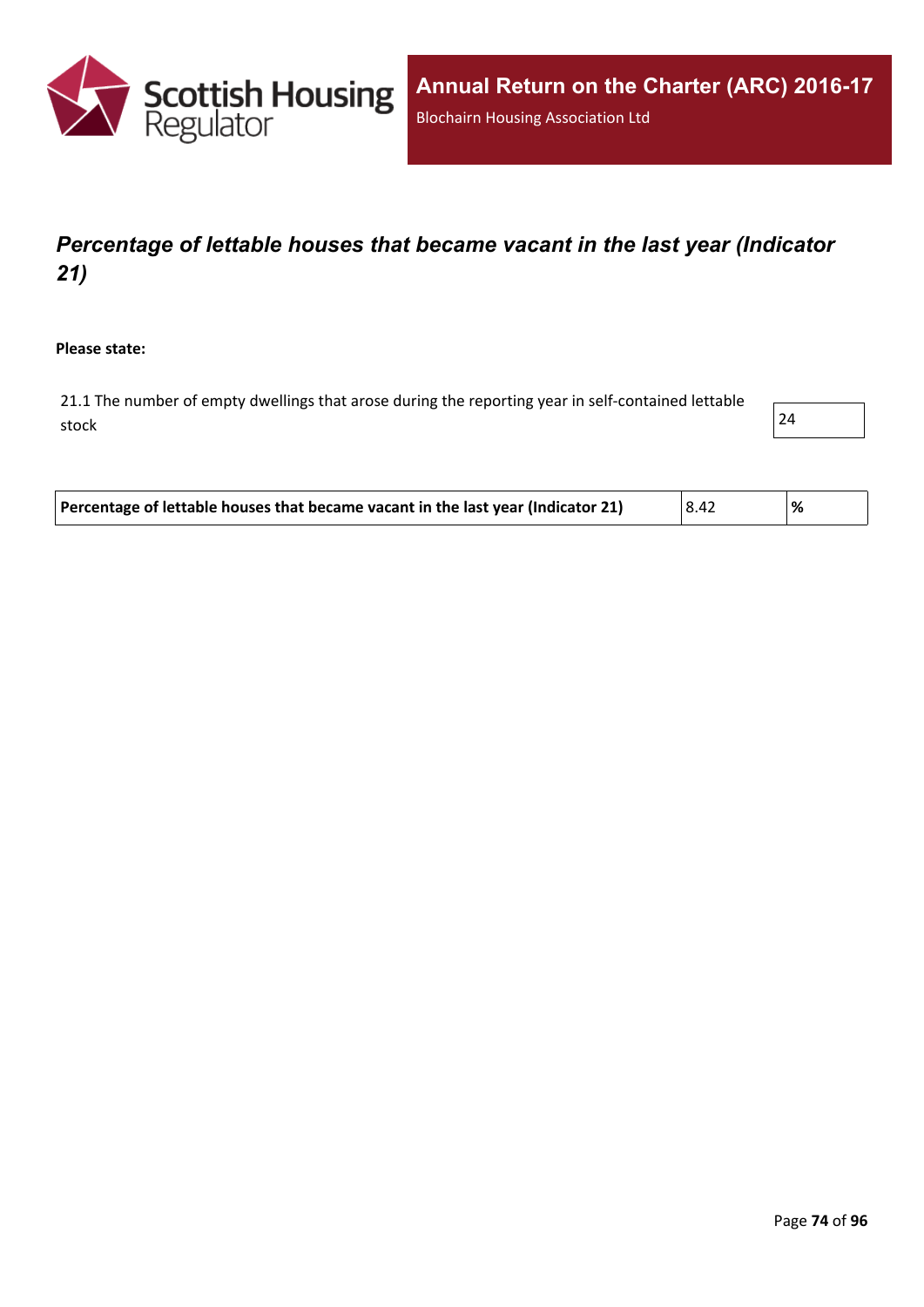

### *Average time to re-let properties in the last year (Indicator 35)*

**Please state:**

35.1 The total number of properties re-let in the reporting year 24 35.2 The total number of calendar days properties were empty 91

| Average time to re-let properties in the last year (Indicator 35) | 3.79 | days |
|-------------------------------------------------------------------|------|------|
|                                                                   |      |      |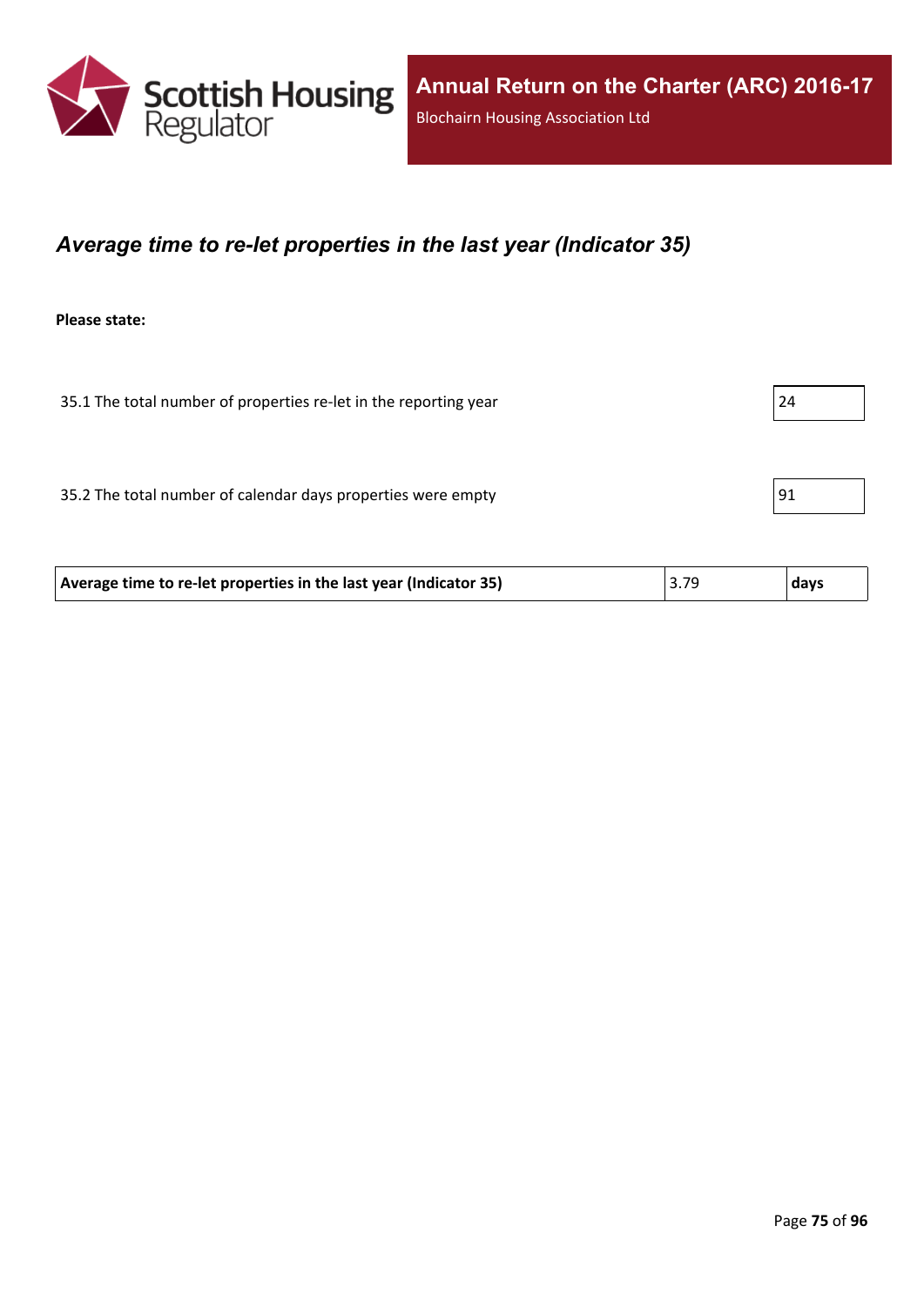

# *Percentage of approved applications for medical adaptations completed during the reporting year and the average time to complete applications (Indicators 22 & 23)*

A 'medical adaptation' is a collective term for a broad range of products (including assistive technology) and changes to the fabric of a building that enable people of all ages to carry out ordinary, daily activities that have **been affected by:**

- **impairment**
- **ill health**
- **traumatic injury**
- **ageing**

#### **Please state:**

| 22.1 The number of approved applications on the list for medical adaptations at the start of the |    |
|--------------------------------------------------------------------------------------------------|----|
| reporting year plus any new, approved applications made during the reporting year                | 10 |

22.2 The number of approved applications completed between start and end of the reporting year  $10$ 

23.1 The total number of days taken to complete approved applications 187

23.2 The number of medical adaptations completed in the reporting year  $10$ 

| Percentage of approved applications for medical adaptations completed during the | 100.00 | ℅ |
|----------------------------------------------------------------------------------|--------|---|
| reporting year (Indicator 22)                                                    |        |   |

| Average time to complete approved applications for medical adaptations in the | 18.7 | days |
|-------------------------------------------------------------------------------|------|------|
| reporting year (Indicator 23)                                                 |      |      |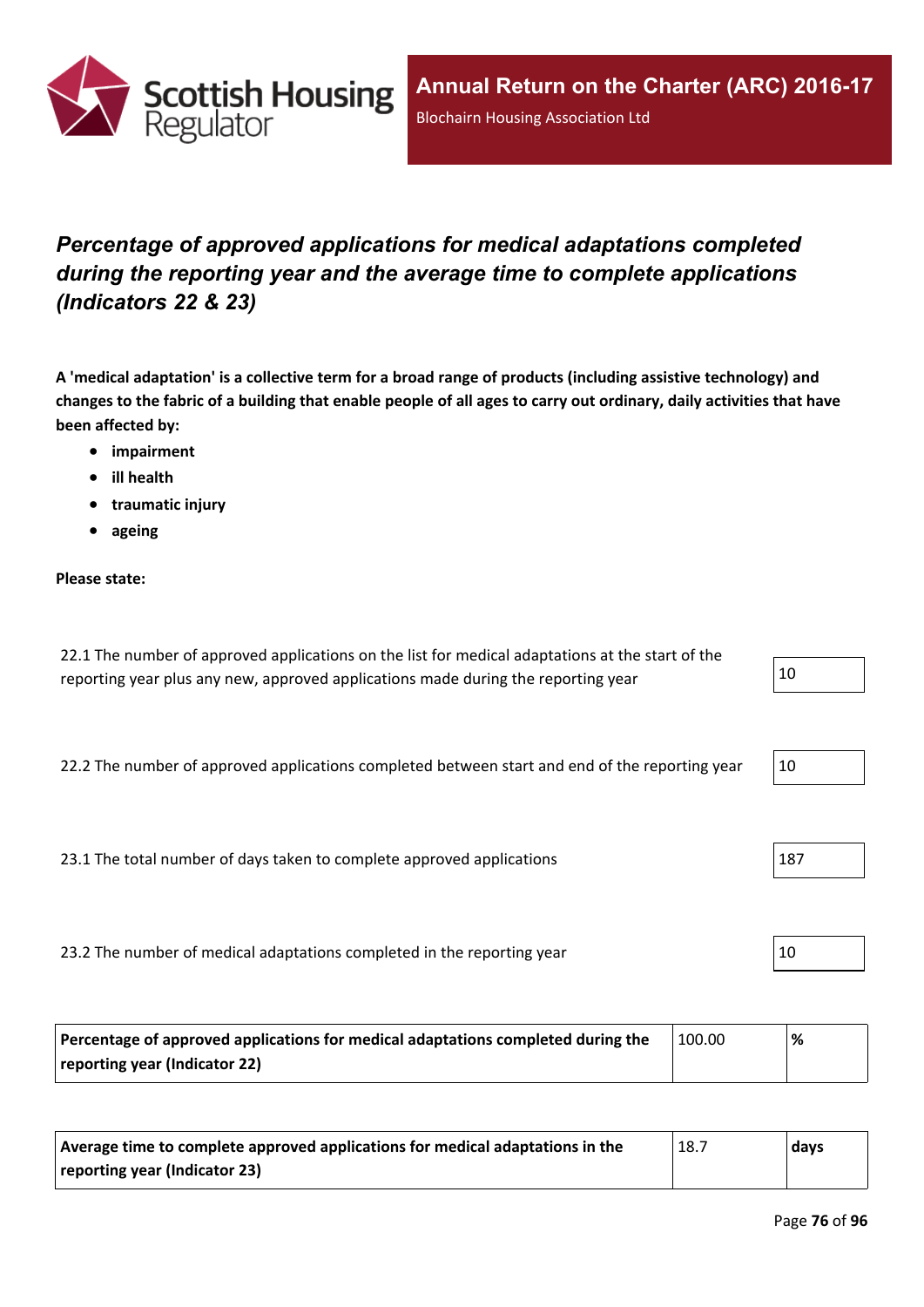

# *Percentage of new tenancies sustained for more than a year, by source of let (Indicator 20)*

**Please state:**

| 20.1 The number of tenancies which began in the previous reporting year by:<br>20.1.1 existing tenants               | $\overline{2}$ |
|----------------------------------------------------------------------------------------------------------------------|----------------|
| 20.1.2 applicants who were assessed as statutory homeless by the local authority                                     | $\mathbf{3}$   |
| 20.1.3 applicants from your organisation's housing list                                                              | 5              |
| 20.1.4 nominations from local authority                                                                              | $\mathbf 0$    |
| 20.1.5 others                                                                                                        | $\mathbf 0$    |
| 20.2 The number of tenants at 20.1 who remained in their tenancy for more than a year by:<br>20.2.1 existing tenants | $\overline{2}$ |
| 20.2.2 applicants who were assessed as statutory homeless by the local authority                                     | 3              |
| 20.2.3 applicants from your organisation's housing list                                                              | 4              |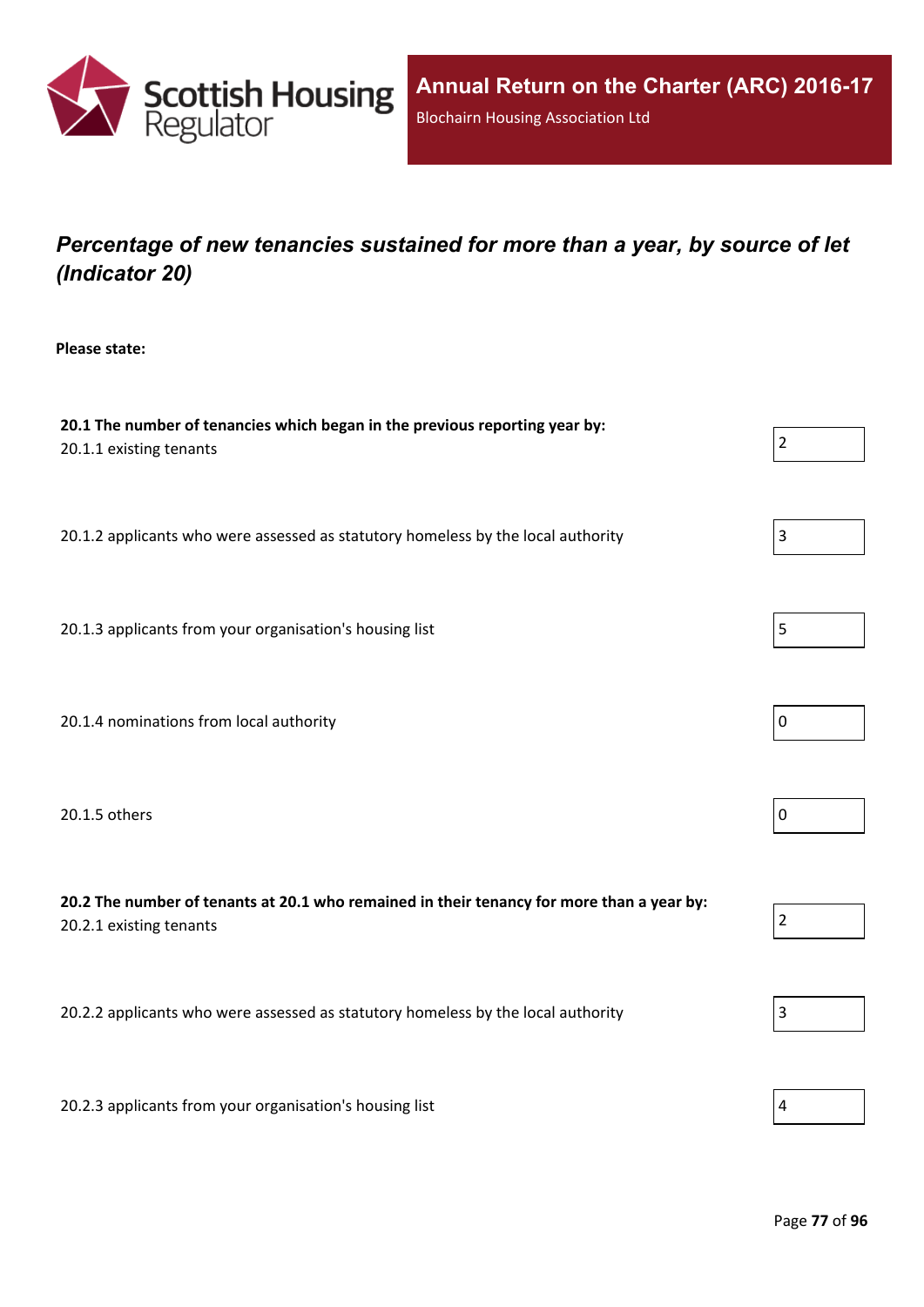

Blochairn Housing Association Ltd

#### 20.2.4 nominations from local authority

20.2.5 others

| Percentage of new tenancies to existing tenants sustained for more than a year | 100.00 | % |
|--------------------------------------------------------------------------------|--------|---|
| (Indicator 20)                                                                 |        |   |

| Percentage of new tenancies to applicants who were assessed as statutory homeless | 100.00 | '% |  |
|-----------------------------------------------------------------------------------|--------|----|--|
| by the local authority sustained for more than a year (Indicator 20)              |        |    |  |

| Percentage of new tenancies to applicants from the landlord's housing list sustained | 80.00 | % |
|--------------------------------------------------------------------------------------|-------|---|
| for more than a year (Indicator 20)                                                  |       |   |

| Percentage of new tenancies through nominations from local authority sustained for | $\overline{0.0}$ | % |
|------------------------------------------------------------------------------------|------------------|---|
| more than a year (Indicator 20)                                                    |                  |   |

| Percentage of new tenancies to others sustained for more than a year (Indicator 20) |  | % |
|-------------------------------------------------------------------------------------|--|---|
|-------------------------------------------------------------------------------------|--|---|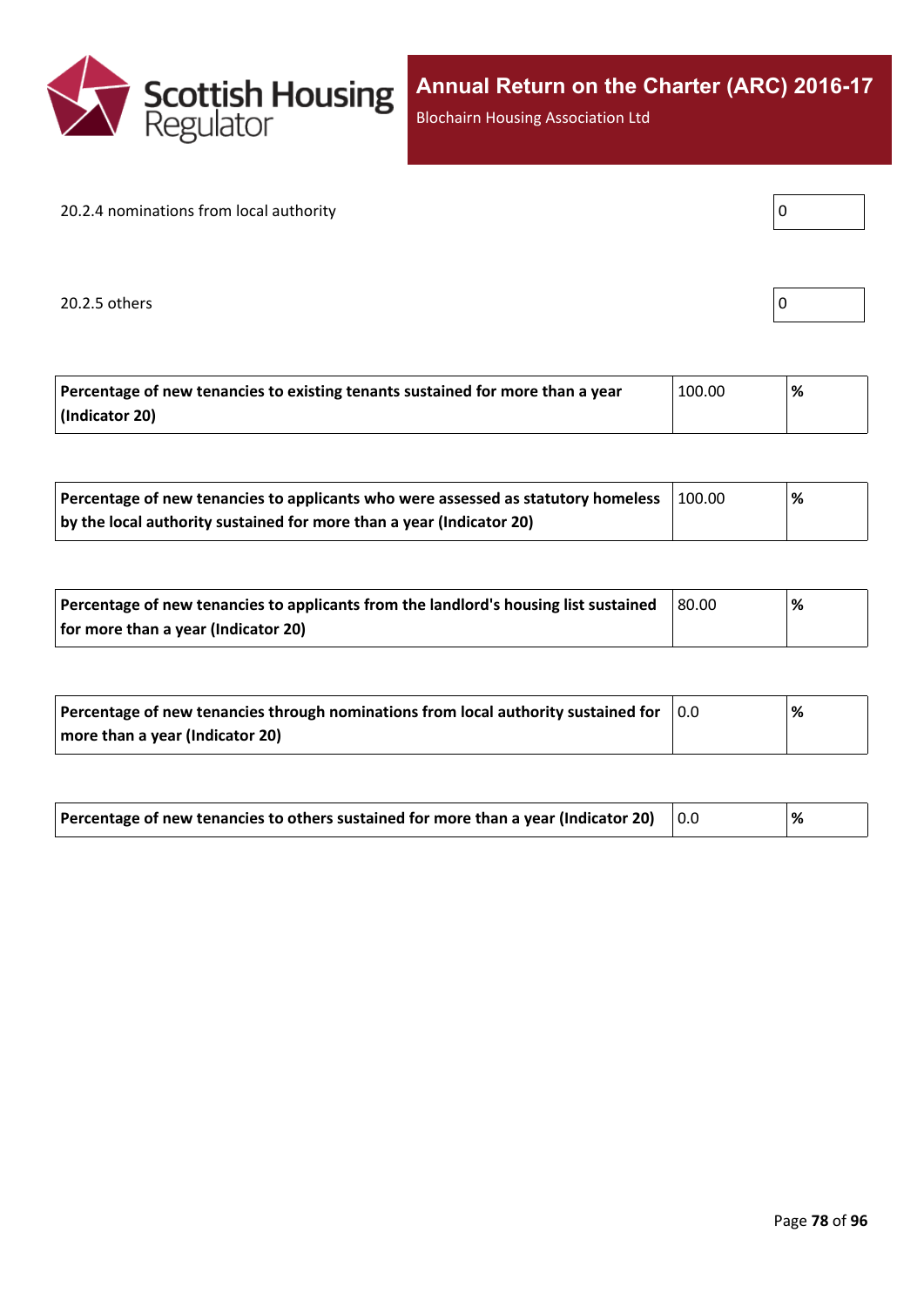

### *Comments (Access to housing and support)*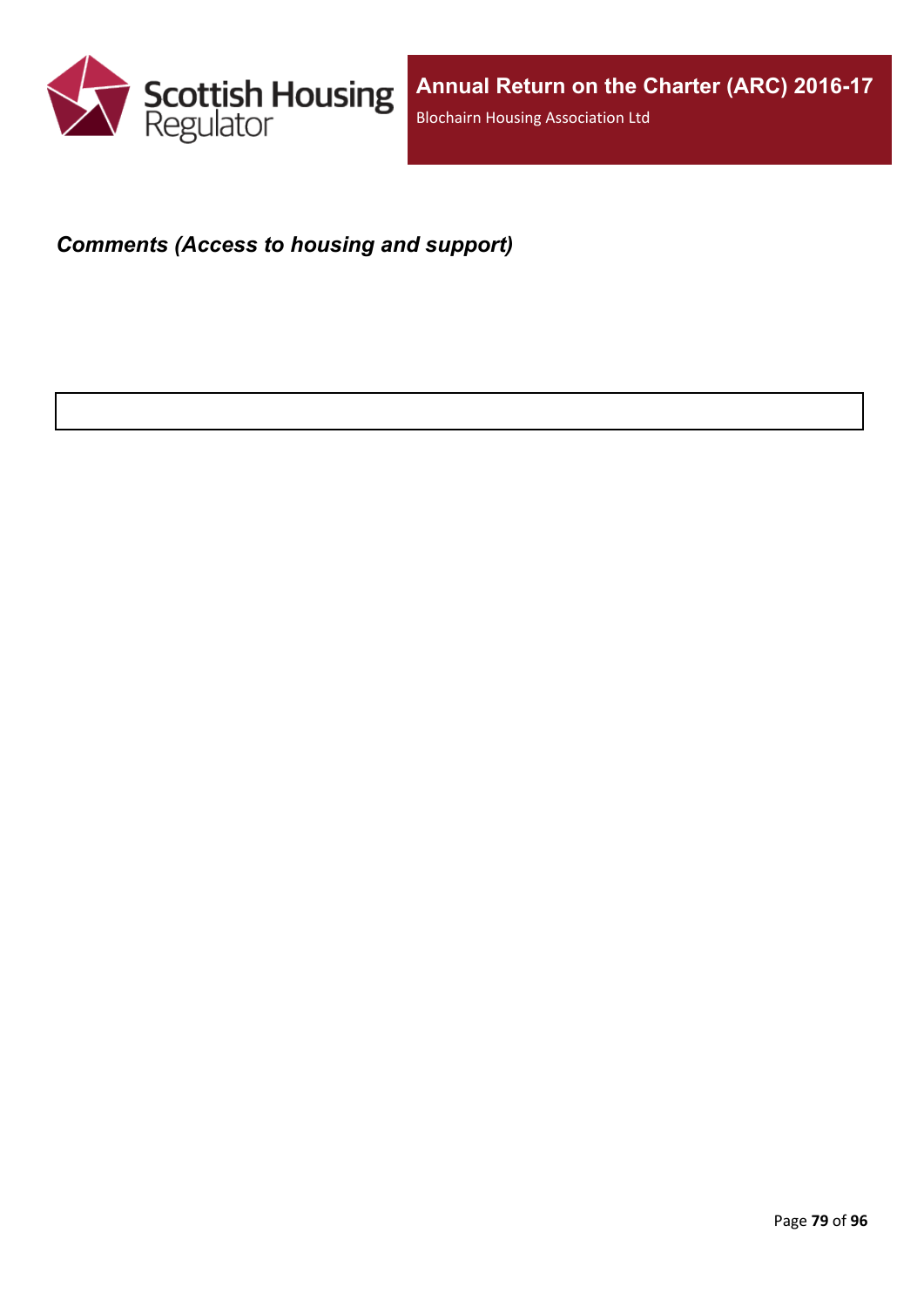

### *Getting good value from rents and service charges*

The information you give us here will tell us about your charges and the value for money you achieve.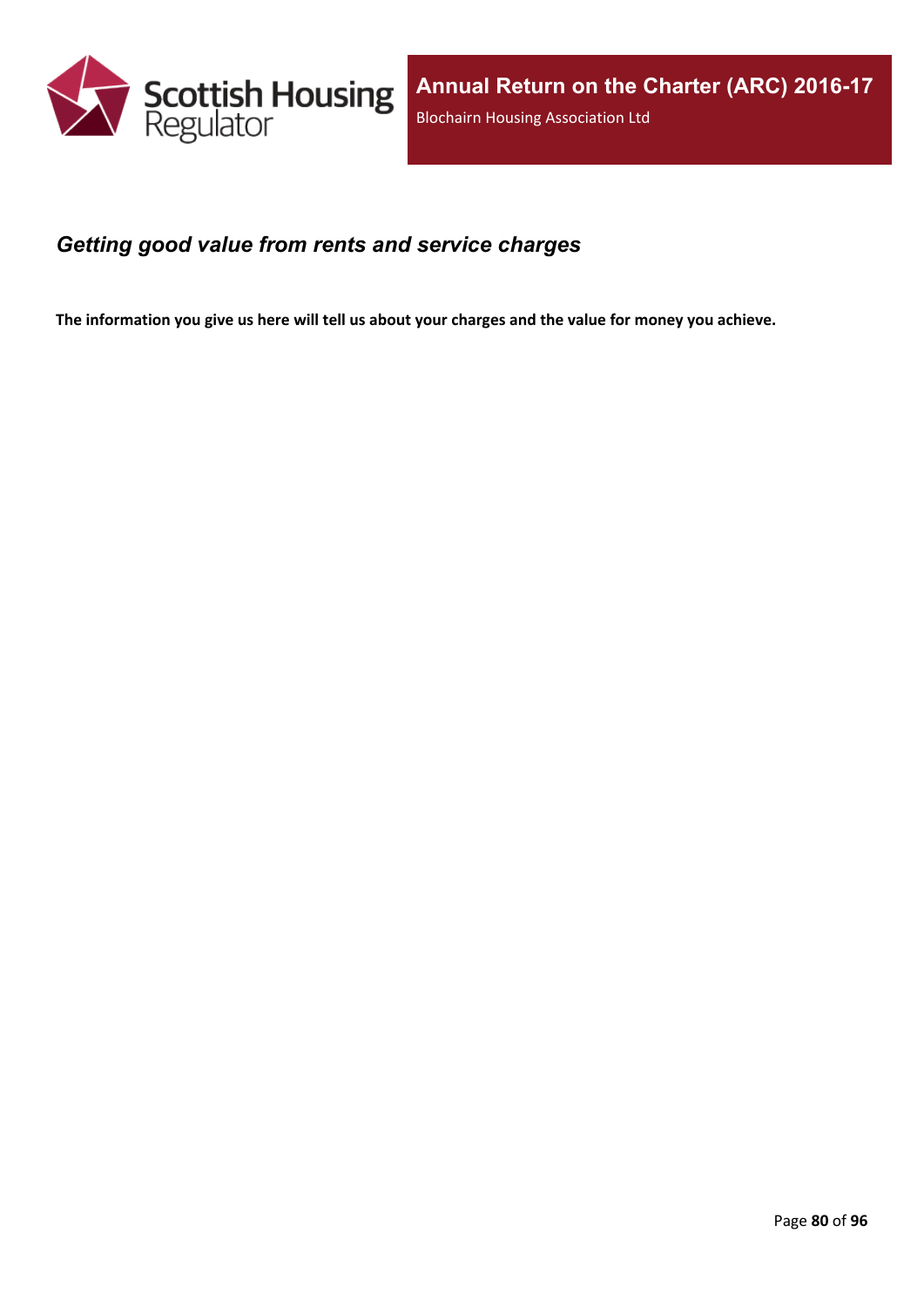

### *Value for money*

**The information you give us here will tell us about the value for money you achieve.**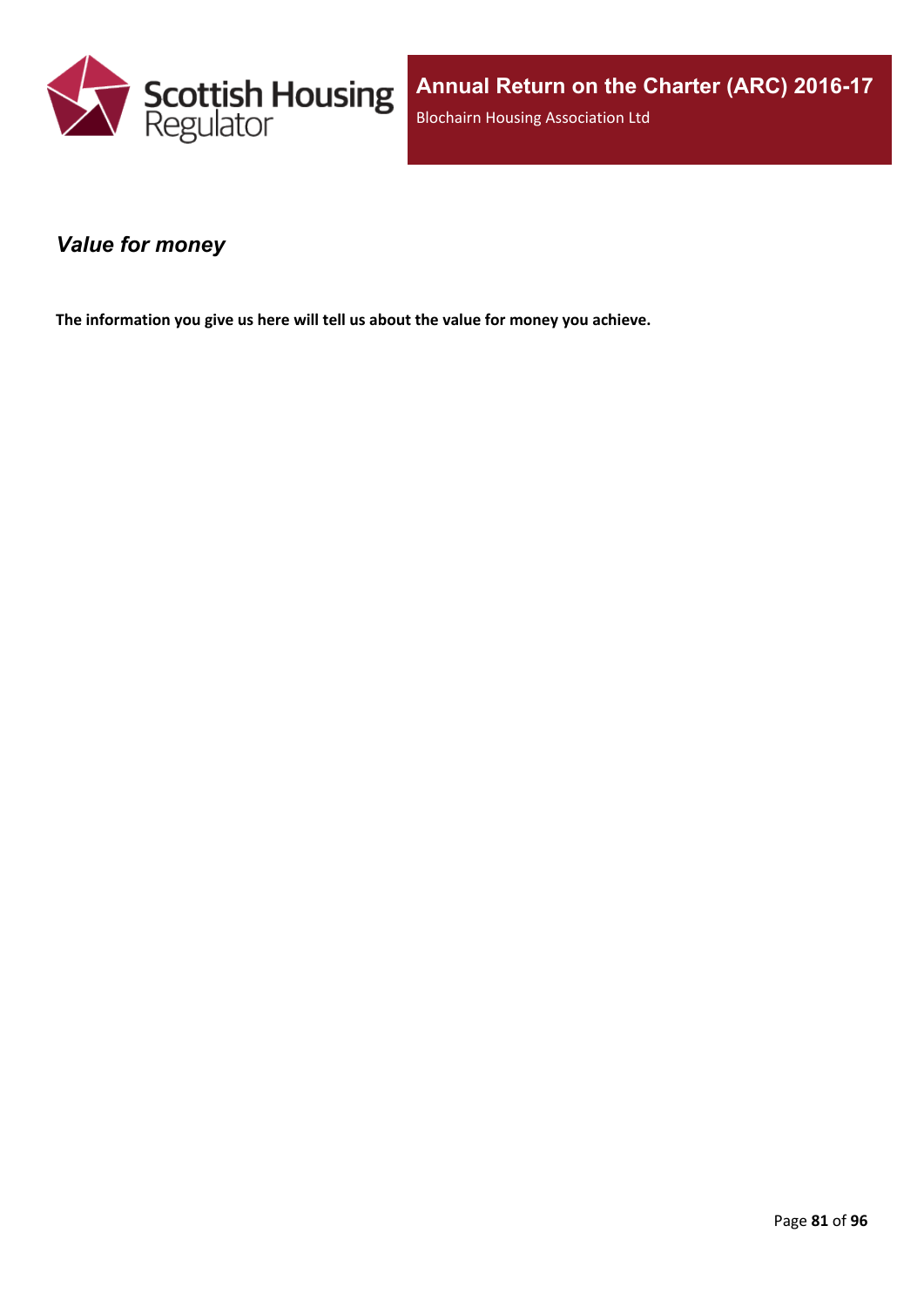

# *Percentage of tenants who feel that the rent for their property represents good value for money (Indicator 29)*

In relation to tenant satisfaction with the value for money provided by the rent they pay, please state:

29.1 How many tenants answered the question "Taking into account the accommodation and the services your landlord provides, do you think the rent for your property represents good or poor value for money?" 151

29.2 Of the tenants who answered, how many said that their rent represented: **29.2.1 very good value for money** 65

**29.2.2 fairly good value for money** 68

**29.2.3 neither good nor poor value for money** 14

**29.2.4 fairly poor value for money** 4

**29.2.5 very poor value for money** 0

| Percentage of tenants who feel that the rent for their property represents good value   88.08 | % |
|-----------------------------------------------------------------------------------------------|---|
| for money (Indicator 29)                                                                      |   |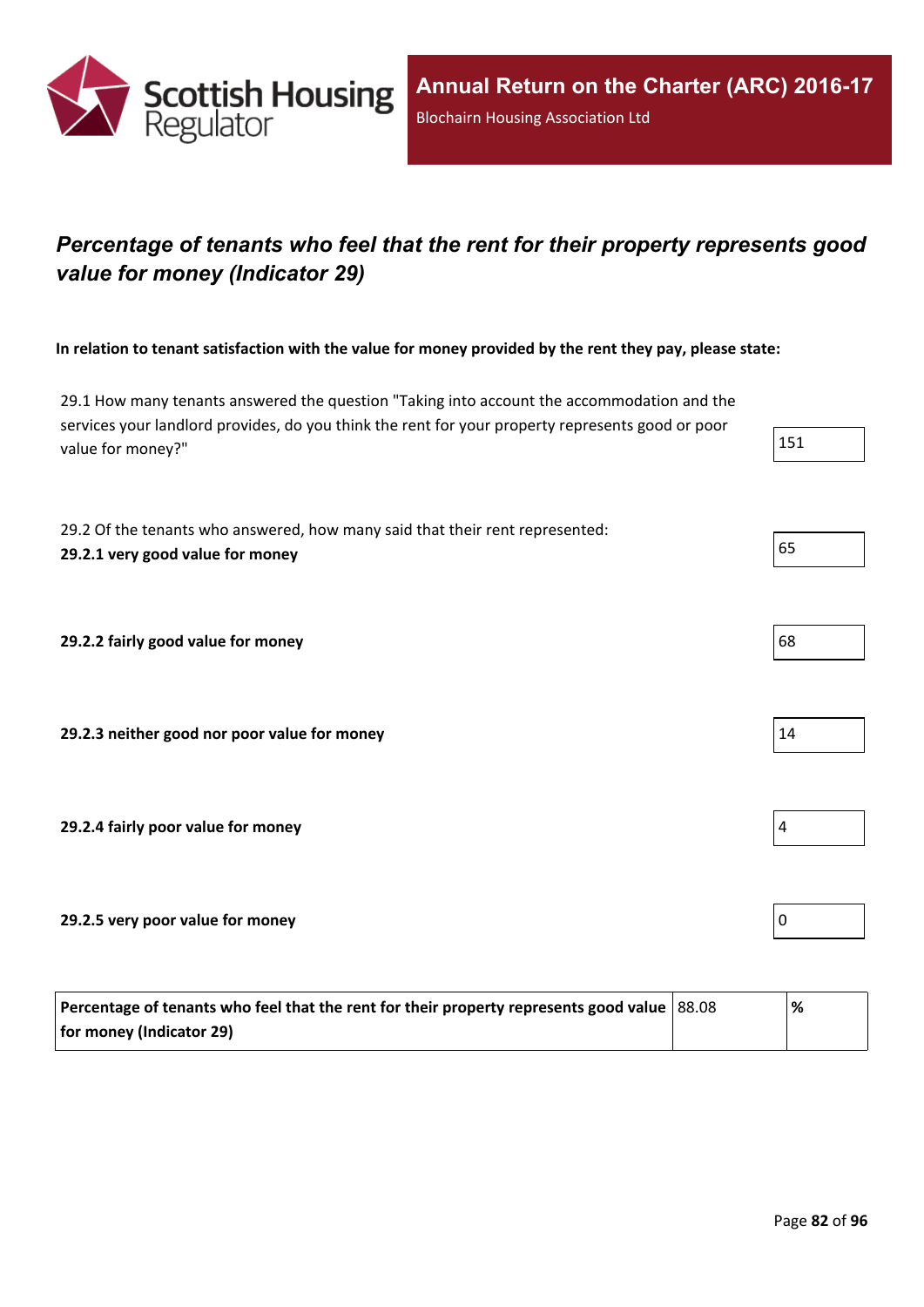

## *Percentage of factored owners satisfied with the factoring service they receive (Indicator 33)*

**In relation to tenant satisfaction with the factoring services provided, please state:**

33.1 How many factored owners answered the question "Taking everything into account, how satisfied or dissatisfied are you with the factoring services provided by your landlord?"

33.2 Of the factored owners who answered, how many said that they were: **33.2.1 very satisfied** 6

**33.2.2 fairly satisfied** 0

**33.2.3 neither satisfied nor dissatisfied** 3

**33.2.4 fairly dissatisfied** 1

### **33.2.5 very dissatisfied** 0

| Percentage of factored owners satisfied with the factoring service they receive | 60.00 | % |
|---------------------------------------------------------------------------------|-------|---|
| (Indicator 33)                                                                  |       |   |

| 11 |  |  |
|----|--|--|
|    |  |  |



| 0 |  |  |  |
|---|--|--|--|
|   |  |  |  |



|  | 1 |
|--|---|
|--|---|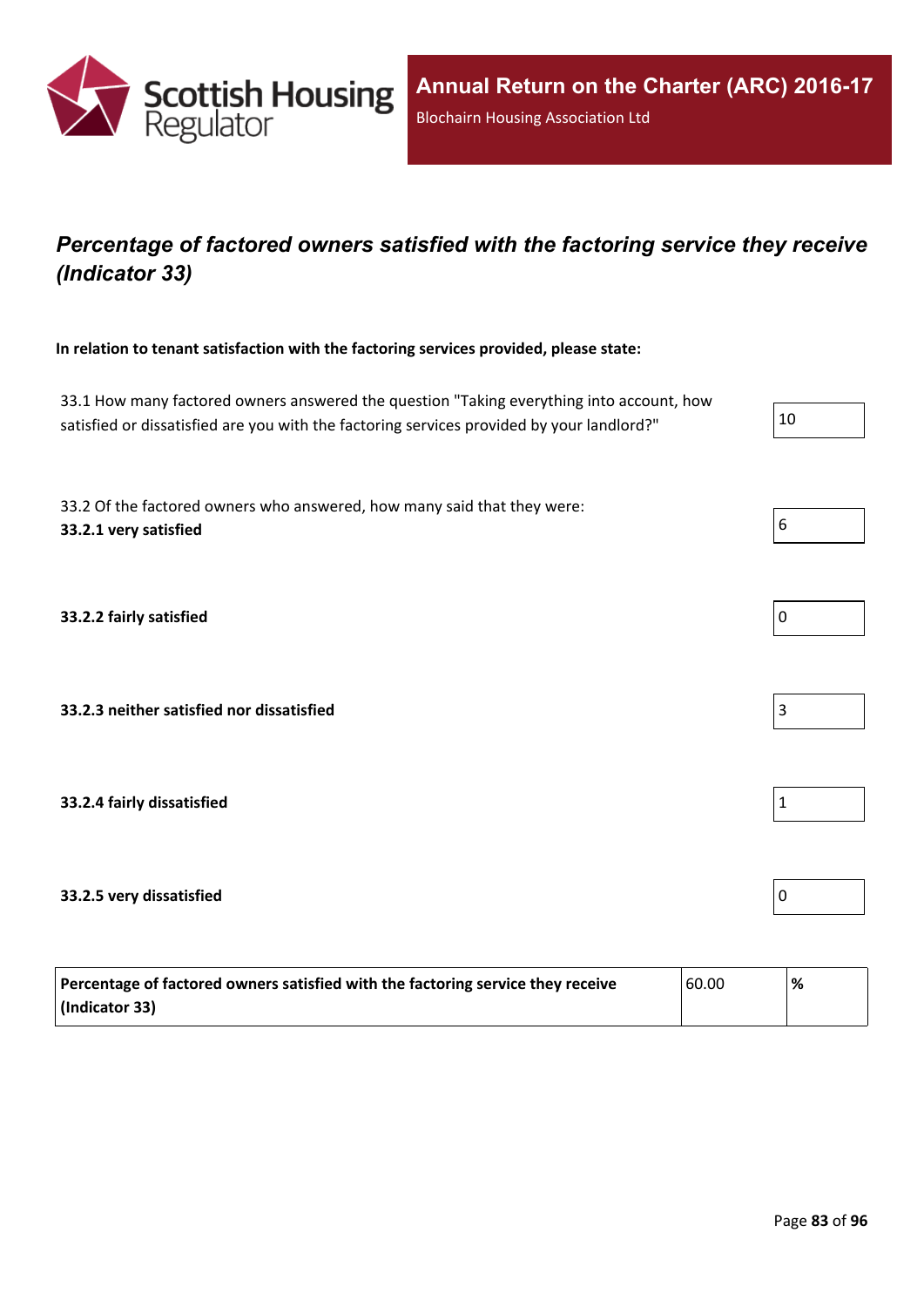

### *Rents and service charges*

**The information you give us here will tell us about how you maximise your income.**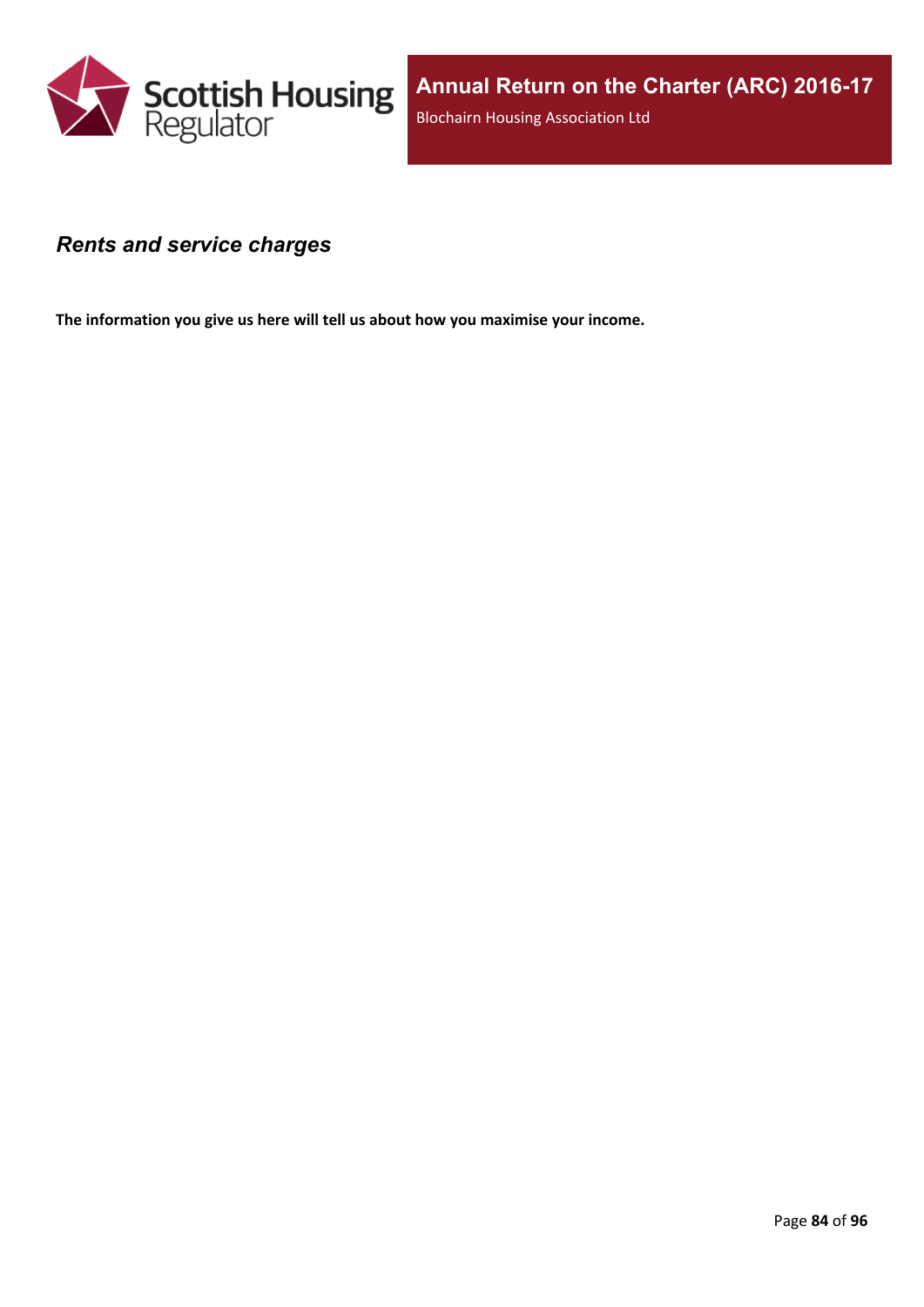

# *Rent collected as percentage of total rent due in the reporting year (Indicator 30)*

**Please state:**

| 30.1 The total amount of rent collected in the reporting year | 973457 |
|---------------------------------------------------------------|--------|
|                                                               |        |

30.2 The total amount of rent due to be collected in the reporting year (annual rent debit) 973232

| Rent collected as percentage of total rent due in the reporting year (Indicator 30) | 100.02 | % |  |
|-------------------------------------------------------------------------------------|--------|---|--|
|-------------------------------------------------------------------------------------|--------|---|--|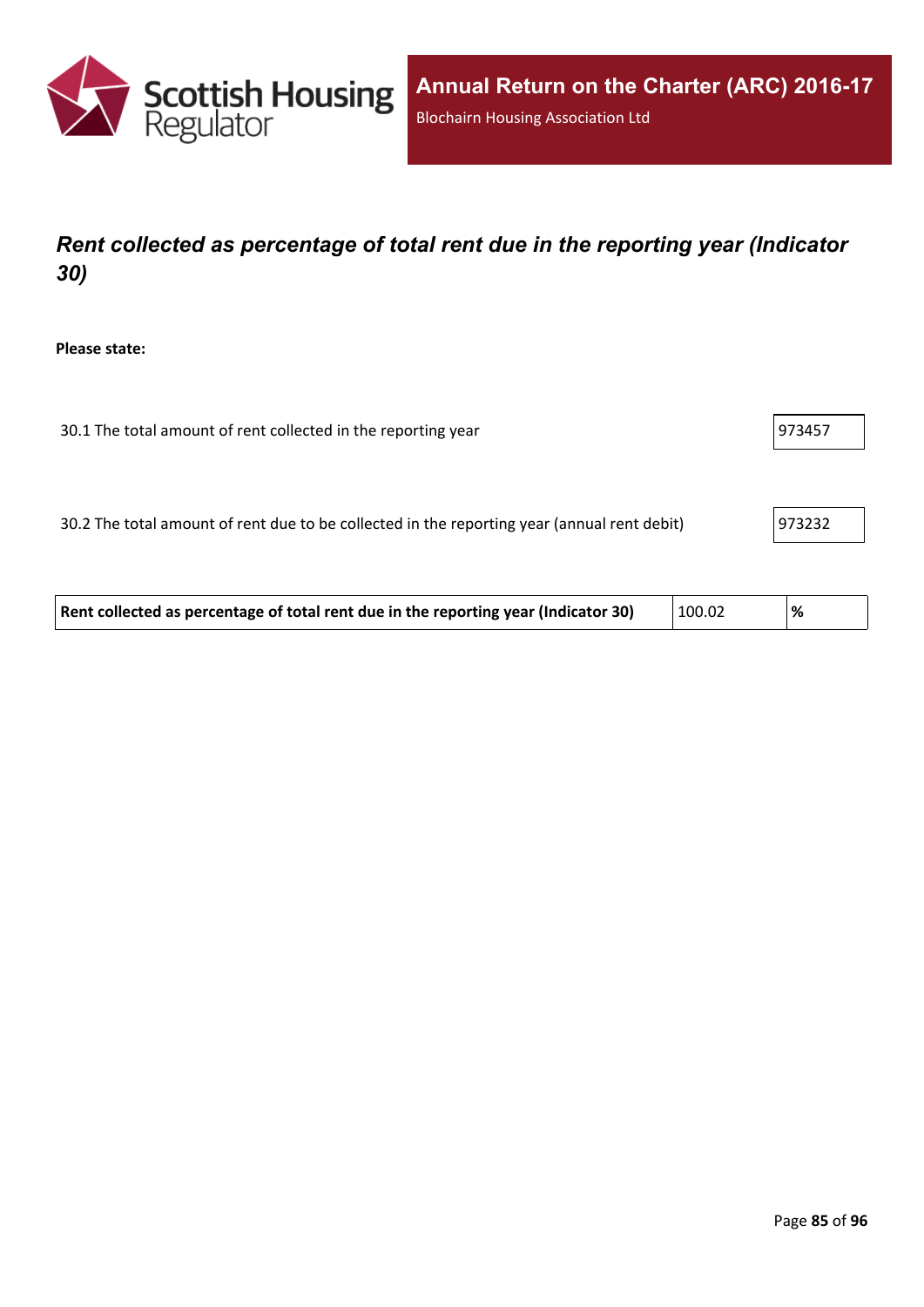

# *Gross rent arrears (all tenants) as at 31 March each year as a percentage of rent due for the reporting year (Indicator 31)*

**Please state:**

31.1 The total value ( $f$ ) of gross rent arrears as at the end of the reporting year  $11999$ 

31.2 The total rent due for the reporting year 973972

| Gross rent arrears (all tenants) as at 31 March each year as a percentage of rent due $ 1.23 $ | % |
|------------------------------------------------------------------------------------------------|---|
| for the reporting year (Indicator 31)                                                          |   |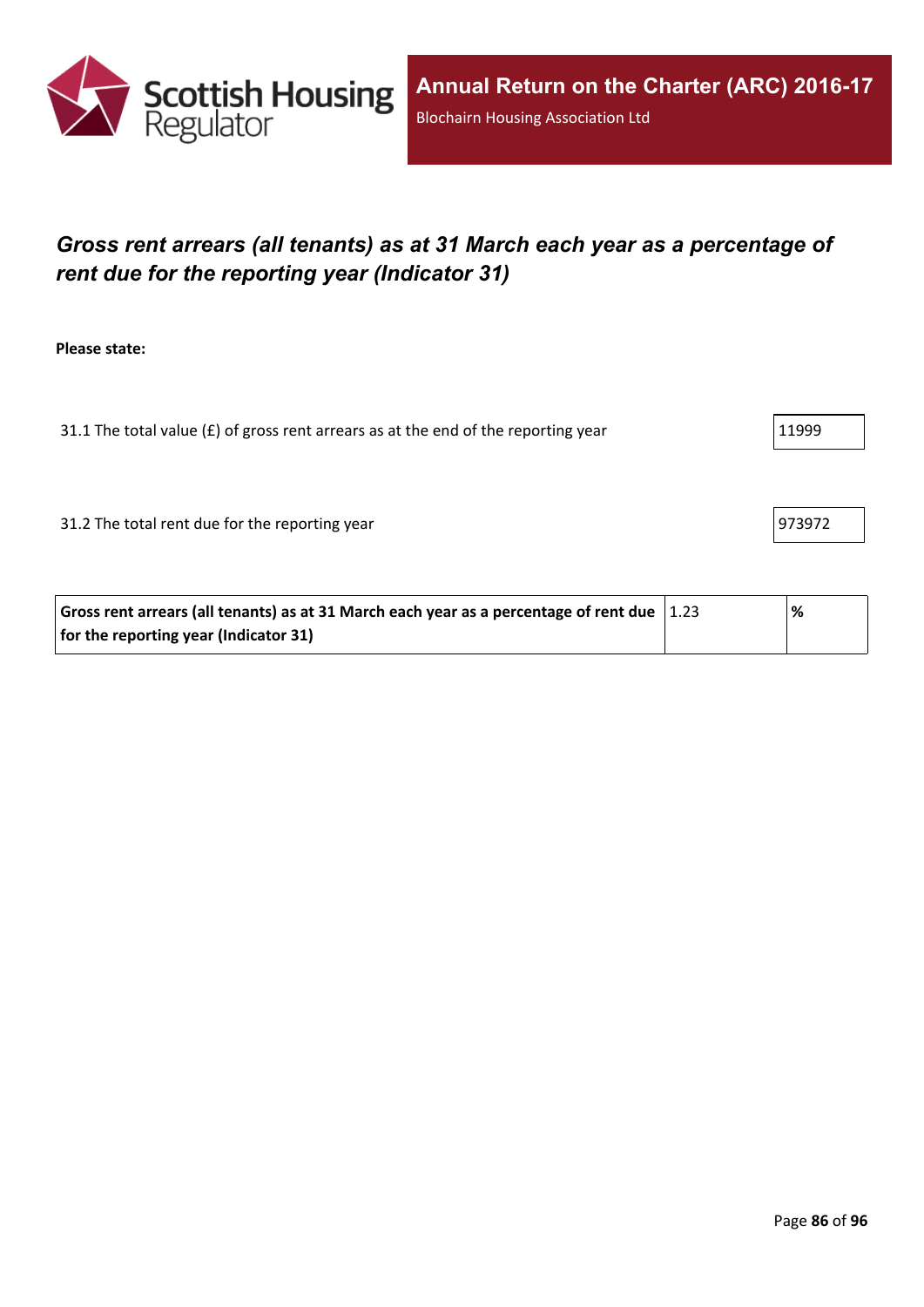

### *Average annual management fee per factored property (Indicator 32)*

A factored property is where a landlord is responsible for the delivery of a management service to the owner of **the property. Please state:**

32.1 The number of residential properties factored  $|40\rangle$ 

32.2 The total value of management fees invoiced to factored owners in the reporting year 6867

| Average annual management fee per factored property (Indicator 32) | $\mathbf{f}$   171.68 |  |
|--------------------------------------------------------------------|-----------------------|--|
|                                                                    |                       |  |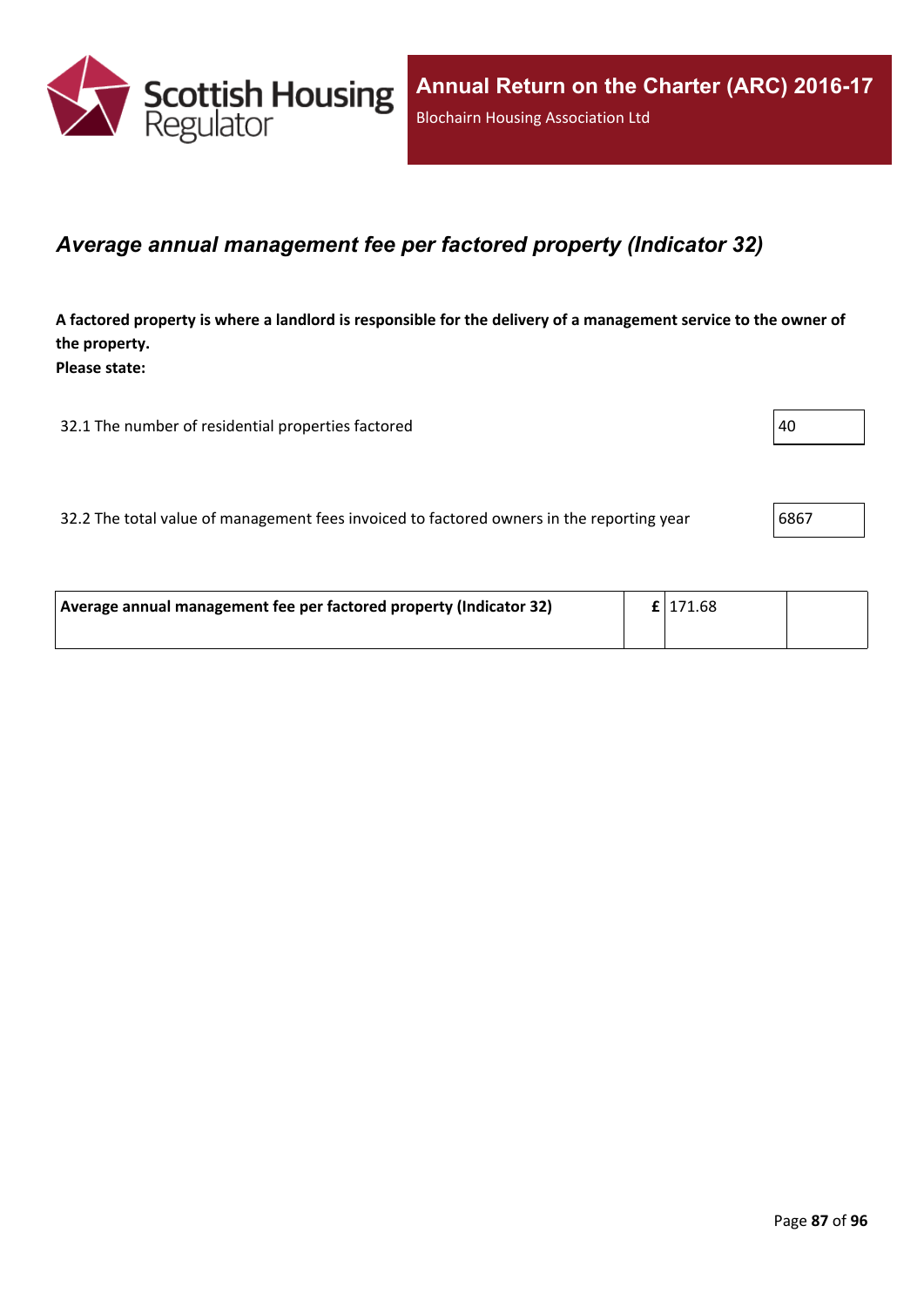

# *Percentage of rent due lost through properties being empty during the last year (Indicator 34)*

**Please state:**

34.1 The total amount of rent due for the reporting year 973972.0

34.2 The total amount of rent lost through properties being empty during the reporting year 701

| Percentage of rent due lost through properties being empty during the last year | 0.07 | % |
|---------------------------------------------------------------------------------|------|---|
| (Indicator 34)                                                                  |      |   |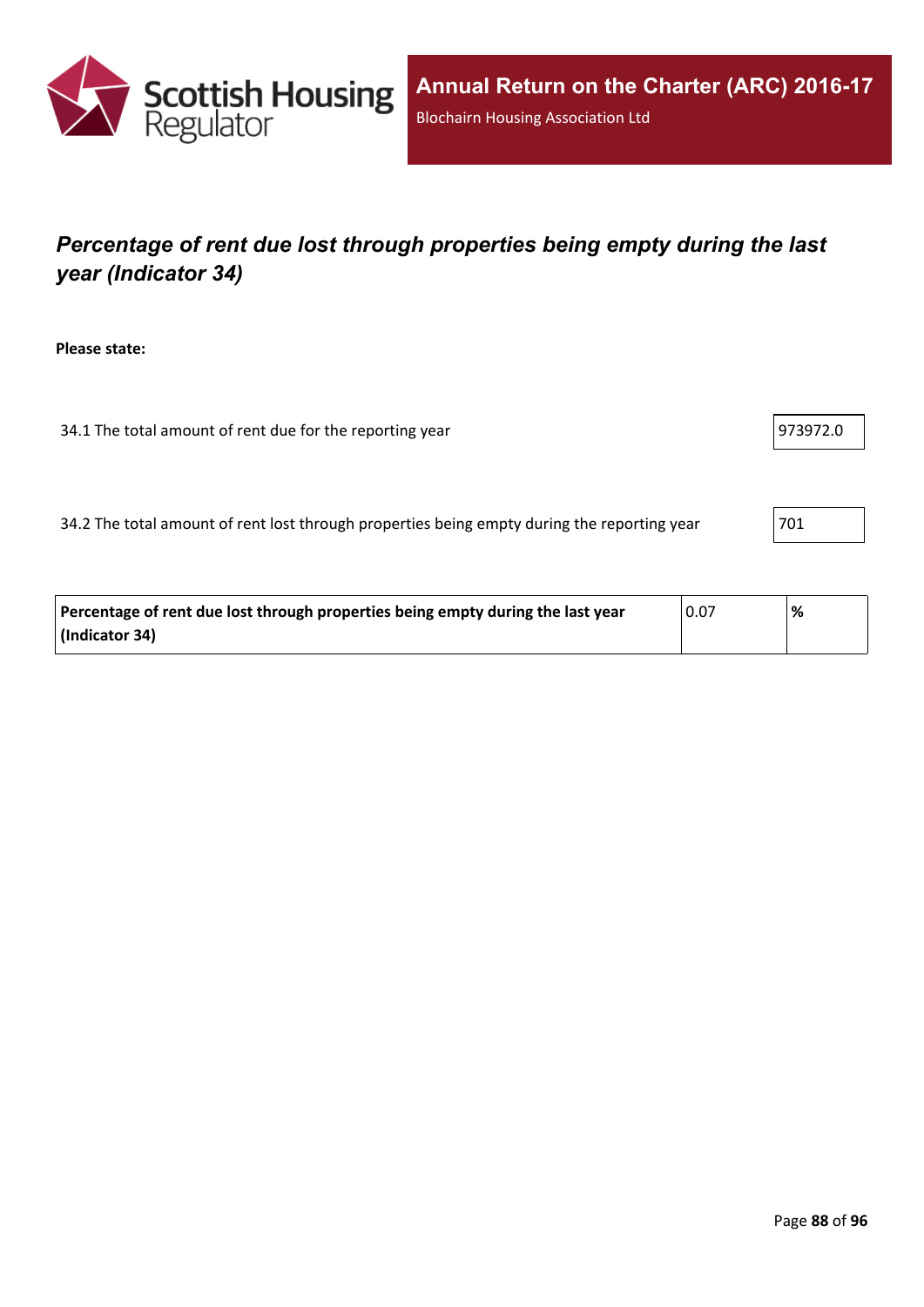

**Annual Return on the Charter (ARC) 2016-17** Blochairn Housing Association Ltd

### *Rent increase (Indicator C21)*

**Please state:**

C21.1 The percentage average weekly rent increase to be applied in the next reporting year  $\vert$ 3.5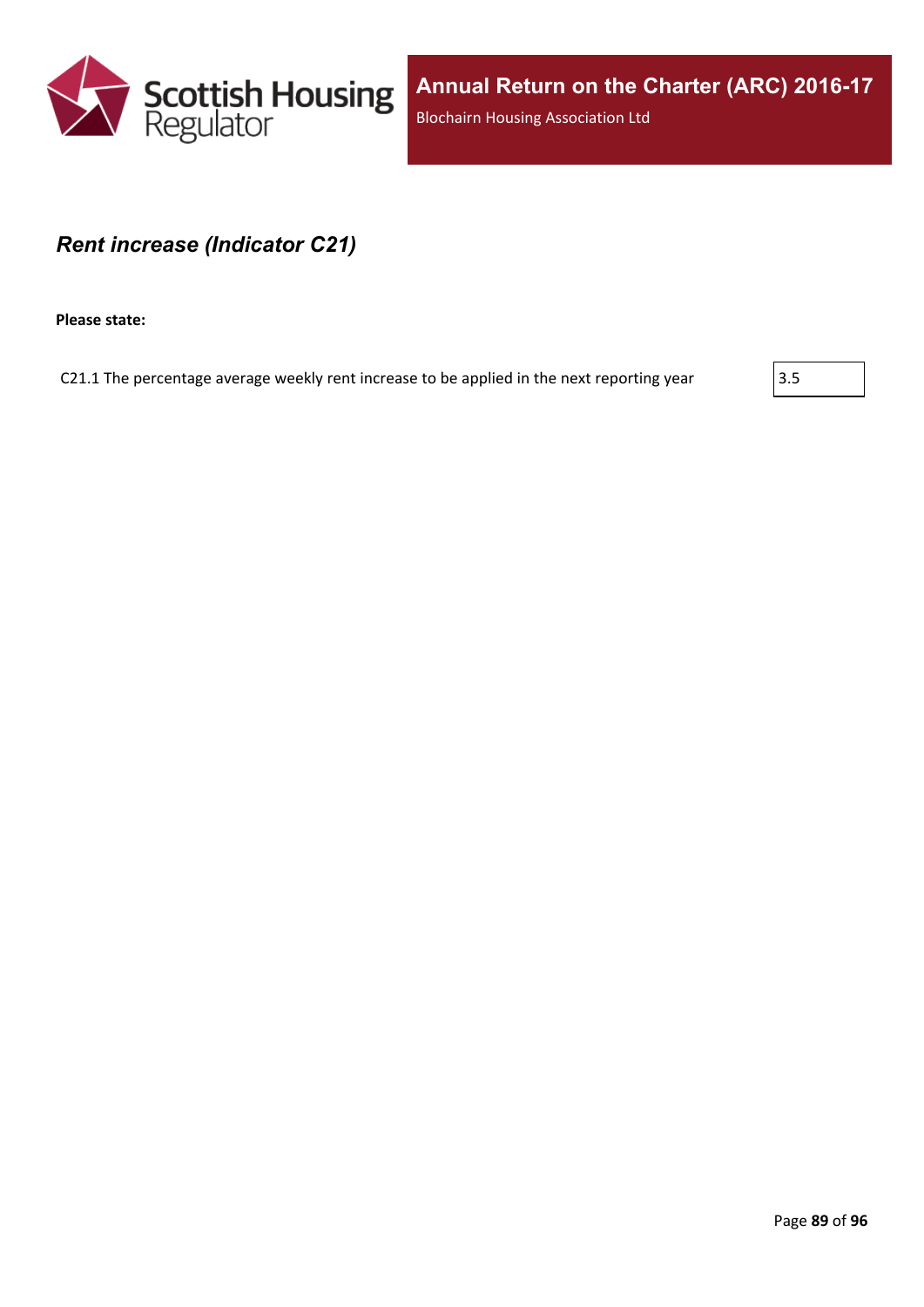

# *The number of households for which landlords are paid housing costs directly and the total value of payments received in the reporting year (Indicator C22)*

**Please state:**

C22.1 The number of households the landlord received housing costs directly for during the reporting year  $\vert$  139  $\vert$ 

C22.2 The value of direct housing cost payments received during the reporting year  $488001$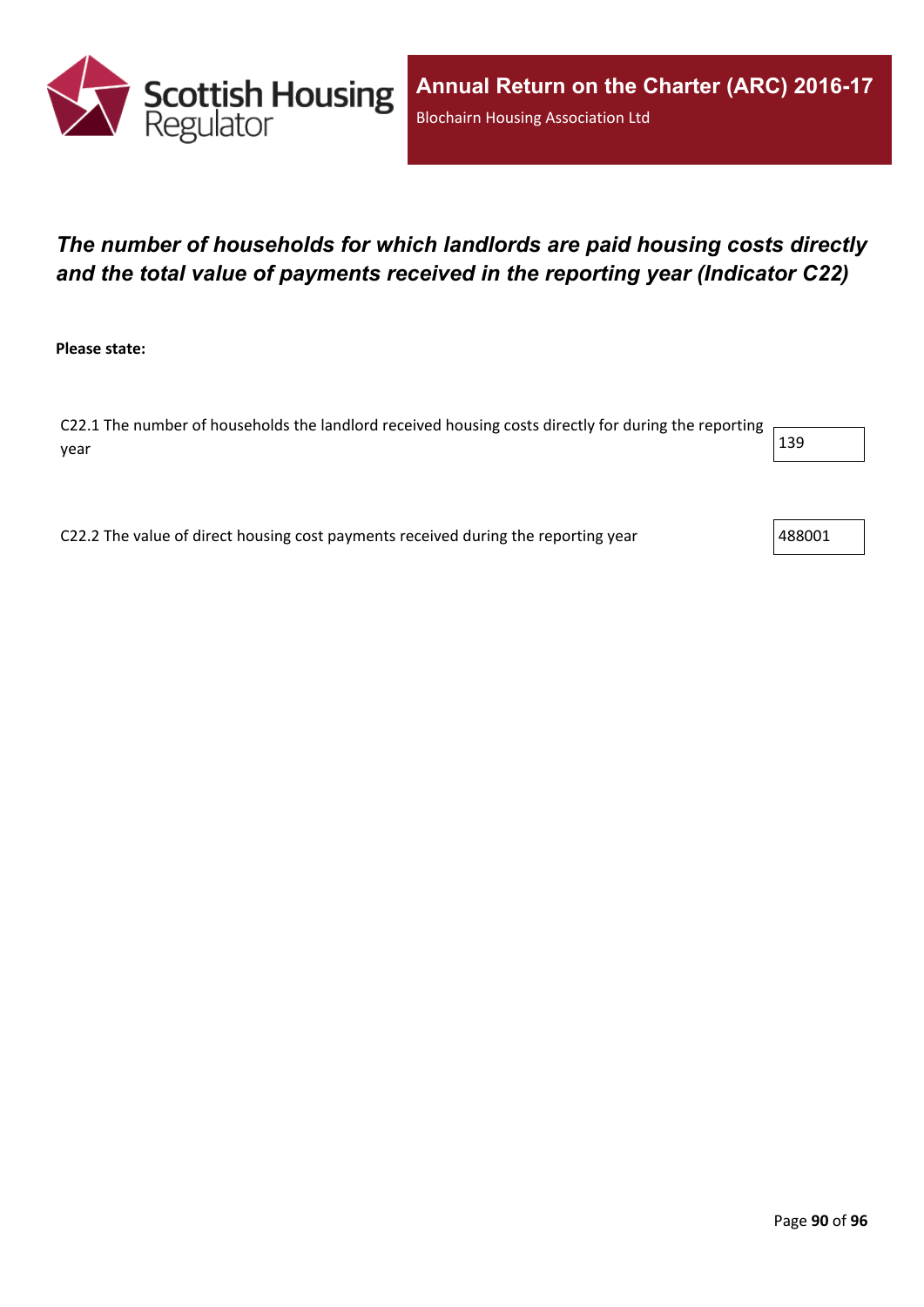

# *Amount and percentage of former tenant rent arrears written off at the year end (Indicator C23)*

**Please state:**

C23.1 The total value of former tenant arrears at year end  $|1052|$ 

C23.2 The total value of former tenant arrears written off at year end  $|729|$ 

| Amount and percentage of former tenant rent arrears written off at the year end | 69.30 | % |
|---------------------------------------------------------------------------------|-------|---|
| (Indicator C23)                                                                 |       |   |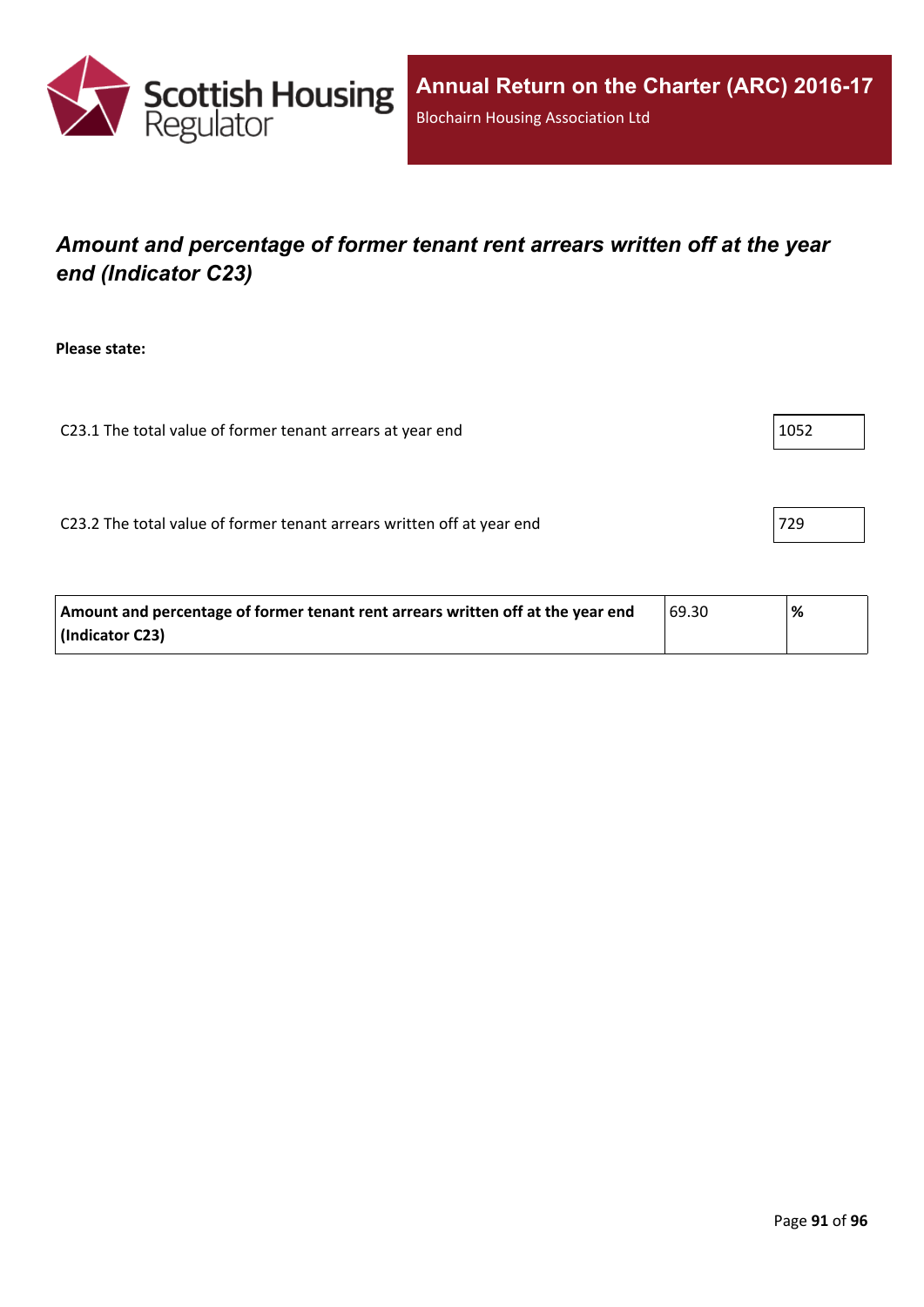

*Comments (Getting good value from rents and service charges)*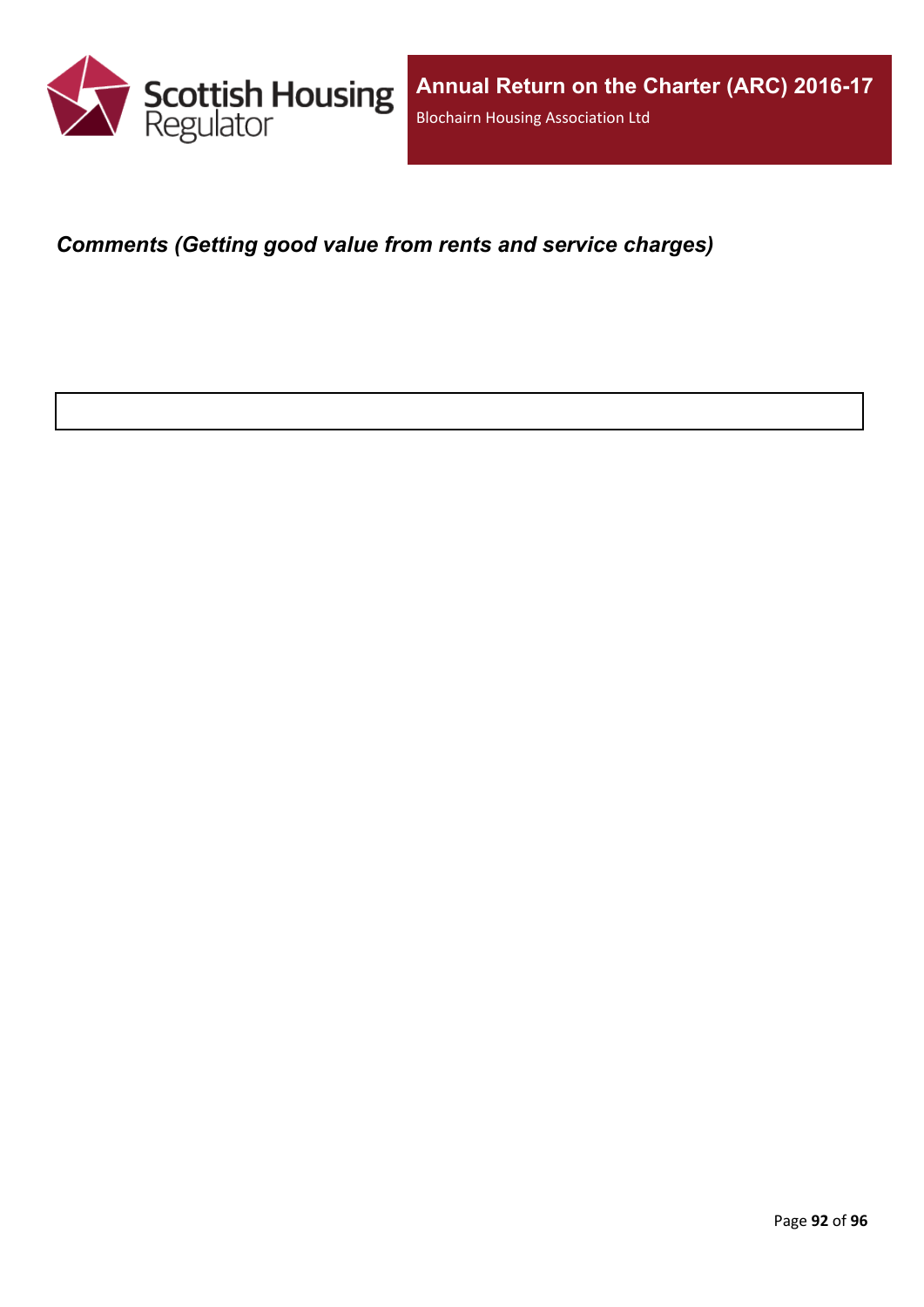

### *Other Customers*

**The information you give us here will tell us about the services you offer to Gypsies/Travellers.**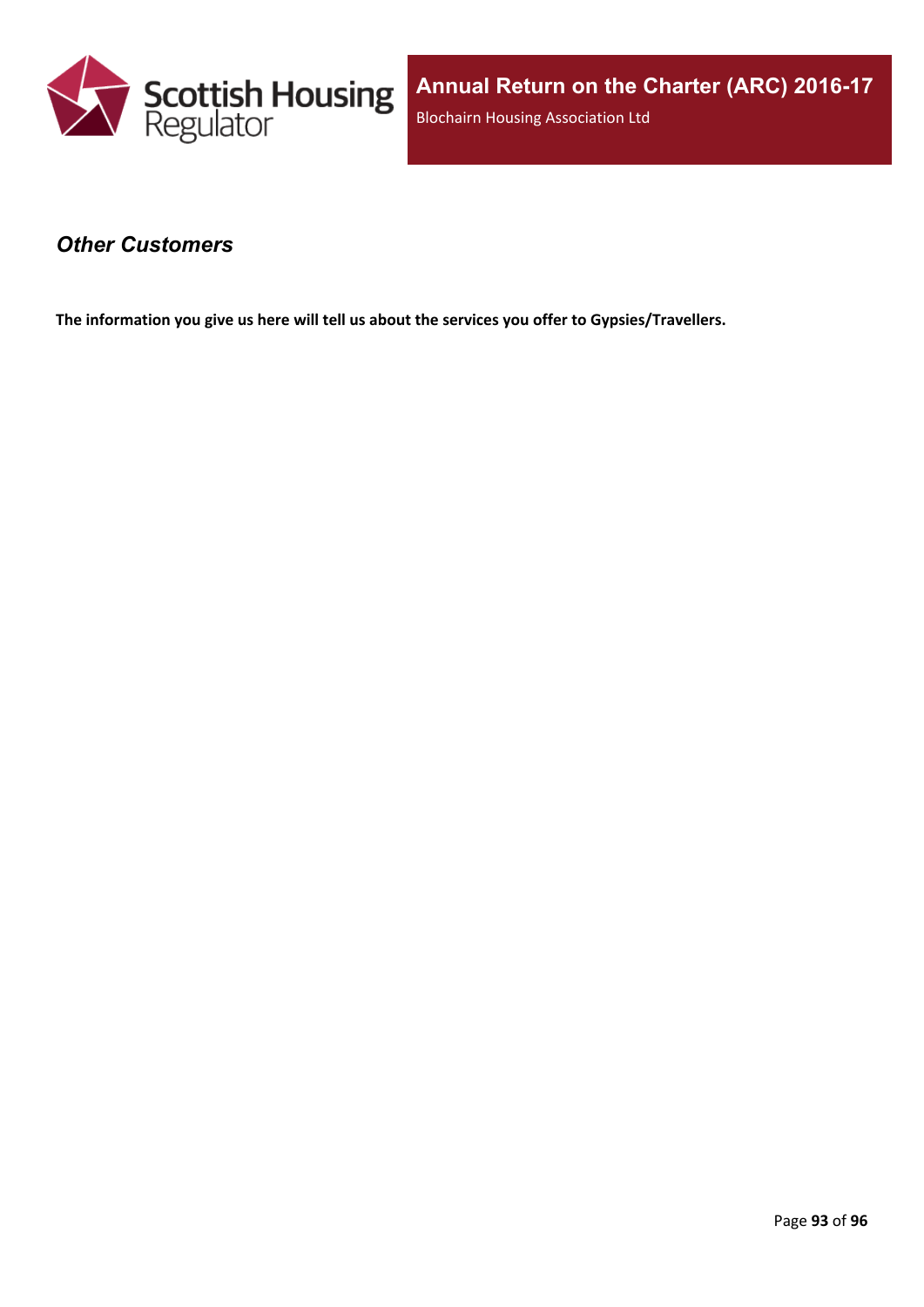

### *Gypsies/travellers – Average weekly rent per pitch (Indicator 36)*

A pitch is a defined serviced area provided by a landlord for mainly Gypsies and Travellers to place their homes. **Please state:**

36.1 The total amount of rent set for all pitches during the reporting year

 $36.2$  The total number of pitches  $\boxed{0}$ 

| Gypsies/travellers - Average weekly rent per pitch (Indicator 36) | $\mathbf{f}$   0.0 |  |
|-------------------------------------------------------------------|--------------------|--|
|                                                                   |                    |  |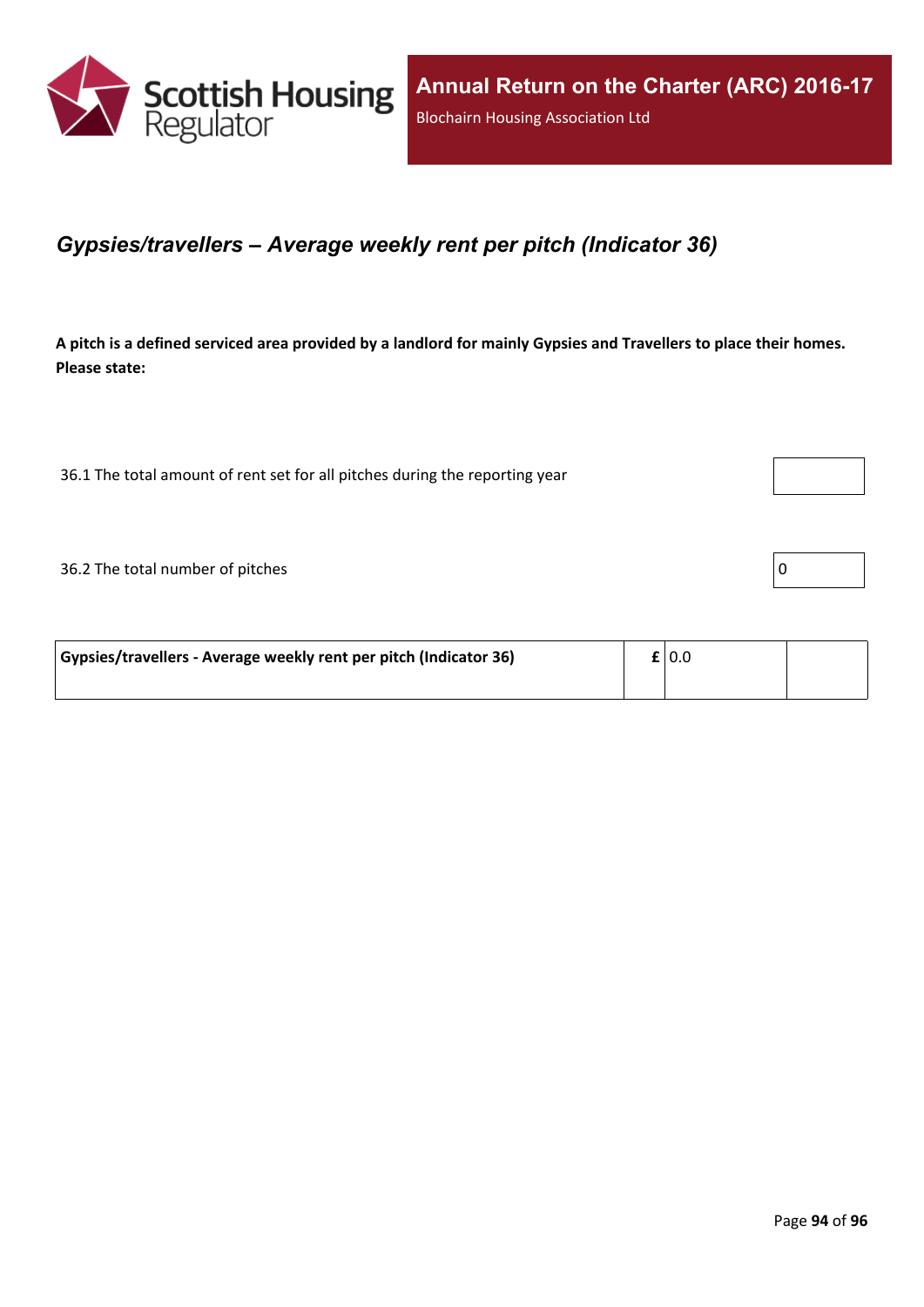

# *For those who provide sites – percentage of gypsies/travellers satisfied with the landlord's management of the site (Indicator 37)*

In relation to the satisfaction question on the management of sites provided to gypsies/travellers, please state:

37.1 How many Gypsies/Travellers answered the question "How satisfied or dissatisfied are you with your landlord's management of your site?"

37.2 Of the Gypsies/Travellers who answered, how many said that they were: **37.2.1 very satisfied**

**37.2.2 fairly satisfied**

**37.2.3 neither satisfied nor dissatisfied**

**37.2.4 fairly dissatisfied**

**37.2.5 very dissatisfied**

| For those who provide sites – percentage of gypsies/travellers satisfied with the | 0.0 | % |
|-----------------------------------------------------------------------------------|-----|---|
| I landlord's management of the site (Indicator 37)                                |     |   |